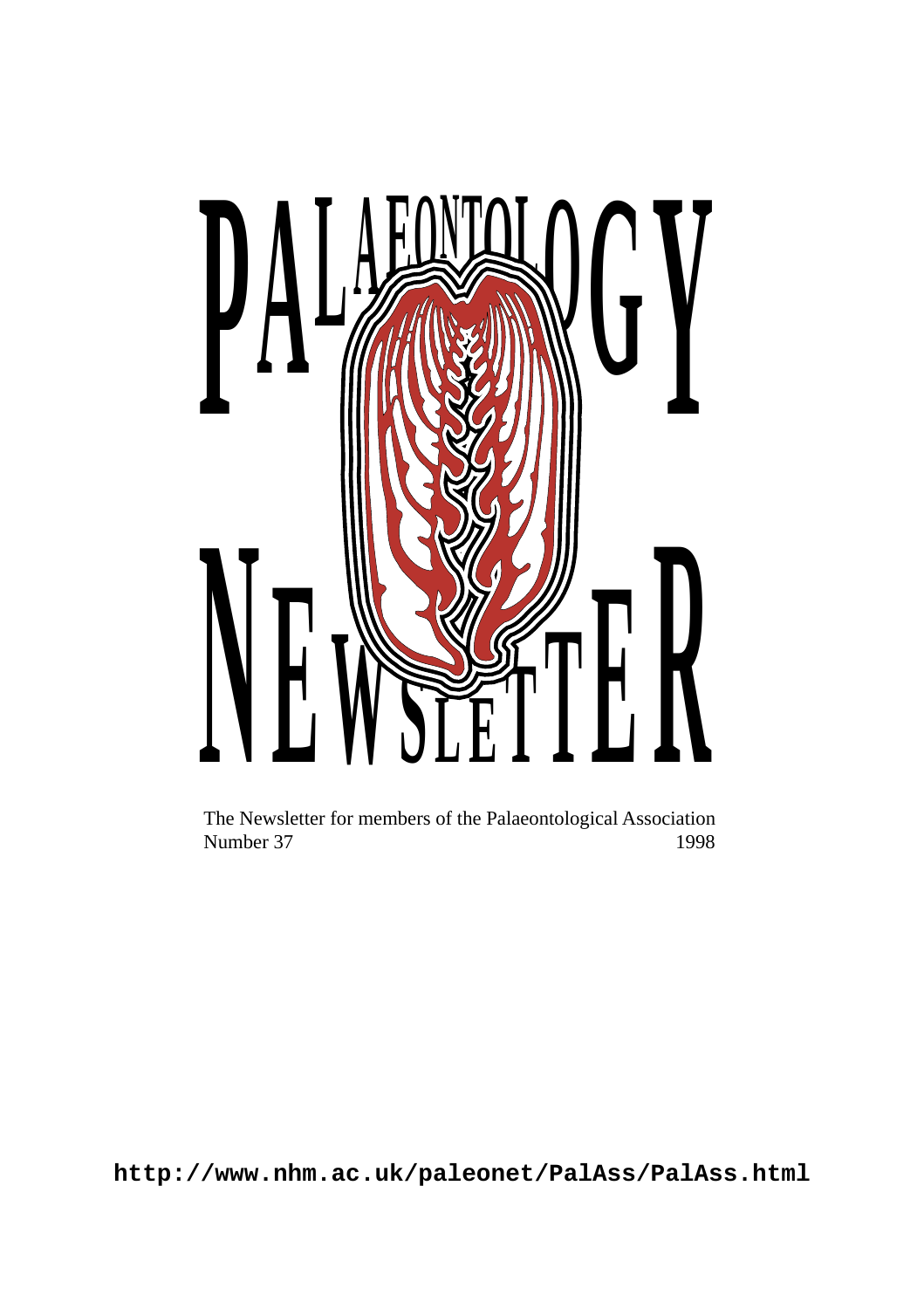#### **Newsletter copy**

Information, whether copy as such or *Newsletter* messages, review material, news, emergencies and advertising suggestions, can be sent in writing to Dr Sue Rigby, Dept of Geology and Geophysics, Grant Institute, West Mains Road, Edinburgh EH9 3JW; fax 0131 668 3184; email suerigby@glg.ed.ac.uk. It would be helpful if longer items of copy could be sent on a  $3^{1/2}$ " disk with text in Microsoft Word, WordPerfect or ASCII format. Disks clearly marked with the owner's name and address will be returned as soon as possible. The *Newsletter* is produced by Meg Stroud, and printed by Edinburgh University Printing Services.

**Deadline for copy for Issue No. 38 is 22nd May 1998.**

#### **Palaeontological Association on the Internet**

The Palaeontological Association has its own pages on the World Wide Web, including information about the Association, and copies of the *Newsletter*. Site-keeper Mark Purnell can be reached by email at map2@leicester.ac.uk. The locator is:

http://www.nhm.ac.uk/paleonet/PalAss/PalAss.html

#### **Advertising in the Newsletter**

Advertising space in the *Newsletter* will be made available at the rates given below to any organisation or individual provided the content is appropriate to the aims of the Palaeontological Association. Association Members receive a 30% discount on the rates listed.

All copy will be subjected to editorial control. Although every effort will be made to ensure the bona fide nature of advertisements in the *Newsletter*, the Palaeontological Association cannot accept any responsibility for their content. £75 for half a page  $£130$  for a full page

These rates are for simple text advertisements printed in the same type face and size as the standard *Newsletter* text. Other type faces, line drawings etc. can be printed.

|  | Rates for distribution of separate fliers with the Newsletter: |  |  |  |  |  |  |  |
|--|----------------------------------------------------------------|--|--|--|--|--|--|--|
|--|----------------------------------------------------------------|--|--|--|--|--|--|--|

| 1100 copies for worldwide distribution                           | £230 |
|------------------------------------------------------------------|------|
| 850 copies for worldwide distribution exclusive of North America | £200 |
| 600 copies for U.K. circulation only                             | £150 |

### **THE PALAEONTOLOGICAL ASSOCIATION Council 1996-97**

| President: PROF EUAN CLARKSON, Dept of Geology & Geophysics, University of Edinburgh, Edinburgh EH9 3JW                           |
|-----------------------------------------------------------------------------------------------------------------------------------|
| Vice-Presidents: DR P.D. LANE, Department of Geology, University of Keele, Keele, Staffordshire ST5 5BG                           |
| DR P. Doyle, Dept of Earth Sciences, University of Greenwich, Grenville Building, Pembroke, Chatham Maritime, Kent ME4 4AW        |
| Treasurer: DR T.J. PALMER, Institute of Earth Studies, University of Wales, Aberystwyth, Dyfed SY23 3DB                           |
| Membership Treasurer: DR M.J. BARKER, Dept of Geology, University of Portsmouth, Barnaby Road, Portsmouth PO1 3OL                 |
| Institutional Membership Treasurer: DR J.E. FRANCIS, Dept of Earth Sciences, The University, Leeds LS2 9JJ                        |
| Secretary: DR M.P. SMITH, School of Earth Sciences, University of Birmingham, Edgbaston, Birmingham B15 2TT                       |
| Newsletter Editor: Dr. S. RIGBY, Dept of Geology and Geophysics, Grant Institute, West Mains Road, Edinburgh EH9 3JW (co-opted)   |
| Marketing Manager: DR A. KING, English Nature, Northminster House, Peterborough PE1 1UA                                           |
| Publicity Officer: Dr. M.A. PURNELL, Department of Geology, University of Leicester, University Road, Leicester LE1 7RH           |
| Editors:                                                                                                                          |
| Dr. D.M. UNWIN, Geology Department, University of Bristol, Wills Memorial Building, Queens Road, Bristol BS8 1RJ                  |
| Dr. R. Woop, Department of Earth Sciences, University of Cambridge, Downing Street, Cambridge CB2 3EQ                             |
| DR D.A.T. HARPER, Department of Geology, University College, Galway, Ireland                                                      |
| DR A.R. HEMSLEY, Department of Earth Sciences, University of Wales College of Cardiff, Cardiff CF1 3YE                            |
| DR R.M. OWENS, Department of Geology, National Museum of Wales, Cardiff CF1 3NP                                                   |
| DR B.M. Cox, British Geological Survey, Keyworth, Nottingham NG12 5GG                                                             |
| DR D.K. LOYDELL (Technical Editor), Dept of Geology, University of Portsmouth, Burnaby Building, Burnaby Road, Portsmouth PO1 3QL |
| Newsletter Reporter: Dr. P. PEARSON, Geology Dept, University of Bristol, Wills Memorial Building, Queen's Road, Bristol BS8 1RJ  |
| Other Members: Dr. M.J. SIMMS, Department of Geology, Ulster Museum, Botanic Gardens, Belfast BT9 5AB                             |
| MR F.W.J. BRYANT, 27 The Crescent, Maidenhead, Berkshire SL6 6AA                                                                  |

**Front cover:** Median section through *Iteria cabaretiana* (d'Orbigny); a nerineoidean gastropod from the Upper Kimmeridgian of the Jura (France). Graphics by Mark Purnell, after a drawing by Mike Barker from an acetate peel. Text graphics by Mark Purnell and Lori Snyder.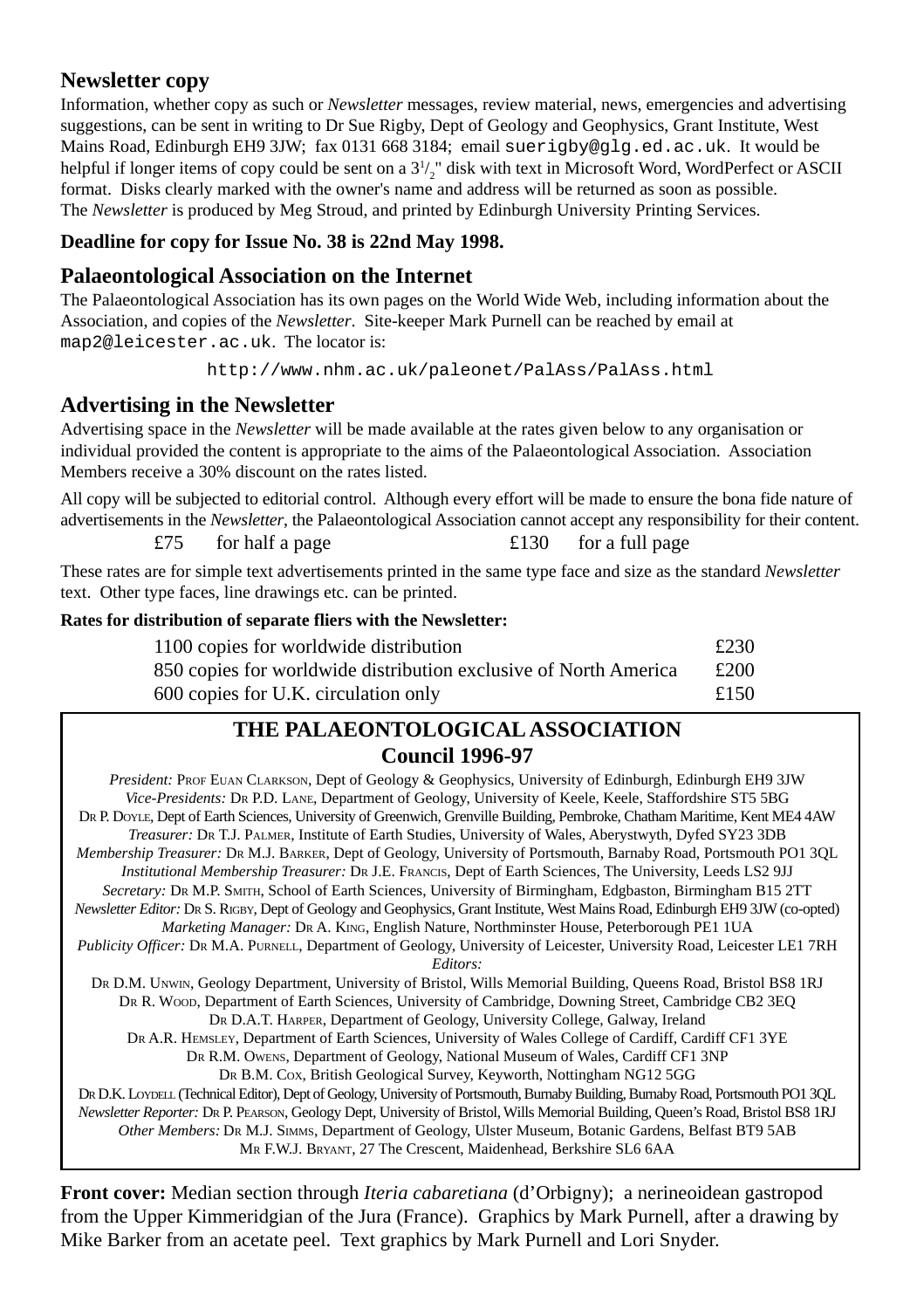# **PALAEONTOLOGY NEWSLETTER**

The Newsletter for members of the Palaeontological Association No. 37

(The Palaeontological Association is a Registered Charity)

# **CONTENTS**

| President's Editorial                    | 3     |
|------------------------------------------|-------|
| <b>Association Meetings Programme</b>    | 4     |
| <b>Association Business</b>              | 5     |
| <b>News</b>                              | 10    |
| From Our Own Correspondent: Dr Hutton    | 17    |
| Museum Corner                            | 19    |
| <i>Palaeo-Comment</i>                    | 22    |
| Palaeo-Reply                             | 25    |
| <b>Meeting Reports</b>                   | 27    |
| <b>Future Meetings of Other Bodies</b>   | 33    |
| <b>Book Reviews</b>                      | 35    |
| Palaeontology vol 41 • pts 1 & 2         | 46-47 |
| Out of the Archives: Snaps from the past | 48    |

# **Reminder**

The deadline for copy for Issue no 38 of the *Newsletter* is **22nd May 1998**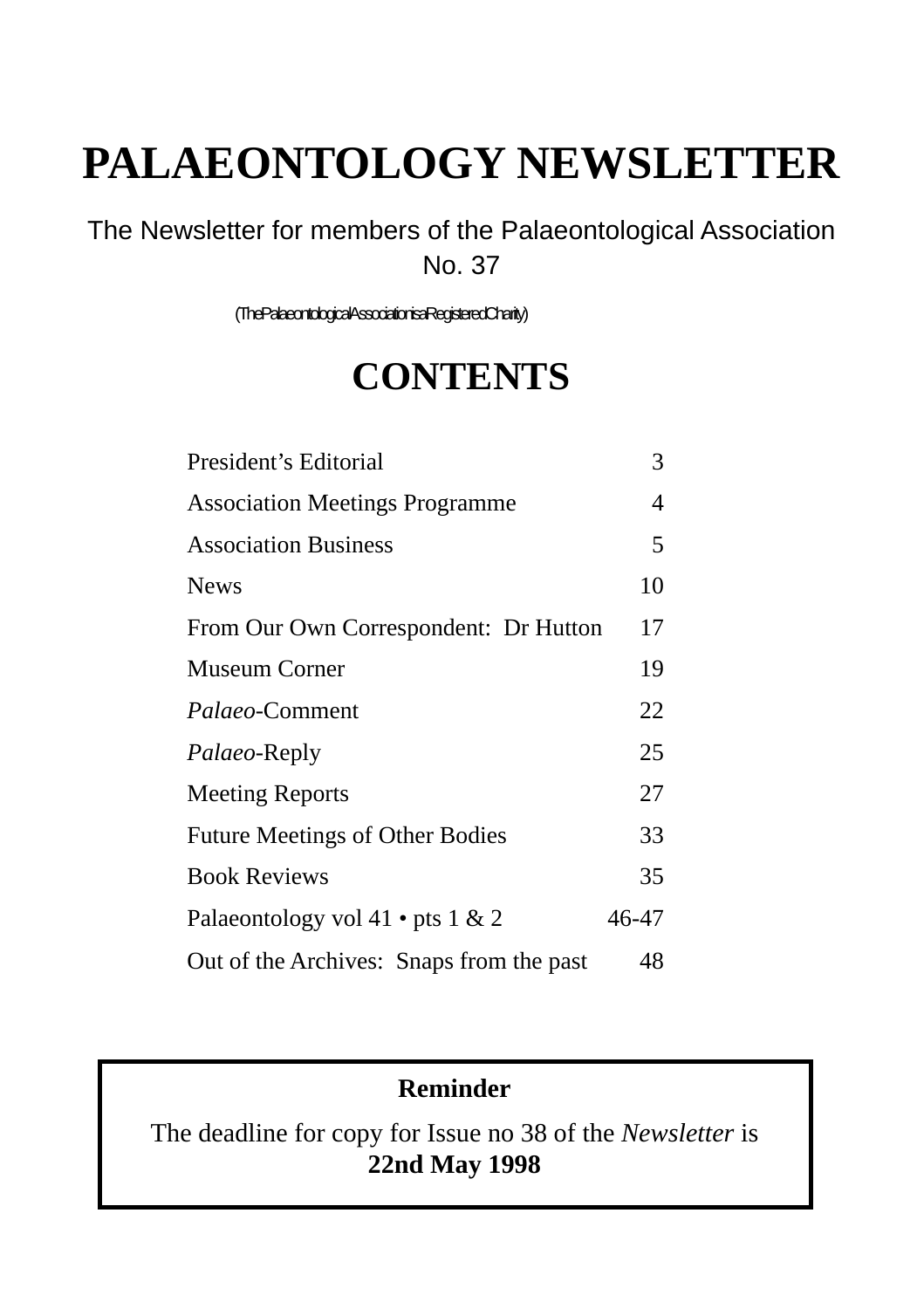# 2 No. 37, 1998 ADVERTISEMENT



£25 + p&p, from Sue Rigby: email Sue.Rigby@ed.ac.uk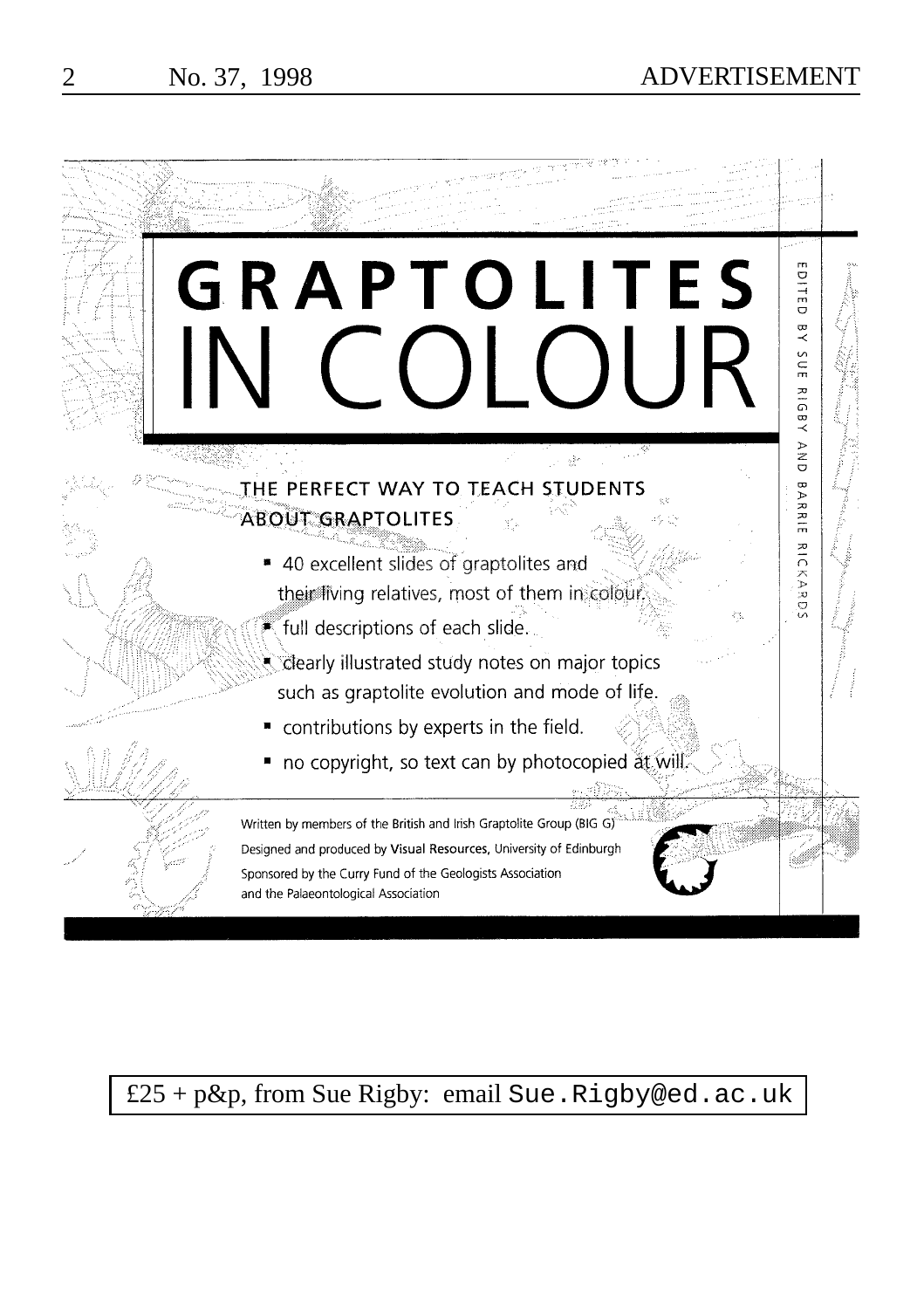# **PRESIDENT'S EDITORIAL**

It is a great honour for me to have been appointed to be President of the Palaeontological Association, and I would like to thank the past President, Prof Dianne Edwards, and the Committee for the trust so invested in me.

When I first joined the Association in 1960, it was a small concern, and I remember that the number of people attending the Annual Meeting in December 1964, the first I went to, was no more than 35. Compare this with the 202 delegates at Cardiff in December 1997, a sure testament to the sustained growth of our society, and its promise for the future. Until now, the Association has been run entirely by unpaid volunteers, by busy hard-working individuals who have taken on the onerous duties of office bearers and editors, in addition to all their other work. They have performed sterling service for the Association. But in the academic and other fields, the ever-increasing amount of teaching and administration, and all the extra pressures upon us, have brought us to a level where we cannot any longer run our society on a volunteer basis alone. At the Extraordinary General Meeting of 15th December, delegates voted unanimously for the proposal that we should have, for the first time, a paid Executive Officer. The Association has the funds to take this forward, and the easing of the burden upon some, at least, of our office bearers will be considerable. This is a most important step, and we shall all benefit from it.

At the same time, we are increasing the number of parts per volume of *Palaeontology* to six rather than four, there will be three *Newsletter* issues per year, and we hope to launch more Field Guides and Special Papers. Moreover, there will be new medals and awards from the Sylvester-Bradley and Hodson Funds, and an Amateur Palaeontologist award. All these new developments indicate a very vigorous and active Association, and long may it so remain. Moreover, the Palaeontological Association is a friendly body; it is not divided into cliques or in-groups, and the excellent work done over the years by the members of Council and others has made it so.

For no less than nine years membership subscriptions have remained the same, and they should stay at that level until the millennium. We have received our journal for much less than it is worth. Obviously there will have to be, in due course, an increase in subscription rates, and it will be a jump to a new level. But as before, we intend that this will be sustainable for several years: amongst other things it is much easier on the Treasurer if we do it this way.

Whereas I am honoured to be taking over as President of the Palaeontological Association at a time of considerable, and necessary, change, I find our Society in a flourishing condition. The fact that this is so, financially and otherwise, is largely due to the commitment and enthusiasm of our members, and especially those who have given up so much of their own time to serve the Association in so many ways. The Palaeontological Association was founded forty years ago. It is in better shape now than it ever has been. Long may it continue!

*Euan Clarkson, Edinburgh*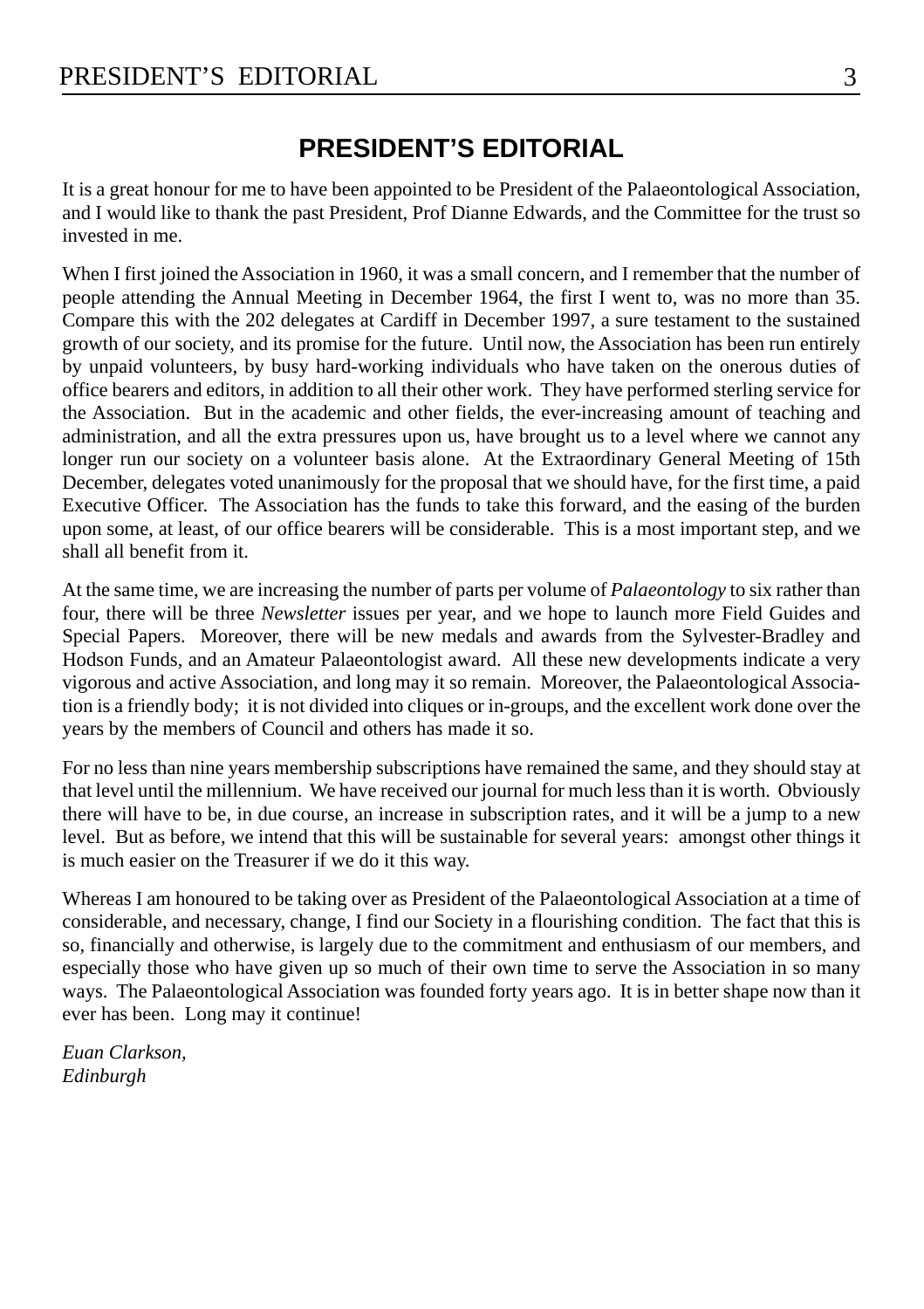4 No. 37, 1998

# ASSOCIATION MEETINGS

# **ASSOCIATION MEETINGS PROGRAMME**

# **AGM & Annual Address**

Linnean Society, Piccadilly, London; Wednesday 18th March 1998

The 41st AGM will be held in the Lecture Theatre of the Linnean Society of London at 2.30 pm.

[The AGM will be followed imme](mailto:gaillud@plymouth.ac.uk)di[ately by the Annual Address:](mailto:mhylton@plymouth.ac.uk)

*[Evolutionary Ecology of Mid-Palaeozoic Marine Faunas](http://www.science.plym.ac.uk/DEPARTMENTS/GEOLOGY/PROGPAL/progp98.htm)*

[given by Prof. C. Brett, University of Rochester, New York](http://www.science.plym.ac.uk/DEPARTMENTS/GEOLOGY/PROGPAL/progp98.htm), USA.

At approximately 4pm there will be a wine reception.

Both the AGM and Annual Address are open to all interested parties.

# **Progressive Palaeontology '98**

University of Plymouth, England; Wednesday 27th May 1998

[All palaeontology research students](mailto:David.Loydell@port.ac.uk) (and their supervisors) are invited to this one day conference in the Department of Geological Sciences at the University of Plymouth. Short talks and posters about your work are welcome, especially from first year postgraduates. Further details are available from Gary Aillud and Mark Hylton, Department of Geological Sciences, University of Plymouth, Drake Circus, Plymouth, Devon, PL4 8AA (tel 01752 233121, fax 01752 233117, e-mail gaillud@plymouth.ac.uk or mhylton@plymouth.ac.uk). More information is also available on the conference website at:

http://www.science.plym.ac.uk/DEPARTMENTS/GEOLOGY/PROGPAL/ progp98.htm

# **Annual Meeting**

University of Portsmouth; 16-19 December 1998

The Annual Meeting will be held on 16th-18th December, with field excursions on the 19th. It is organized by Drs Mike Barker and David Loydell, Department of Geology, Burnaby Road, University of Portsmouth PO1 3QL (tel 01705 842245, fax 01705 842244, e-mail Mike.Barker@port.ac.uk, David.Loydell@port.ac.uk).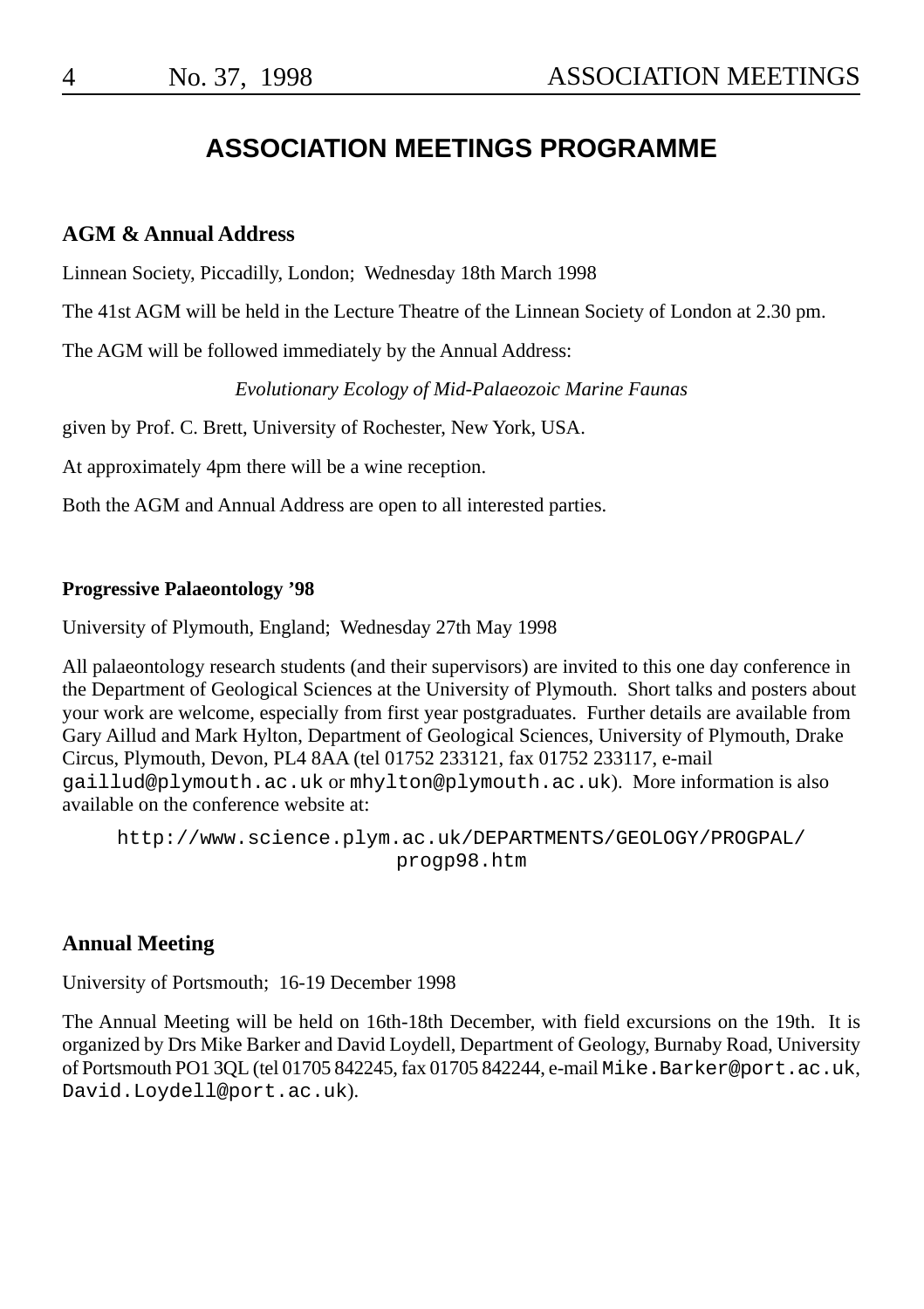# **ASSOCIATION BUSINESS**

# **The Palaeontological Association**

# **Annual Report for 1997**

# **Membership & subscriptions**

Membership totalled 992 on 31st December 1997, an increase of 14 from the previous year. There were 677 Ordinary Members, a decrease of 2; 101 Retired Members, an increase of 1; 214 Student Members, an increase of 15; and 223 Institutional Members, a decrease of 5 from last year. Total Individual and Institutional subscriptions to *Palaeontology* through Blackwell's agency numbered 411, down from 412. Subscriptions to *Special Papers in Palaeontology* numbered 105 individuals, a decrease of 5, and 99 institutions, a decrease of 2. A further 65 purchases are made on a regular basis through Blackwell's.

# **Sales of Field Guides to Fossils**

Sales were as follows: *Fossil Plants of the London Clay* – £141; *Fossils of the Chalk* – £696; *Zechstein Reef Fossils and their palaeoecology* – £106; *Fossils of the Oxford Clay* – £717; *Fossils of the* Santana and Crato Formations of North East Brazil – £266; Plant Fossils of the British Coal Meas*ures* – £554; *Fossils of the Upper Ordovician* – £1,109. The *Atlas of Invertebrate Macrofossils* yielded £25 in income and is now out of print. *The Fossil Record 2* yielded £66 in royalties and *Palaeobiology: A synthesis* yielded £182.

# **Finance**

Volume 40 of *Palaeontology* was published at a cost of £86,396. *Special Papers in Palaeontology* 57 and 58 were published at costs, respectively, of £4,589 and £7,520. *'A Cumulative Index to Palaeontology Volumes 26-39 (1983-1996) and to Special Papers in Palaeontology Numbers 1-55 (1967- 1996)'* was published at a cost of £8,000.

The Association is very grateful to Prof. F. Hodson for the final of four covenanted gifts of £1333.34.

Grants from general funds to external organisations, for the support of palaeontological projects, totalled £2,800.

# **Publications**

Four parts of Volume 40 of *Palaeontology* were published during 1997, together comprising 1,109 pages. *Special Papers in Palaeontology* 57-58 were published.

The Association is grateful to Cambridge University Press, the National Museum of Wales and the University of Birmingham for providing storage facilities for publication backstock.

Council is indebted to The University of Edinburgh Printing Services for assistance with the publication and distribution of *Palaeontology Newsletter*.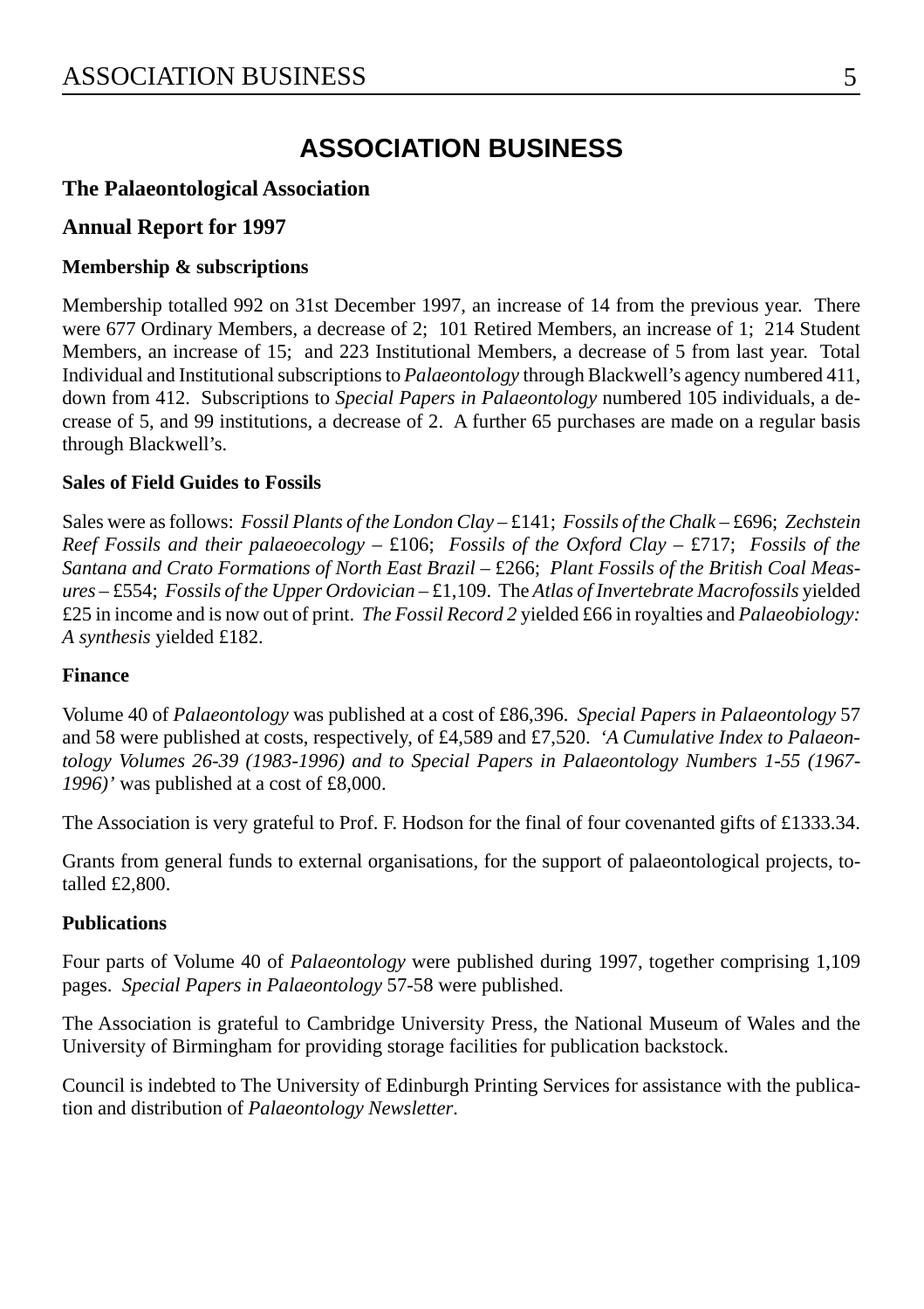# **Meetings**

Five meetings were held in 1997, and the Association extends its thanks to the organizers and host institutions of all these meetings.

- a. Fortieth Annual General Meeting and Address. 12th March. Held in the Flett Lecture Theatre of the Natural History Museum. The address, 'Hydrothermal vent communities from the origin of life to present day diversity', was given by Prof. J.R. Cann FRS (University of Leeds). Sylvester-Bradley Awards were made to Dr O. Bogolepova (University of Uppsala), Dr S.J. Braddy (University of Manchester), and Dr M. Parkes (Dublin). The eighth Amateur Palaeontologist Award was made jointly to W. Fone (Stafford) and J. Tilsley (Sheffield). The meeting was attended by 42 people.
- b. Progressive Palaeontology. 21st May. An open meeting for presentations by research students held in the Department of Earth Sciences, University of Leeds and organized by Peta Hayes. The meeting was attended by 43 people.
- c. Lyell Meeting: 'Celebration of the bicentenary of Charles Lyell and James Hutton'. 30th July – 9th August. The meeting to co-celebrate the two bicentenaries was held in London and Edinburgh, with the programme focusing on their achievements and impact on modern thinking.
- d. Review Seminar: 'Fins, fangs and phylogeny the origin and early evolution of vertebrates'. 5th November. Organized by Dr M.P. Smith, Dr I.J. Sansom and Dr P.C.J. Donoghue in the Lapworth Museum, University of Birmingham, and attended by 86 people.
- e. 41st Annual Meeting. 15th–18th December. Held at the University of Wales Cardiff and organized by Dr C.M. Berry and Prof. D. Edwards. The President's Award was made to J. Dean (University of Cambridge & Natural History Museum, London) for her talk on the 'Morphological and palaeobiological diversification of the earliest ophiuroids [Echinodermata]'. The first Council Poster Prize was awarded to A. O'Dea (University of Bristol) for his poster entitled 'A new technique for investigating palaeoseasonality'. The meeting included field excursions to the Ordovician of Builth Wells and the Triassic of the Barry and Penarth area. 202 people attended the meeting.

# **Council**

The following members were elected to serve on Council at the AGM on 12th March 1997:

| President:                                 | Prof. D. Edwards FRS                            |
|--------------------------------------------|-------------------------------------------------|
| Vice Presidents:                           | Dr P. Doyle, Dr P. D. Lane                      |
| Treasurer:                                 | Dr T.J. Palmer                                  |
| Membership Treasurer:                      | Dr M.J. Barker                                  |
| <b>Institutional Membership Treasurer:</b> | Dr J.E. Francis                                 |
| Secretary:                                 | Dr M.P. Smith                                   |
| Newsletter Editor:                         | Dr S. Rigby                                     |
| Marketing Manager:                         | Dr A. King                                      |
| Publicity Officer:                         | Dr M.A. Purnell                                 |
| Editors:                                   | Dr B.M. Cox, Dr D.A.T. Harper, Dr A.R. Hemsley, |
|                                            | Dr R.M. Owens, Dr D.M. Unwin, Dr R. Wood        |
| Other Members of Council:                  | Mr F.W.J. Bryant, Dr P. Pearson, Dr M.J. Simms. |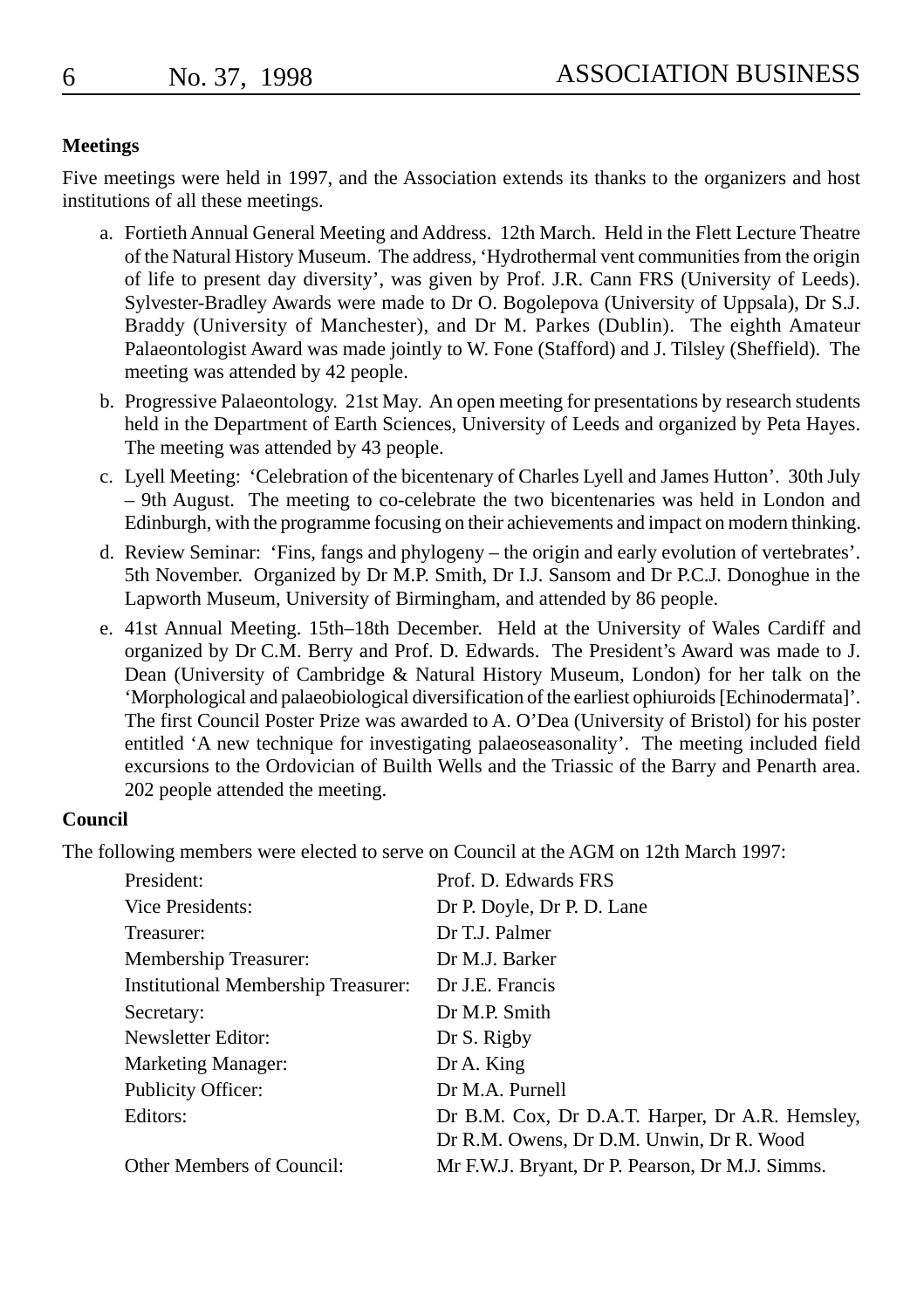Dr Pearson was co-opted as Newsletter Reporter during the year.

Council is indebted to the Department of Palaeontology, Natural History Museum and the University of Wales Cardiff for providing Council Meeting venues through the year.

# **Council Activities**

A noteworthy development in the fortunes of the Association, and perhaps in palaeontology as a whole, is a surge in the number of people attending the Association's meetings. The Annual Meetings in Birmingham and Cardiff both attracted attendances in excess of 200 and a Review Seminar on early vertebrate evolution was attended by 86 people. It is particularly welcome to see a significant number of overseas participants at the Annual Meeting.

During the year, Council made a decision to increase the frequency of publication for *Palaeontology* from the traditional four parts per year to six. This will take effect in Volume 41, and it is hoped that the increased frequency will serve not only to decrease the interval between acceptance and publication, but also to increase the impact of the journal, in both a formal and informal way. The Association celebrated its fortieth anniversary by changing the traditional blue cover of *Palaeontology* to an anniversary ruby red, although the precise hue and chroma may be the subject of some debate; Volume 41 will revert to 'Association Blue'. The year also saw the publication of the latest index to *Palaeontology*, which includes an index for *Special Papers in Palaeontology* Numbers 1-55. The Association is grateful to Valerie Deisler and Prof. Bassett for compiling the indices.

The Association held an Extraordinary General Meeting during the course of the Annual Meeting in order to put to the membership a proposal to appoint a paid Executive Officer to take over some of the administrative burden (see the report in this Newsletter). Following the acceptance of this proposal in principle, the necessary amendments to the Constitution will be put to the AGM in March and, if successful, the post will advertised in the Spring. Following some concern over the printing arrangements for the Association's journals, a sub-committee of Council will investigate the range of alternatives for printing Association publications and will report back in the Spring. It is hoped that any decisions will have been implemented by the end of 1998.

# *M. P. Smith Secretary*

*Lapworth Museum, School of Earth Sciences, University of Birmingham, Birmingham B15 2TT UK*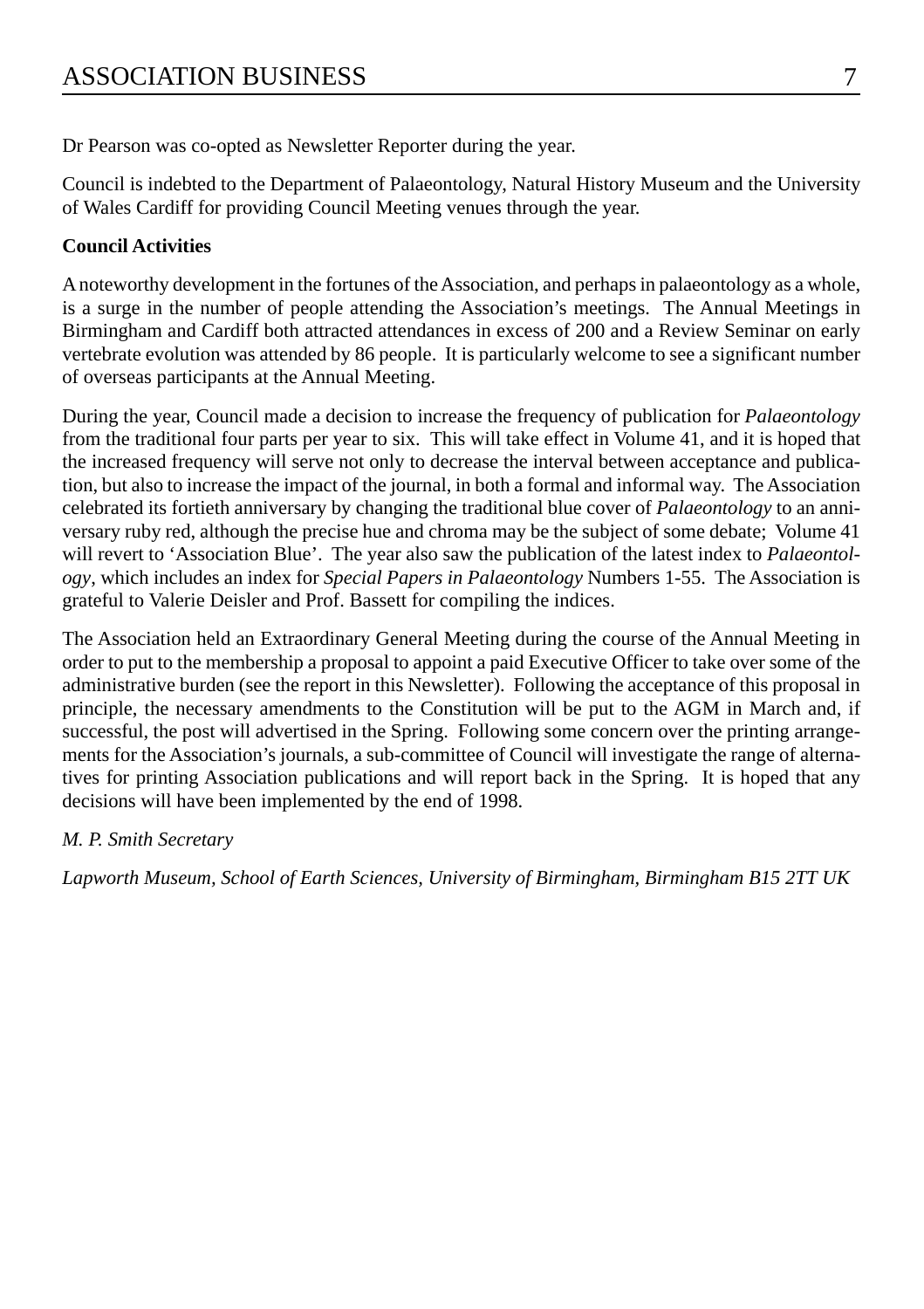#### **REPORT OF THE EGM**

## **University Hall, University of Wales Cardiff**

#### **15th December 1997**

At the Extraordinary General Meeting of the Association held during the Annual Meeting in Cardiff, Prof. Edwards introduced the proposal to appoint a paid executive officer, explaining the need for such a change and the role of the proposed officer. Dr Palmer outlined the current financial status and Prof. Hancock, who had been asked for an independent review of the financial standing of the Association, reported that the reserves were strong and that the Association could afford the costs of the proposed appointment. After questions from the floor, Prof. Sevastopulo proposed that the Association accept in principle the appointment of a paid Executive Officer; Dr Skelton seconded the motion. The proposal was carried and the necessary amendments to the constitution will be put before the AGM in March (see below).

### **ANNUAL GENERAL MEETING**

#### **Linnean Society, Piccadilly, London**

#### **18th March 1998**

## PROPOSED AMENDMENTS TO THE CONSTITUTION

Following the vote at the December EGM in favour of the proposal to appoint a paid executive officer, a number of small changes to the Constitution need to be made to enable this decision. This also provides the opportunity for several minor amendments which have become necessary since the Constitution was last amended fifteen years ago (see Palaeontological Association Circulars 110 and 113). These latter amendments are mainly in connection with changes to the requirements laid down by charity laws. Deletions from the current constitution are indicated by a strikeout font, and insertions by underlining.

It is proposed that:

1) Item 5 be amended so that it reads 'The business of the Association shall be undertaken by a Council and by committees of the Council. The Council shall consist of a maximum of twenty members. The Officers shall consist of a President and, at least, two Vice-Presidents, a Treasurer, a Secretary and an Editor, and such other Officers as the Council may from time to time determine. At any meetings of the Council ten eight members shall form a quorum which shall always include the President, or a Vice-President or the Secretary. The committees of the Council may co-opt members of the Association as non-voting committee members. Committees of Council shall be open to all members of Council. The President shall serve for two years. Periods of service for other Officers shall be flexible but should normally not exceed two years for Vice-Presidents, and five years for Secretary, Editors, and Treasurers and Membership Treasurer. Total consecutive service as an Officer (excluding service as President) shall not exceed ten years. Other members of the Council shall be elected for a period of three years. All members of Council are Trustees of the Association in accordance with charity law.'.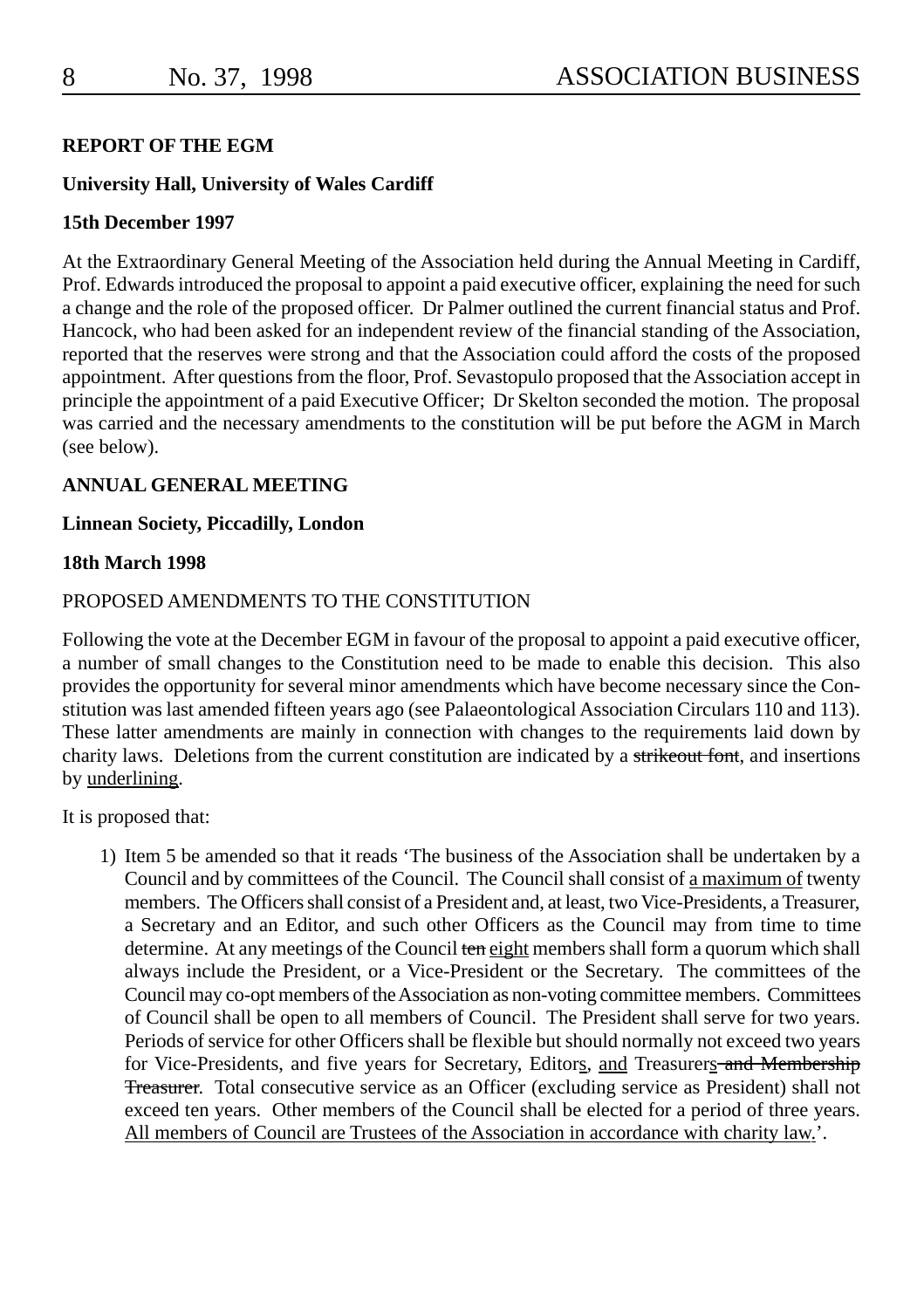- 2) Item 6 be amended so that it reads 'The Annual General Meeting shall be held on a date in the first four six months in every year. Other meetings shall be held as determined by Council.'.
- 3) Item 7 be amended so that it reads 'The accounts of the Association shall be made up to 31st December in each year and shall be examined by auditors who shall be appointed by the Council annually in accordance with the requirements of the relevant Charity Acts. Audited Examined accounts shall be submitted to the Annual General Meeting.'.
- 4) A new Item 10 should be inserted to read 'Council may, as resources allow, employ the services of one or more paid officers, to be known as Executive Officers, to carry out a proportion of the tasks involved in the running of the Association. Paid officers will normally attend meetings of Council but shall not be entitled to vote and will not be Trustees. The appointments of all paid officers will be reviewed on an annual basis.'.

Acceptance of these changes is now proposed by Council and will be voted upon by members at the Annual General Meeting in London on 18th March 1998.

# CHANGES TO SUBSCRIPTIONS AND COVER PRICES

It is proposed that:

1) The rate for institutional subscribers is raised from £90 to £95.

2) The rate for institutional subscribers to *Special Papers in Palaeontology* is raised from £55 to £60.

3) The cover price for *Palaeontology* is decreased from £46 to £38.

The rates for ordinary and retired members remain at the level set in 1990 and those for student members at £10.00, the level reduced from £11.50 in 1997. Student membership has remained at £11.50 or the new reduced rate since 1983.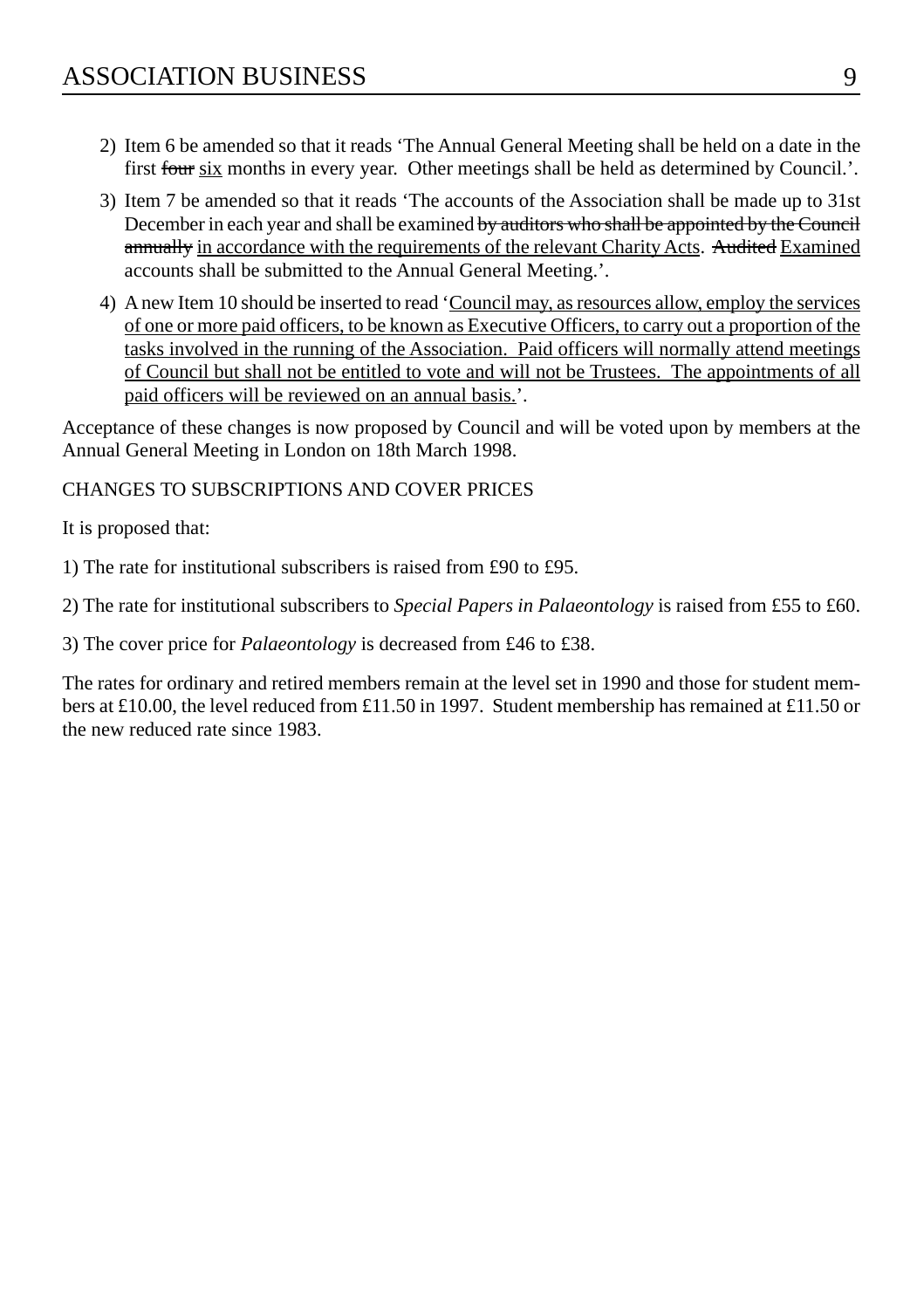# **NEWS**

#### **THE DEPRAT AFFAIR: EXPLANATIONS AND QUESTIONS**

Accused, at the beginning of the century, of having introduced trilobites of doubtful authenticity into the material collected from Vietnam and China (Yunnan), J. Deprat was found culpable by a 'jury d'honneur'. Relying upon the work of M. Durand-Delga (1990), a rehabilitation attempt was made in 1991 at a meeting of the Geological Society of France. Nonetheless, and contrary to the opinion of M. Durand-Delga (1990, p 202), I continue to think that the trilobites in question actually came from European localities (Henry, 1994), a point of view recently confirmed by the researches of R.A. Fortey (1997) in Thailand. The controversy regarding the "Deprat affair" is not therefore extinct, and since no verification has been made since 1991, it seems to me useful to draw attention to certain important points.

- 1. J. Deprat (1913, p.4) writes: "the probable oldest horizon of which we know at present in Indochina is that which I discovered at Nui-nga-ma in Annam… They are very hard quartzites of a clear yellowish colour… These quartzites with *Tr. Ornatus* of Nui-nga-ma, unfortunately, occur in poor conditions for allowing a stratigraphic series to be established, for they are overlain unconformably by Lower Triassic conglomerates and in any case vanish under paddy-fields of some 2km broad and set on alluvium. I have not yet discovered this horizon at Tonkin, even though it might he expected, given that it is found again in Yunnan, as can be observed between this latter region and Annam". According to M. Durand-Delga (1990, p.194), "the quartzites really do exist in the region of Nui-Nga-Ma"; however, certain questions should be asked. Are these quartzites fossiliferous? Is there, as M. Durand-Delga writes, a genuine horizon in place between the granite forming the hill and the Mesozoic conglomerate? Are there any recent or comparatively recent publications (books or maps) devoted, amongst other things to Nui-Nga-Ma and adjacent regions? If so, do they mention the fossiliferous horizons discovered by M. Deprat?
- 2. In the same volume (*Memoire du Service géologique de l'lndochine*), J. Deprat (1913, p.7), described a geological section near Lang-chiet, in the basin of the Black River. In the succession J. Deprat cites "the stage with marls of Ban-Hom", showing at its base a fine greenish sandstone with *Acidaspis quadrimucronta* MURCH., *Cyphaspis* cf. *convexa* MANSUY, *Dalmanites Iongicaudatus* MURCH. var. *orientalis* C. REED. J. Deprat adds: "the interest of this series resides in the presence of a thin band of fine friable sandstone, of a green colour, in which I collected species of Trilobites, interesting because of their affinities with the Trilobites of Dudley and Bohemia". In a footnote, the author specifies that *Acidapsis quadrimucronatus* is a trilobite from Dudley. His Figure 7, entitled "detail of the Gothlandian at Lang-chiet" shows at no. 3 the fossiliferous sandstone bed. Here again, it would be interesting to know if the geological map mentions the existence of Silurian at Lang-chiet or its immediate environs; does the sandy bed from which J. Deprat states that he collected trilobites actually exist? If so, what fossils does it yield?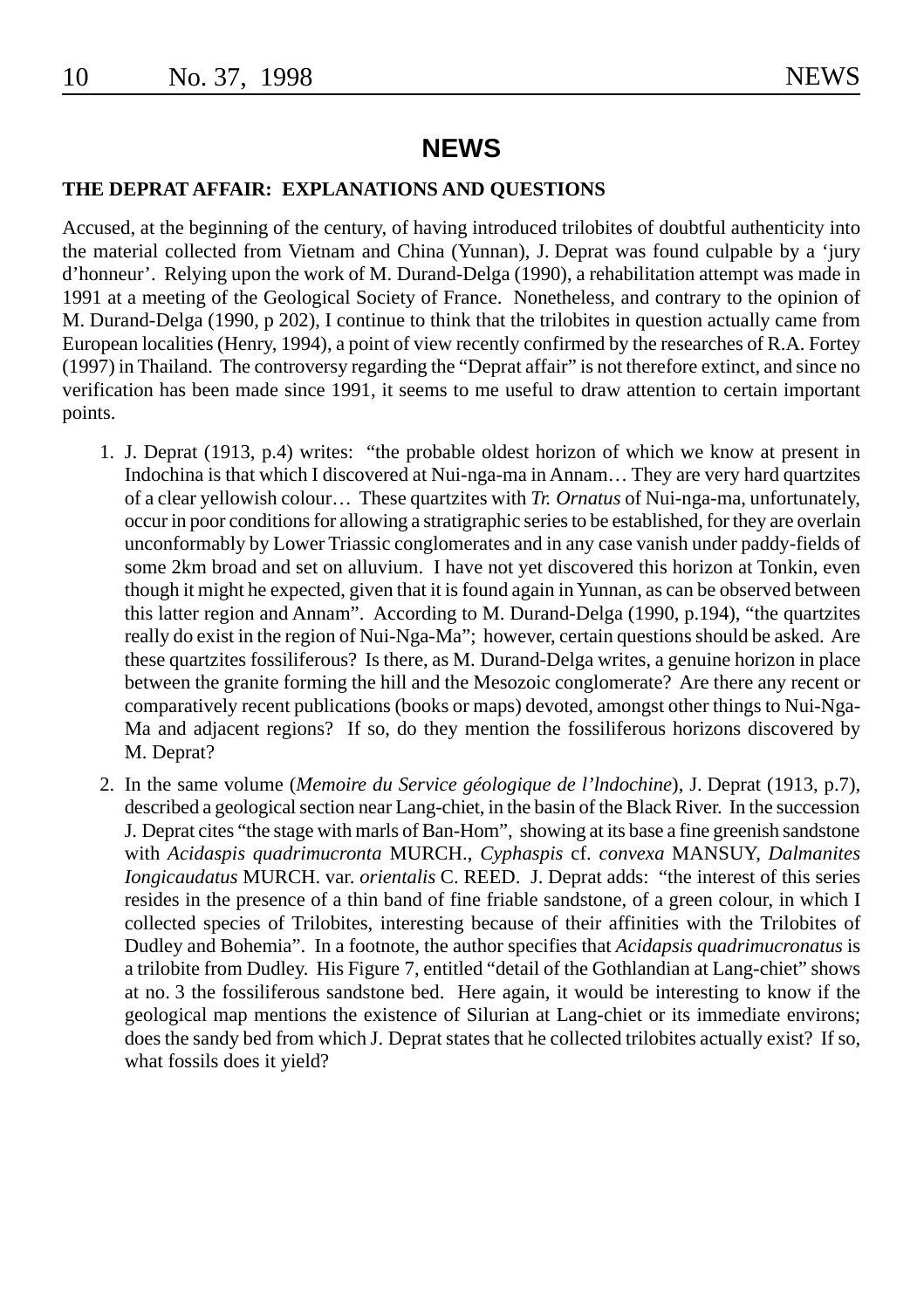It is surprising that these elementary verifications, certainly possible with the aid of Vietnamese colleagues, have not been made. The attempt to rehabilitate the geologist J. Deprat, at the very least hasty, is all the more regrettable since it is accompanied by an unjustified condemnation of the palaeontologist H. Mansuy, as presented in the work of M. Durand-Delga (1990 p.184) as well as in other publications (for example "Le Monde" dated 7 August 1991) as an unreliable person, who had wrongly accused one of his colleagues of fraud.

Finally, as regards the Silurian trilobites of Lang-chiet, it must be said that the introduction of European species into the material collected, by a third person (unknown to J. Deprat), when account is taken of the text and figure published by J. Deprat (1913), remains highly improbable.

References.

Deprat. J. (1913). Note sur les terrains primaires dans le Nord-Annam at dans le bassin de la Rivière-Noire (Tonkin) et sur la classification des terrains primaires en Indochine. *Mémoires du Service géologique de l'Indochine* **2**, 1-22.

Durand-Delga, M. 1990. L'Affaire Deprat. *Travaux du Comité français de l'Histoire de Géologie (Cofrhigeo)* **4**, 117-212.

Fortey, R.A. 1997. Late Ordovician trilobites from southern Thailand. *Palaeontology* **40**, 397-449.

Henry J-L. 1994. The trilobites of the "affaire Deprat". *Alcheringa* **18**, 359-362.

Rebeyrol, Y. 1991. Jacques Deprat, l'homme démoli. *Le Monde*, 7 August 1991, 9-10.

*Jean-Louis Henry, Micropaléontologie et Paléontologie Marines, Université de Rennes 1, Campus de Beaulieu, 35042 Rennes cedex, France*

# **GEOLOGICAL SURVEY OF IRELAND**

The new type/figure catalogue of the Geological Survey of Ireland is just published:

Parkes, M.A., and Sleeman, A.G. 1997. *Catalogue of the Type, Figured and Cited Fossils in the Geological Survey of Ireland*. x + 124 pp. Geological Survey of Ireland, Dublin.

It is available to members at a 50% discount price of £5 plus £1 postage and packing, from Geological Survey of Ireland, Beggars Bush, Haddington Road, Dublin 4, Ireland.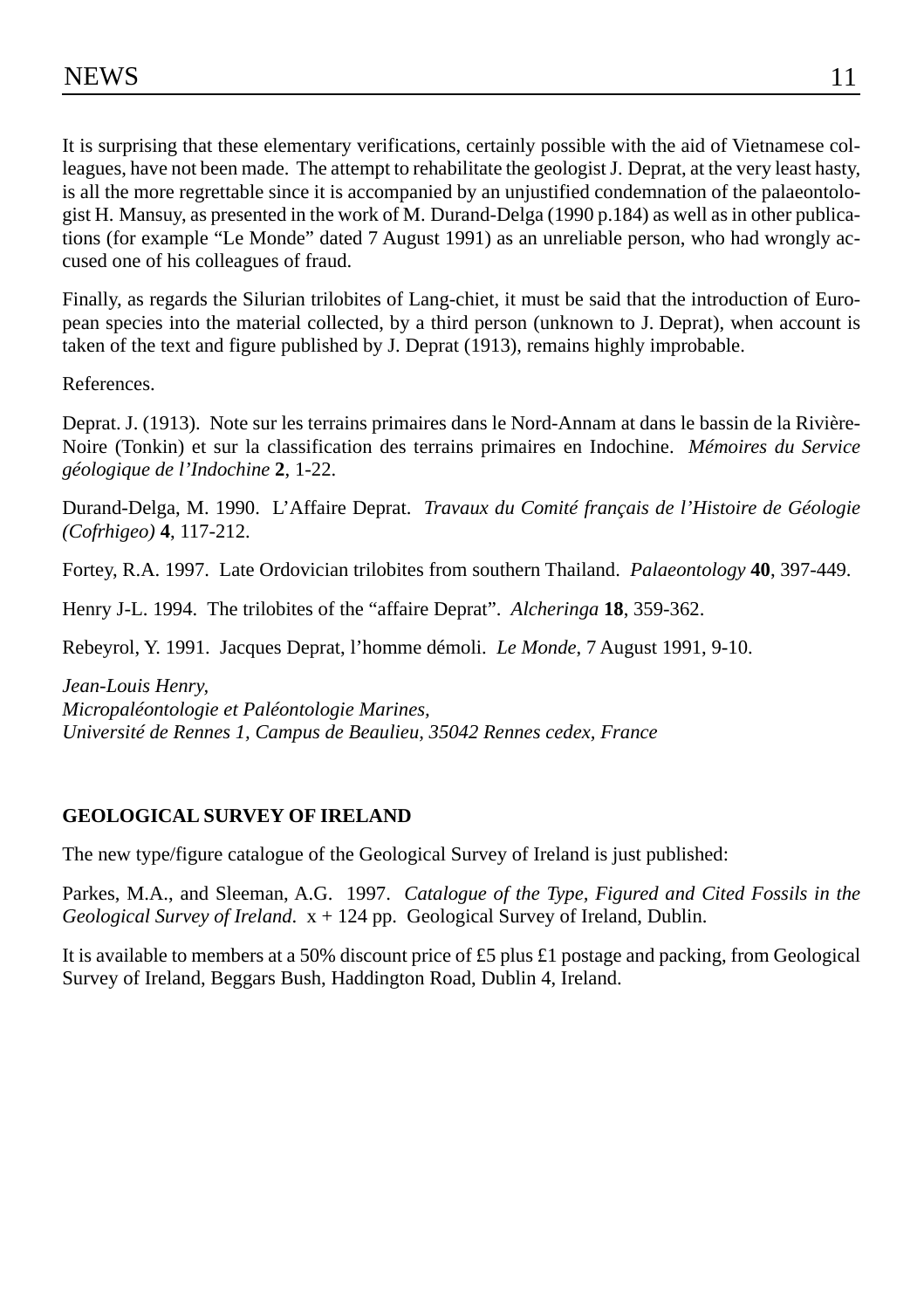| 12 | No. 37, 1998 | <b>NEWS</b> |
|----|--------------|-------------|
|    |              |             |

# **CATALOGUE OF PALAEONTOLOGICAL TYPES IN AUSTRIAN COLLECTIONS**

This database project (financed by the Austrian Academy of Science, the Austrian National Bank and the Natural History Museum Vienna) has been an ongoing endeavour for several years. Currently more than 26,000 palaeontological types (plants and animals, figured and unfigured specimens) from ten Austrian institutions have already been included.

The information for every specimen includes the:

- 1 generic (sub-) name
- 2 species (sub-) name
- 3 author(s) of the species (sub-)
- 4 information on the geographic and stratigraphic position
- 5 reference and illustration
- 6 status of the type
- 7 collection file number
- 8 institute (where the material is kept)

A restricted version of this database is now accessible on the World Wide Web, via the address:

http://www.oeaw.ac.at/~oetyp/palhome.htm

It contains the data on items 1 to 3 and 5 to 8 above, and provides the opportunity to combine up to four criteria in one search run. Four different sorting possibilities are available for the output of the results. More detailed information on the objects is available from the collection curators at the respective institutes. An address list enables the user to contact the responsible persons there.

All the references for which types have already been included in the database are listed alphabetically (now more than 800).

As the data input is an ongoing process, regular updates will be provided.

#### **Contributing Institutions:**

- Geologische Bundesanstalt Wien
	- Karl-Franzens Universitaet Graz: Institut fuer Botanik

Institut fuer Geologie und Palaeontologie

- Krahuletzmuseum Eggenburg
- Landesmuseum Joanneum Graz
- Naturhistorisches Museum Wien
- Universitaet Innsbruck:
	- Institut fuer Geologie und Palaeontologie
- Universitaet Wien: Institut fuer Geologie Institut fuer Palaeontologie
	- Vorarlberger Naturschau Dornbirn
- Johanna Kovar-Eder, Natural History Museum Vienna, Geological-Palaeontological Department, Burgring 7, A-1014 Vienna, Austria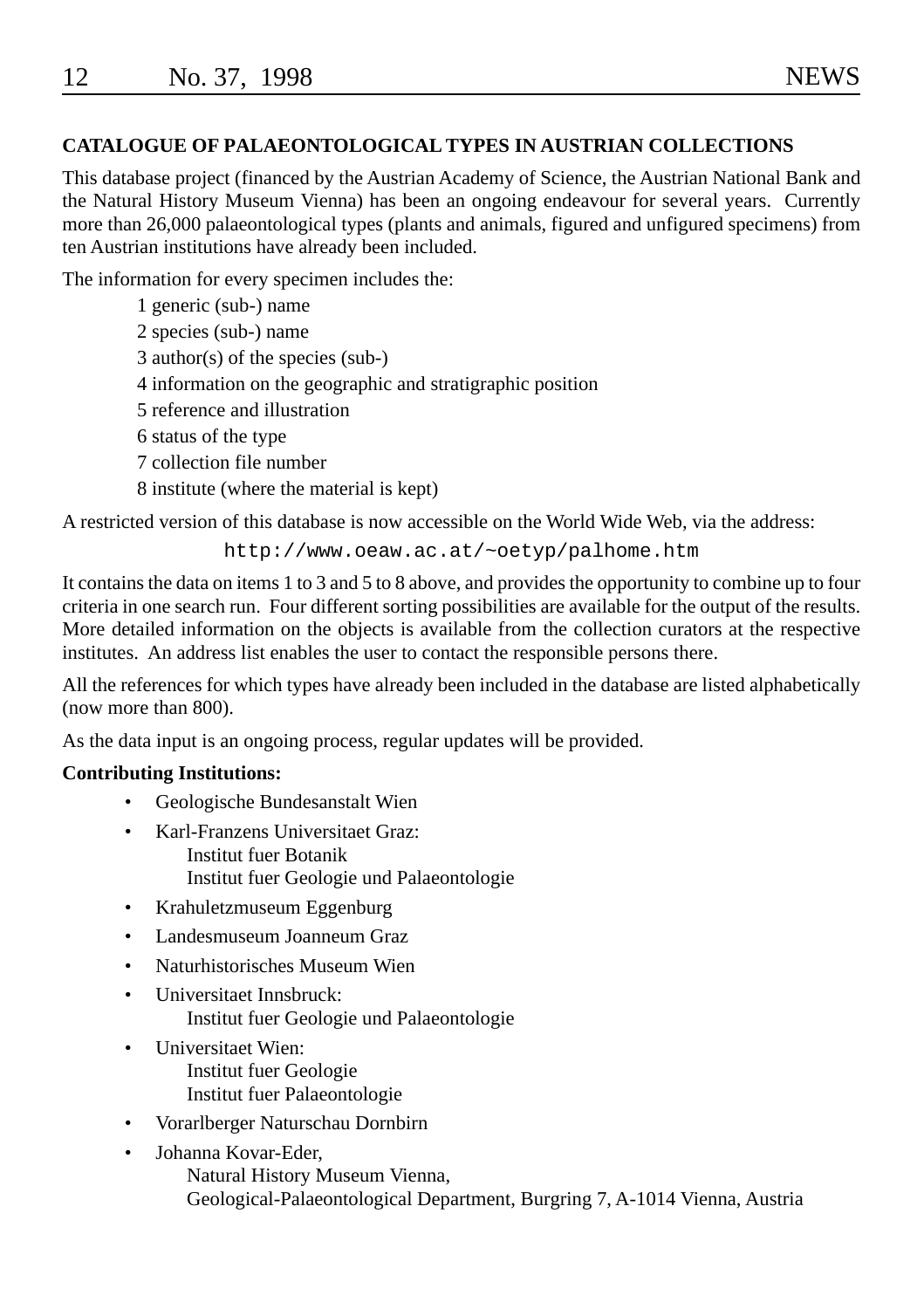#### **NEW PUBLICATION: PALAEONTOGRAPHICA CANADIANA NO. 14**

*Palaeontographica Canadiana* is a monograph series of major contributions to Canadian palaeontology that is dominantly, but not exclusively, systematic in content. The series is sponsored jointly by the Canadian Society of Petroleum Geologists (CSPG) and the Geological Association of Canada (GAC).

*[Palaeontographica Canadia](http://www.cspg.org)na No. 14 – Silurian encrinurine trilobites from the central Canadian Arctic* by Jonathan M. Adrain and Gregory D. Edgecombe. 1997, 109 pp. (incl. 35 pls). ISSN 0821- 7556, ISBN 0-920230-63-7. Published December 5, 1997.

### Summary

Carbonate debris flow deposits in the Cape Phillips Formation of the central Canadian Arctic Archipelago contain rich silicified shelly faunas, and preserve the most diverse and complete record of Wenlock trilobites known from anywhere in the world.

This work systematically describes the encrinurine trilobites of these faunas (28 species in total, including 11 new species), along with six stratigraphically successive trilobite faunas. A comprehensive phylogenetic analysis of the Struszia genus group also provides an explicit hypothesis of cladistic structure.

Due to different methods of calculating postage and handling costs, prices from the two distributors vary depending on destination. For Canadian orders: from GAC \$44.50 CAN (incl. taxes, postage); from CSPG \$36.00 CAN [+ \\$3.75 CAN postage + appropriate CAN](mailto:gac@sparky2.esd.mun.ca) taxes. For US order[s: from GAC](http://www.esd.mun.ca/~gac) [\\$44.50 US \(incl. postage\); fr](http://www.esd.mun.ca/~gac)om CSPG \$36.00 CAN + \$7.50 CAN postage. For International orders: from GAC \$44.50 US (incl. postage); from CSPG – contact CSPG through the Internet home page http://www.cspg.org for exact costs for interna[tional post.](http://www.cspg.org)

#### Coming soon…

Palaeontographica Canadiana No. 15 — S. Pinard et B. Mamet. *Taxonomie des petits foraminifères du Carbonifère Supérieur-Permien inférieur du bassin de Sverdrup, Arctique canadien*. 43 pls. (early 1998).

Palaeontographica Canadiana No. 16 — *Valanginian Foraminifera and biostratigraphy of the McGuire Formation, Northwest Territories*. S.P. Fowler and J. Dixon. 7 pls. (ms with senior author for final revision).

Palaeontographica Canadiana No. 17 — *Late Ordovician to Early Silurian strophomenid brachiopods from Anticosti Island, Quebec*. K. Dewing. 31 pls. (ms with author for final revision).

#### Publication Distribution Offices

Geological Association of Canada Publications, Department G222 Department of Earth Sciences Memorial University of Newfoundland St. John's, Newfoundland A1B 3X5 (tel (709) 737-7660, fax (709) 737-2532, e-mail gac@sparky2.esd.mun.ca, Web Home Page http:// www.esd.mun.ca/~gac).

Canadian Society of Petroleum Geologists #160 - 540 -5th Avenue SW Calgary, Alberta T2P 0M2 (tel (403) 264-5610, fax (403) 264-5898, Web Home Page http://www.cspg.org).

*Sandy McCracken Geological Survey of Canada*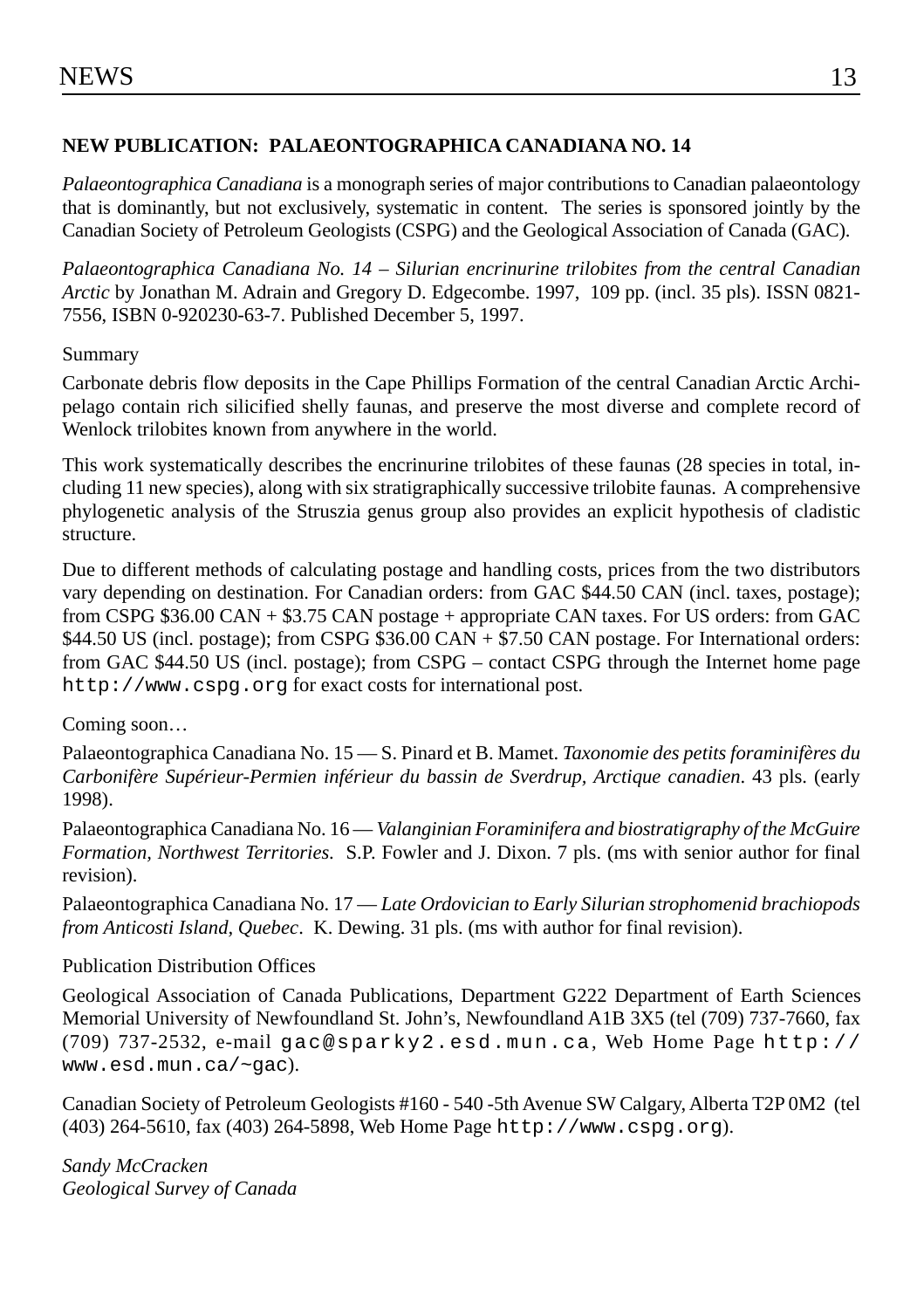#### **NEW INTERNATIONAL GROUP: MARINE PALAEOBIOGEOGRAPHIC CLASSIFICATION**

Our group was founded in 1996 with the immediate aims:

- (1) To find a consensus of the principles of palaeobiogeographic classification and nomenclature of palaeobiogeographic units (biochores) that are congruent with neobiogeography, by open discussion among a few representatives of the major "fossil" taxa throughout the Phanerozoic, and
- (2) To apply these principles to the published (palaeo-) biochores by compiling all named units on a single set of maps and to analyze synonymies and homonymies.

Other aims are to extend this classification to the terrestrial biomes, and to enhance palaeobiogeography in general by a simplified and standardized terminology.

I have requested our incorporation in the *International Paleontological Association* as "Friends of Palaeobiogeography", functioning as a working group. As a formal group, we may request small rooms for Friends' meetings at national and international conferences. I will do so for the 1998 Intl. Jurassic Conference in Vancouver and the 1998 GSA meeting in Toronto.

Organization:

| Gerd E.G. Westermann, Hamilton, Canada                                                                                                     |  |  |
|--------------------------------------------------------------------------------------------------------------------------------------------|--|--|
|                                                                                                                                            |  |  |
| Luis Benedetto, Cordoba, Argentina (Cam.-Ord.);<br>Arthur Boucot, Oregon (Sil.-Dev.);<br>[representative for Carb.-Perm. to be designated] |  |  |
| Keith Rigby, U.S.A.                                                                                                                        |  |  |
| Carl W. Stock, U.S.A.                                                                                                                      |  |  |
| William A. Oliver, Jr., U.S.A.                                                                                                             |  |  |
| Brian D. E. Chatterton, Canada                                                                                                             |  |  |
| Nils Spjeldnaes, Norway                                                                                                                    |  |  |
| Arthur J. Boucot, U.S.A.<br>[Dave Harper, quantification]                                                                                  |  |  |
| Rex E. Crick, U.S.A.                                                                                                                       |  |  |
| T.M. Sanchez, Argentina                                                                                                                    |  |  |
| E. Brussa, Argentina                                                                                                                       |  |  |
|                                                                                                                                            |  |  |
| Kevin Page, Okehampton, Essex, U.K.;<br>Fabricio Cecca, Urbino, Italy (Mediterranean/Tethys)                                               |  |  |
| Alan R. Lord, U.K.<br>Paul Bown, U.K.                                                                                                      |  |  |
| James B. Riding, U.K.                                                                                                                      |  |  |
|                                                                                                                                            |  |  |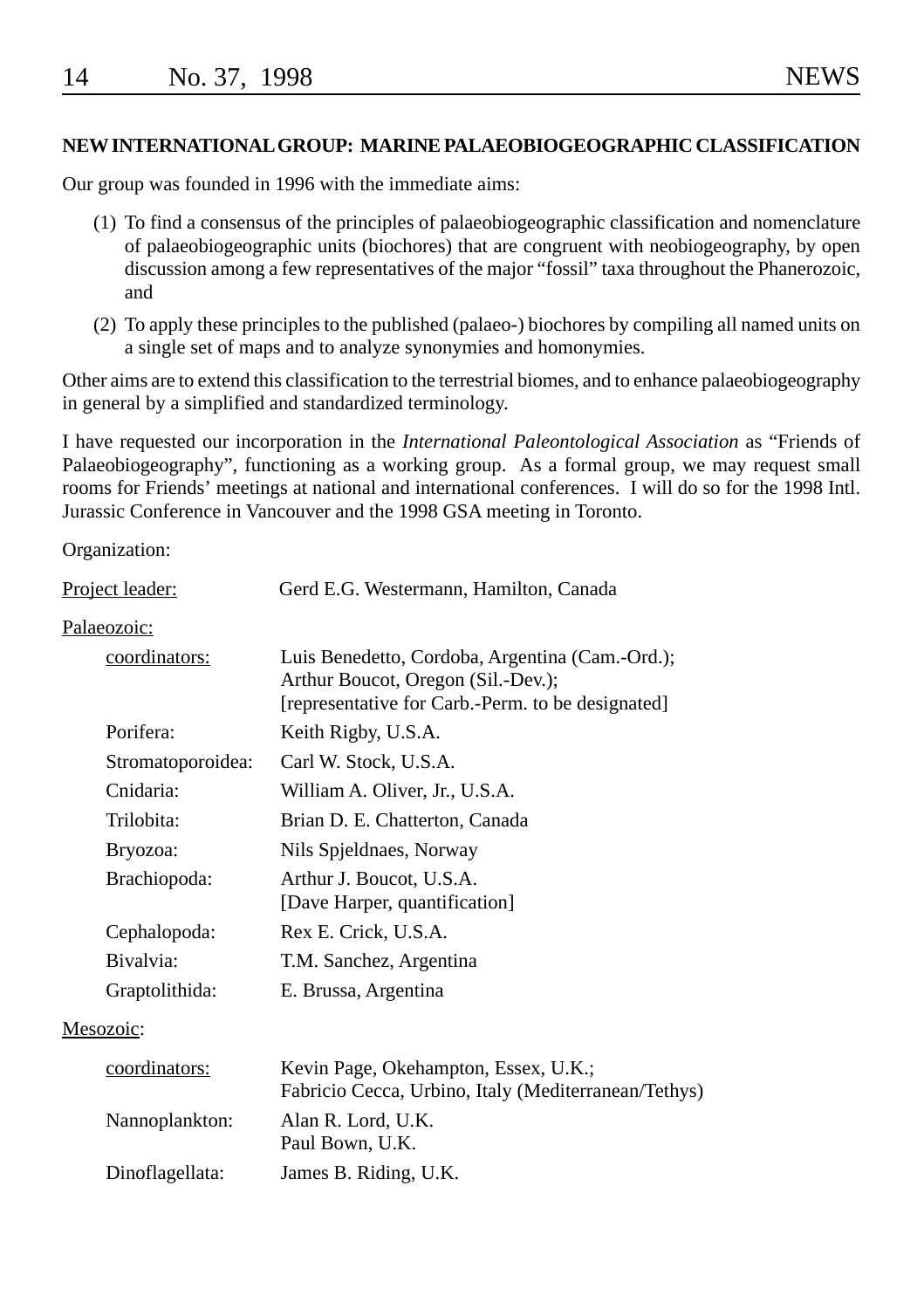| Ostracoda:                                       | Robin Whatley, U.K.                                                |                      |
|--------------------------------------------------|--------------------------------------------------------------------|----------------------|
| Brachiopoda:                                     | Miguel Mancenido, Argentina.                                       |                      |
| Bivalvia:                                        | Susanna Damborenea, Argentina.                                     |                      |
|                                                  | J. A. Crame, U.K.                                                  |                      |
|                                                  | [Jack Grant-Mackie, regional rep.]<br>[A. Hallam, member-at-large] |                      |
| Ammonoidea:                                      | Kevin Page, U.K.                                                   |                      |
|                                                  | Fabricio Cecca                                                     |                      |
|                                                  | Raimond Enay                                                       |                      |
|                                                  | [Gerd Westermann, Project leader]                                  |                      |
| Belemnitida:                                     | Walter K. Christensen, Denmark.<br>Peter Doyle, U.K.               |                      |
| Cenozoic/Recent:                                 |                                                                    |                      |
| coordinator:                                     | Edward J. Petuch, U.S.A.                                           |                      |
| Nannofossils:                                    | Paul R. Bown, U.K.                                                 |                      |
| Cnidaria:                                        | Brian Rosen, U.K.                                                  |                      |
| Gastropoda:                                      | Eduard J. Petuch, U.S.A.                                           |                      |
| Bivalvia, etc:                                   | Karl W. Flessa, U.S.A.                                             |                      |
| <b>Ouantification of biochores:</b>              | David Harper, Ireland                                              |                      |
| Regional representatives:                        |                                                                    |                      |
| Mediterranean/Tethys: Fabricio Cecca             |                                                                    |                      |
| E. Europe/Russia:                                | Irena I. Sey                                                       |                      |
| Australasia:                                     | Jack Grant-Mackie                                                  |                      |
| Terrestrial palaeo- and neobiogeographers:       |                                                                    |                      |
| Vertebrates (Mes. Rept.) Ralph Molnar, Australia |                                                                    |                      |
| Plants (fossil-Rec.): Mary Dettman, Australia    |                                                                    |                      |
| Neobiogeographers-at-large:                      |                                                                    |                      |
|                                                  | John C. Briggs, U.S.A.                                             |                      |
|                                                  | Gustave Paulay, Guam - U.S.A.                                      |                      |
| Members-at-large:                                |                                                                    |                      |
| Co-editor J. Biogeog., Palaeo-3, etc.:           |                                                                    | Anthony Hallam, U.K. |
| Co-editor Oxford II P Biogeog Series             |                                                                    | Brian Rosen II K     |

| Co-editor J. Biogeog., Palaeo-3, etc.: | Anthony Hallam, U.K.           |
|----------------------------------------|--------------------------------|
| Co-editor Oxford U.P. Biogeog. Series: | Brian Rosen, U.K.              |
| Intl. Subcomm. Strat. Class.:          | Alberto C. Riccardi, Argentina |
| Palaeogeographer:                      | Chris Scotese                  |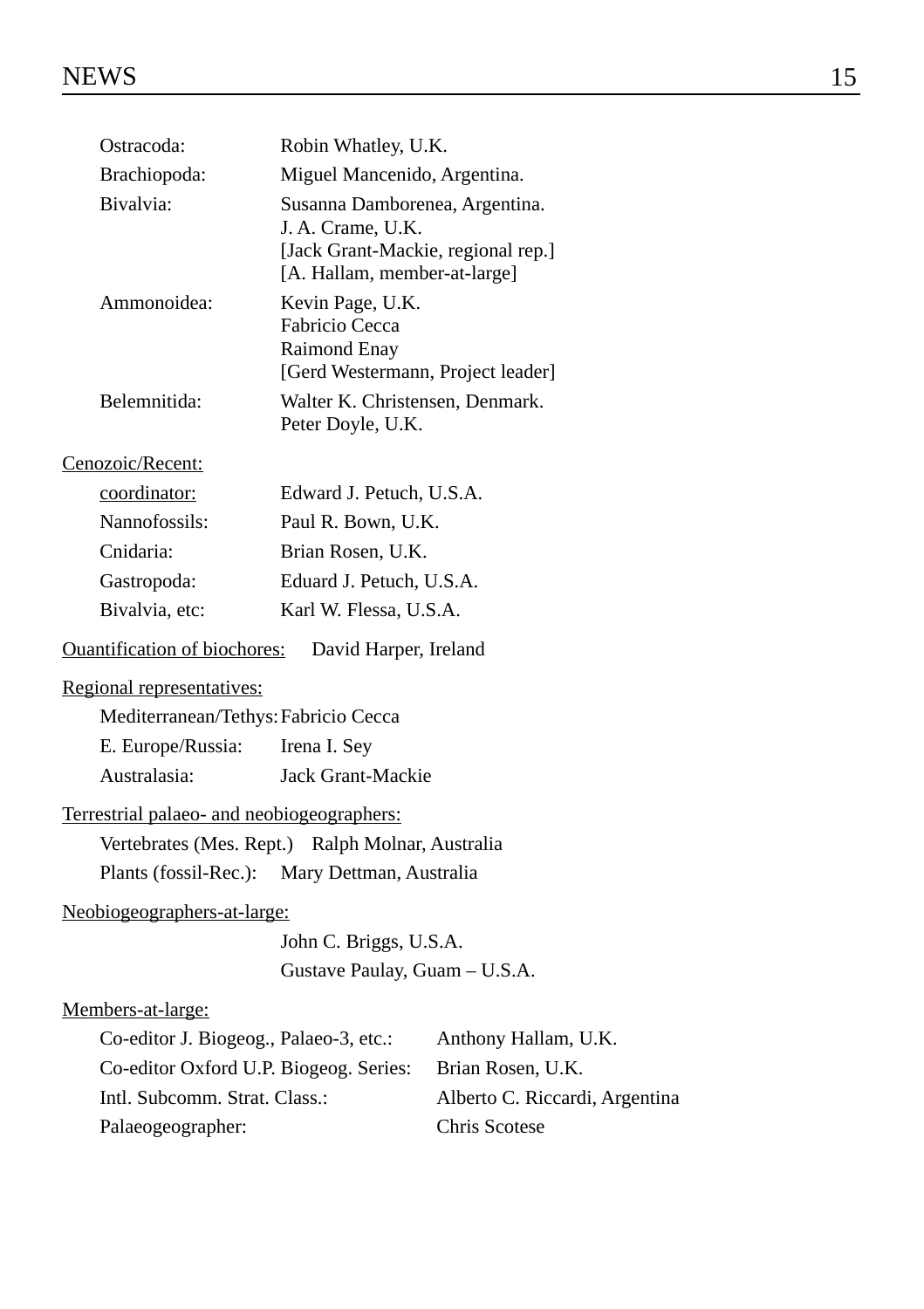Preliminary opinions:

The 22 questionnaires returned (total circulated ca 30) indicate the following preliminary concerns:

- 1. Hierarchy of biochores (biogeog. units): Realm, (Subrealm), Province, (Subprovince), (Endemic Centre); Region informal or instead of Subrealm. However, this terminology differs from that of neobiogeographers, who use Belt/Zone for climate-based units, e.g. North Temperate Realm; Realm to distinguish pelagic from benthic oceanic biota; and Region as the highest true biochore.
- 2. Biochore definition should be based on a biota not on a single higher taxon when a diverse fauna is present (as has been common use!), nor on biased death-assemblages, e.g. mixed pelagic/benthic.
- 3. Biochores were highly dynamic through time, in their biotas as well as geographic extent, and they may disappear entirely at extinction events. This should be reflected in the changing hierarchy of a specific biochore. There are lots of problem here: quantitative methods as well as agreement on scaling of the hierarchy are required.
- 4. Nomenclature of biochores: Names should be based on geographic/geologic names (not climate or taxa; but Boreal and Austral are considered geographic names). Priority should be the guide (not rule) to achieve stability of nomenclature, conditional on proper definition and utility of the units.

Future actions:

- 1. Survey of marine biochores. The Coordinators (see above) have now been given the latest palaeogeologic world maps (C. Scotese: PALEOMAP PROJECT 1997) and have begun the large task of compilation of all published marine biogeographic units.
- 2. Informal discussion meetings of our group will be arranged at international meetings of the major geological and palaeontological societies/associations. I have requested a room for the August 1998 Jurassic conference in Vancouver and will do so for the October 1998 Toronto meeting of the Geol. Soc. America. The Coordinators are requested to arrange other discussion meetings. Everybody is most welcome to participate at these informal get-togethers.

*Gerd E.G. Westermann, School of Geography and Geology, McMaster University, Hamilton, Canada L8S 4M1*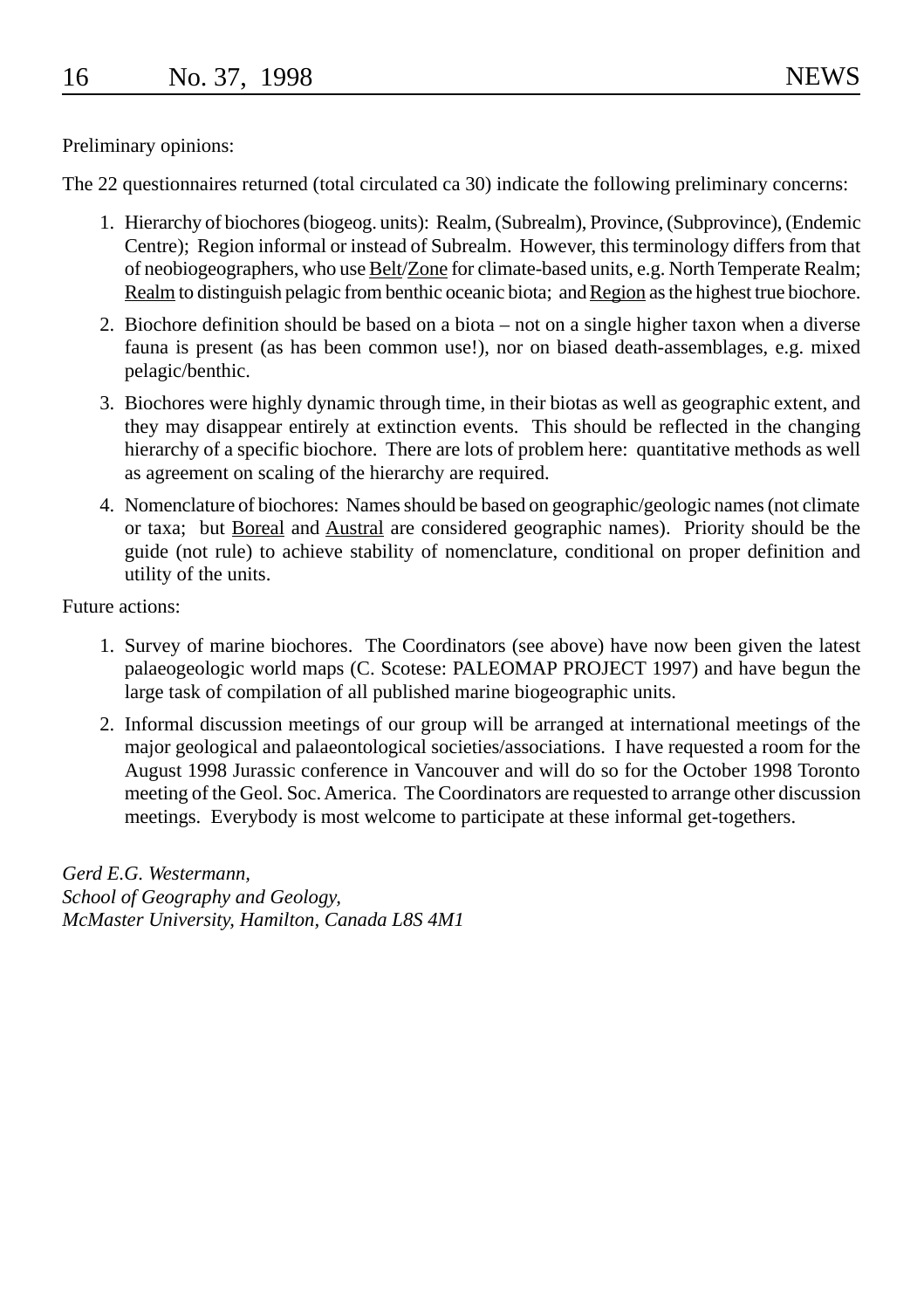# **LIFE AND DR HUTTON**

1997 was a year of celebrations for geology, with the bicentenaries of the death of James Hutton (1726- 1797) and the birth of Charles Lyell (1797-1875). The two great Scotsmen were remembered in style by the scientific world (if not the media) with lavish international conferences held in Edinburgh and London. Hutton and Lyell stand out from many other figures from the early history of geology in that their science concerned cycles and processes, not just maps and strata. As speaker after speaker at the twin conferences emphasised, this kind of dynamic thinking is still very much key to the earth sciences.

But what, specifically, do palaeontologists owe to these revered figures? In the case of Lyell, the answer is that we owe a great deal. The whole second volume of the *Principles of Geology* is devoted to the history of life, and was hugely influential in its day. Perhaps one reason why palaeontology is now so firmly embedded in the geological sciences, rather than with the life sciences where arguably it belongs, has much to do with the work of Lyell. It can even be held that Lyell's statistical treatment of species originations and extinctions was a distant herald of modern analytical palaeobiology.

Hutton, on the other hand, belonged to an earlier age when scientific knowledge of fossils was much more rudimentary. He admitted that his main interest in "figured stones" as he called them was not so much their biological affinity, but their mineralogical nature. True, he did specifically argue that fossils could be used to infer the original nature of particular environments, for example by distinguishing land and sea objects. However, he was also a strong advocate for the then standard view that each species was a divine creation, and fossils represent essentially the same species as are found today: "There are, indeed, varieties in those species, compared with the present animals which we examine, but no greater varieties than may perhaps be found among the same species in different quarters of the globe". This is from possibly the first geologist to chip fossils from the Coniston limestone!

Given this, it is a curious fact that Hutton anticipated Charles Darwin by more than half a century by outlining the principles of evolution by "natural selection" (although he did not use Darwin's phrase). I was amazed when I first learned of this from an article written 50 years ago by E.B. Bailey to mark the 150th anniversary of Hutton's death. Bailey had uncovered a lengthy unpublished manuscript of Hutton's entitled *Elements of Agriculture*, in which the idea of adaptation through random variation and selective survival is briefly articulated. Perhaps because the work is unpublished, it has scarcely received the attention it deserves. Whole books have been written on the history of evolutionary thought that make no mention of Hutton, except in relation to his geology.

In his review of Hutton's writings, Bailey admitted understandable fatigue in reading the great man's circumlocutory prose, and so he skipped the voluminous metaphysical works on the grounds that little of interest was likely to be found there. Unknown to Bailey, there is a whole chapter devoted to "natural selection" languishing in the middle of the second volume of Hutton's recondite thousandpage *Investigation of the Principles of Knowledge* (1794). I am not, I hasten to add, the first to notice this, but curiously it has never been discussed in any detail. The account is longer and more logically structured than that in the *Elements of Agriculture*. Surely this published account cannot be ignored by historians, even if few people have ever read it.

Hutton was a farmer and had a first-hand knowledge of animal husbandry, so perhaps, like Darwin, artificial selection was a key insight for him. For example, he was outspoken in his praise for Robert Bakewell's selective breeding of Longhorn cattle. In re-reading the *Elements of Agriculture*, I was delighted to discover that Hutton had conducted experiments in plant growth and nutrition, finding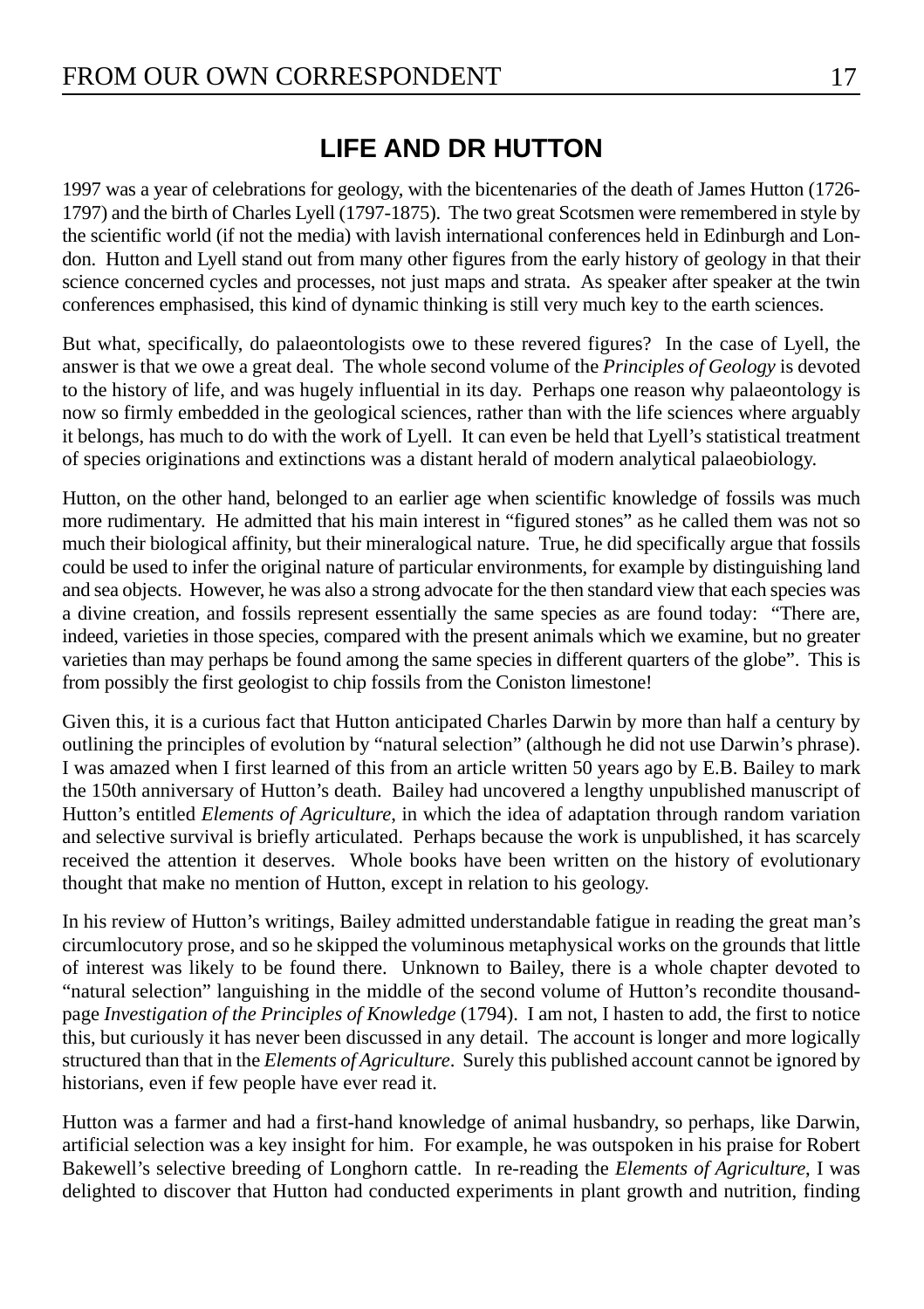# 18 No. 37, 1998 FROM OUR OWN CORRESPONDENT

that the variation in luxuriance caused by differences in nourishment was not inherited. He also noted that in sexual reproduction, although not in grafting, individuals tend to differ from their parents, and that such differences are heritable. This was the basis for his formulation of "natural selection". However, as we have seen, Hutton held that species were independent creations. The power of self-adaptation in species was cited by him as an example of divine wisdom, whereby species had been supplied with a means of responding to change without continuous intervention from the Creator, and yet remain perfectly adapted.

For those interested in this subject, I hope to write a fuller account of Hutton's biology for publication elsewhere. Meanwhile, I have posted the text of the relevant chapter from the *Investigation* on the World Wide Web at

#### http://palaeo.gly.bris.ac.uk/personnel/hutton1794

and I can also supply it on request. Below are a few choice quotations from this work.

"The essential property of a species, among living bodies, consists of this, that each individual have [sic] the capacity of breeding with the rest, in such a manner as the offspring may continue to augment the race. Great variety may be admitted among the individuals of a species, provided that they have this property; and, without this property, different individuals may resemble much, without being both of the same species."

"…if an organised body is not in the situation and circumstances best adapted to its sustenance and propagation, then, in conceiving an indefinite variety among the individuals of that species, we must be assured, that, on the one hand, those which depart most from the best adapted constitution, will be the most liable to perish, while, on the other hand, those organised bodies, which most approach to the best constitution for the present circumstances, will be best adapted to continue, in preserving themselves and multiplying the individuals of their race.

"Let us, for example, suppose that a race of dogs are so situated, that nothing but swiftness of foot and quickness of sight could be useful, in procuring to them the necessities of life; it must be evident, that the most defective in respect of those necessary qualities, would be the most subject to perish, and that those who employed them in greatest perfection would be best preserved, consequently, would be those who would remain, to preserve themselves, and to continue the race; and, this race would continue, in those circumstances, to preserve itself in all its perfection. But, let us change the circumstances of this race, and let us suppose, that the acuteness of his smell were more necessary to the sustenance of the animal, than the sharpness of his sight, or the swiftness of his feet, in that case, the natural tendency of the race, acting upon the same principle of seminal variation, would be to change the qualities of the animal, and to produce a race of well scented hounds, instead of those who catch their prey by swiftness.

"The same principle of variation must influence every species of plant, whether growing in a forest or a meadow; The plant which is the best adapted to the climate, and the soil, will continue to prosper in the place. But, the most prosperous plant must be that which will furnish, with its maturated seed, a vigorous race of fertile plants; and, these will be more and more accommodated, in the varying power of vegetation, to the soil and circumstances in which they grow."

*Paul Pearson University of Bristol*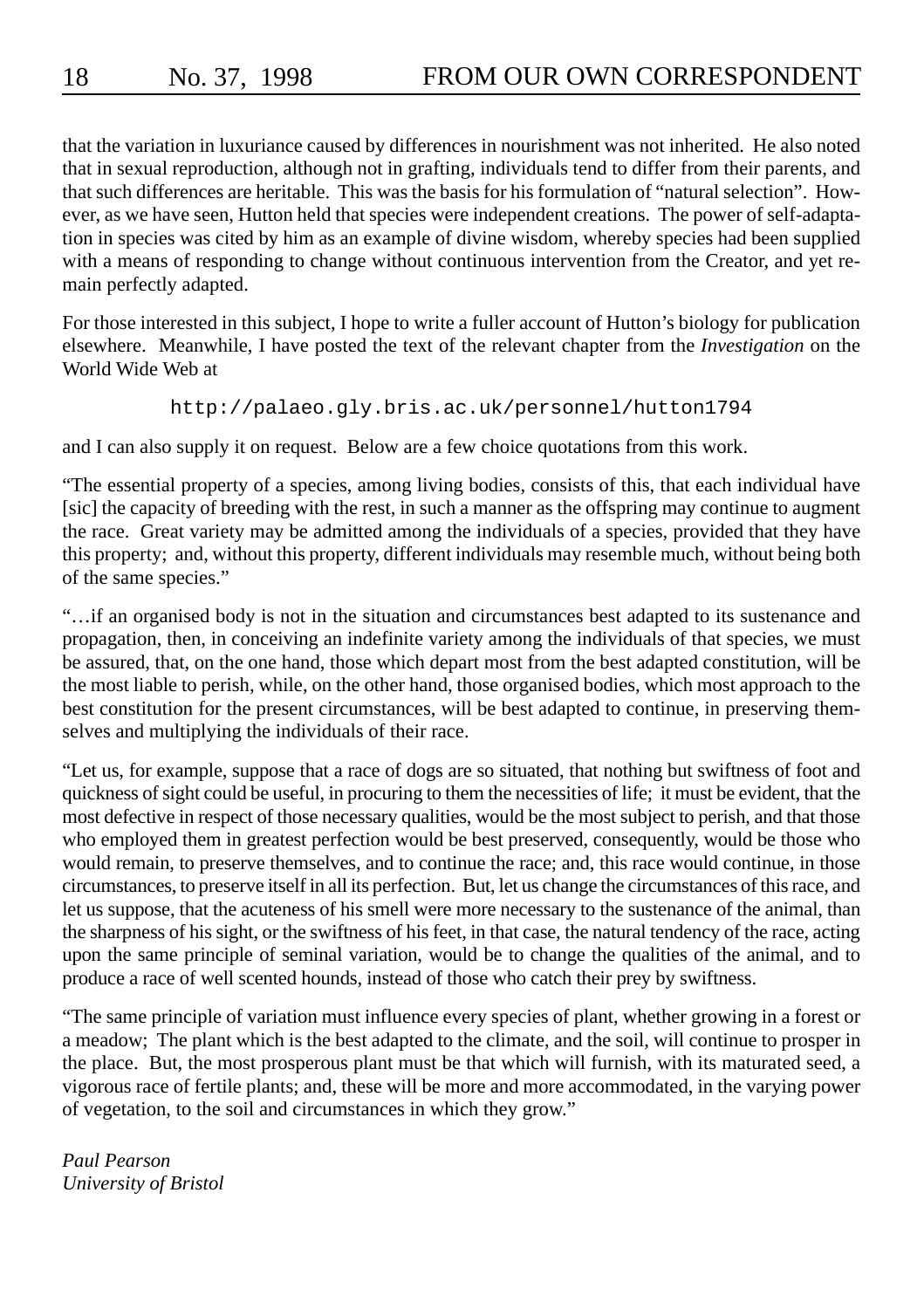# **MUSEUM CORNER**

# **Dudley – a National Heritage**

*Le petit calcare de Dudley qui a enrich le monde entier.* (Gignoux)

Pick up any general book on palaeontology and you are almost certain to come across fossils from Dudley. Situated at the heart of the English Midlands, Dudley has long been famous for the superb quality of its Wenlock Limestone fauna – notably crinoids, corals and trilobites, of which the most celebrated – *Calymene blumenbachii*, better known as the 'Dudley Locust' or 'Dudley Bug' – has pride of place in the town's coat of arms.

Much of the finest material was found in the last century, when the mines under the town's twin hills, Wren's Nest and Castle Hill, were turning out thousands of tons of limestone each week for the Black Country iron industry. Specimens sold through local fossil shops at the time are now to be found in museum collections throughout the world and figured in countless publications.

In 1956, long after the last mine had ceased operation, Wren's Nest was designated Britain's first National Nature Reserve for geology. It remains one of the most popular destinations for students of geology and fossil collectors (although a strict code of collecting is enforced). It has remained an under-utilised resource, however, and one whose scientific significance is not fully appreciated.

To view Dudley simply as a source of pretty fossils is to misunderstand its importance completely. The Much Wenlock Limestone Formation of Dudley contains the most diverse and abundant fossil fauna in the British Isles. To date over 600 species of marine invertebrate have been described, representing some 29 major fossil groups. 186 taxa have Dudley as their type locality; 63 taxa are unique to the locality.\*



*1. Marsupiocrinus from the Dudley Museum collection*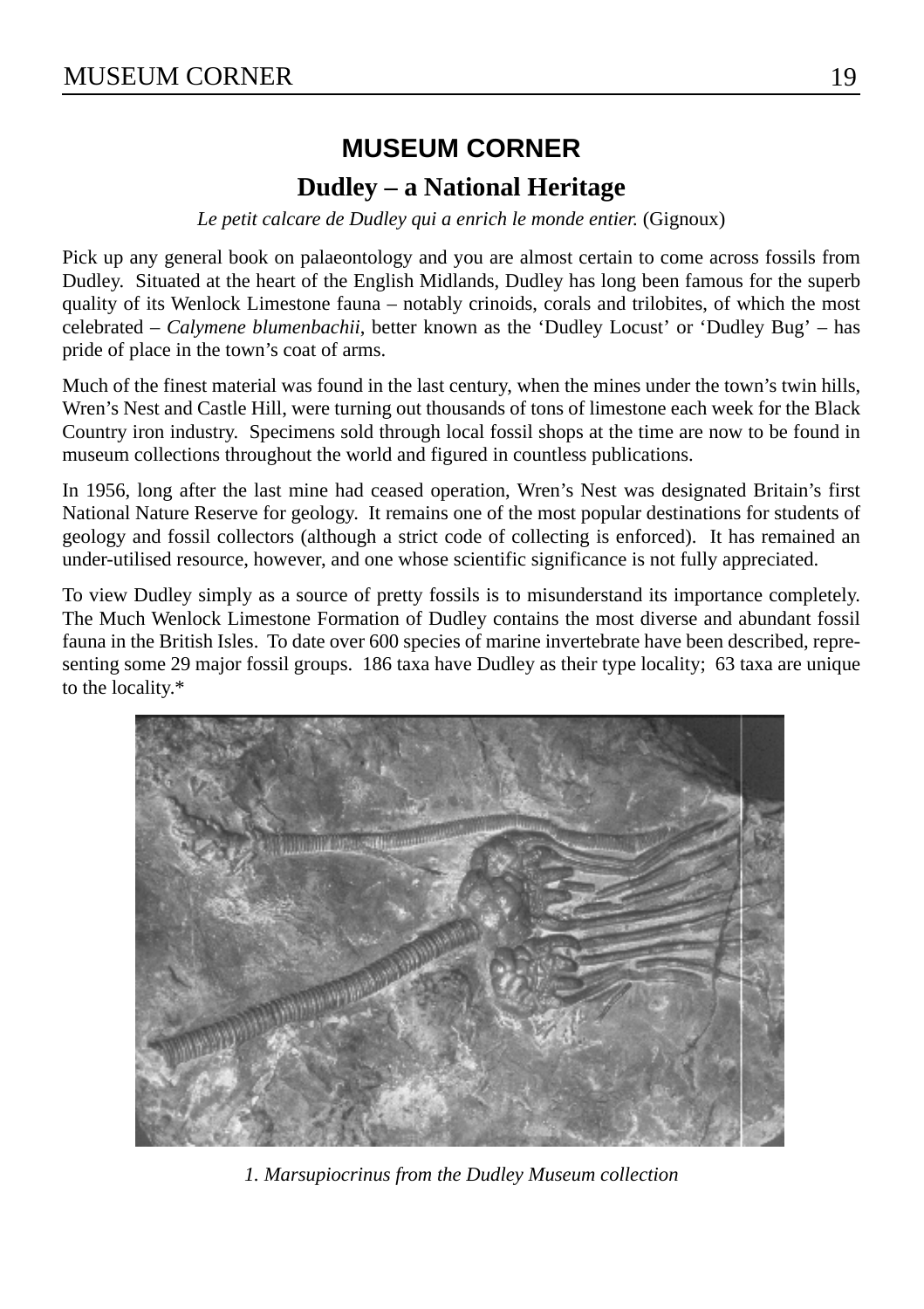Dudley boasts a faunal assemblage markedly different to that of the Wenlock type section in the Welsh Borders. Its palaeoecology is that of a carbonate shelf ecosystem, comparable today to the crinoidal banks off the coast of Jamaica. The majority of its echinoderm fauna are unique to the area. British Wenlock cystoids and carpoids are recorded only at this locality. Rare and important life fossil lagerstätten are represented by beds of articulated crinoids. These perfectly preserved remains were discovered mostly by miners in the 19th century. They owe their existence to rapid burial by influxes of terrigenous mud during brief tropical storms or waterlain volcanic ash deposits. Recently, rare plant and annelid remains have also been discovered at Wren's Nest, the latter containing what is believed to be soft tissue.

For all its importance, the palaeontology of Dudley's Wenlock Limestone has been greatly underresearched. Some fossil groups have scarcely been examined since Murchison's Silurian System (in which incidentally, more Wenlock taxa were described and figured from Dudley than all the other localities put together). Clearly there is a need to improve this situation.

A current bid by the local authority to have the Wren's Nest / Castle Hill area nominated as a World Heritage Site – a bid founded largely on palaeontology – may re-focus minds. Whether this is the case or not, we at Dudley are keen to enlist the support of the palaeontological community in our efforts, and the Palaeontological Association in particular.

For those members wishing to visit Dudley, a joint trip to Wren's Nest and Dudley Museum is recommended. Wren's Nest has a new interpretive classroom part-funded by English Nature and the Geologists' Association. More ambitious plans for facilities commensurate with the site's importance are on the drawing board, but have yet to be realised.

Dudley Museum boasts a small but memorable geological gallery, *The Time Trail*, which features the cream of Dudley's superb fossil collection, displayed in artificial rock faces that replicate faithfully the local limestone strata. Celebrated for its innovation, the gallery was commended in the 1993 Museum of the Year awards. An article on the gallery is featured in *Geology Today Vol.10, No.2, p.68-69* (1994).



*2. Wenlock fossils embedded into artificial rock faces in Dudley's Time Trail gallery.*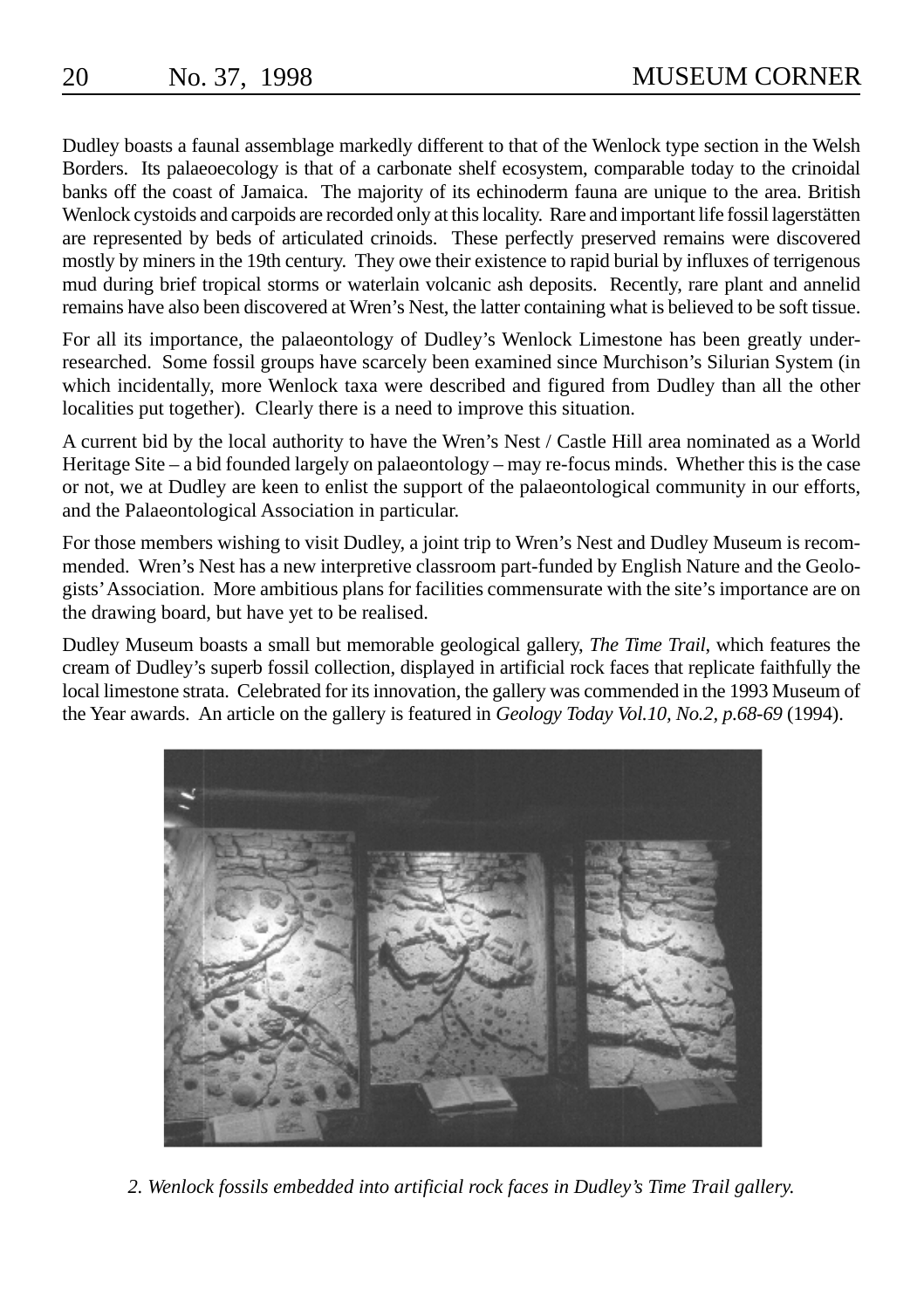'Over and Under Dudley' excursions taking in Wren's Nest, the Museum and a narrowboat trip into Dudley's limestone caverns make for a unique day out, and the opportunity to explore Dudley's geological treasures from all angles. Enquiries are welcomed.

\*The accompanying list, prepared by the author, summarises the results of several years' work with the help of many experts in the field. It is as exhaustive as possible at the present time, but owing to a lack of recent research, only several groups (trilobites, crinoids, brachiopods and the microfossils) can be said to be reasonably accurate.

| Faunal             | <b>Type Locality</b> | Found Only               | <b>Total Number</b> |
|--------------------|----------------------|--------------------------|---------------------|
| Group              | Dudley               | At Dudley                | Of Species          |
| Acritarchs         | n.a.                 | n.a.                     | 65                  |
| Annelids           | n.a.                 | n.a.                     | 1                   |
| Asterozoans        | 3                    | 3                        | $\overline{4}$      |
| <b>Bivalves</b>    | ?10                  | $\overline{\mathcal{L}}$ | 39                  |
| <b>Brachiopods</b> | 15                   | $\theta$                 | 48                  |
| <b>Bryozoans</b>   | 28                   | $\Omega$                 | 66                  |
| Cephalopods        | 6                    | 4                        | 42                  |
| Chitinozoans       | n.a.                 | n.a.                     | 9                   |
| Conodonts          | ?0                   | $\overline{0}$           | 8                   |
| Conularids         | 4                    | 2                        | 5                   |
| Cricoconarids      | $\theta$             | $\theta$                 | 3                   |
| Crinoids           | ?39                  | ?39                      | 74                  |
| Cystoids           | 5                    | 3                        | 7                   |
| Carpoids           | 1                    | ?0                       | 1                   |
| Eurypterids        | $\theta$             | $\overline{0}$           | $\overline{c}$      |
| Gastropods         | ?9                   | $\overline{\mathcal{L}}$ | 45                  |
| Graptolites        | 0                    | $\overline{0}$           | 5                   |
| Machaeridians      | 2                    | 1                        | $\overline{c}$      |
| Miospores          | n.a.                 | n.a.                     | $\mathbf{1}$        |
| Miscellanea        | n.a.                 | n.a.                     | 3                   |
| Ostracods          | 11                   | 4                        | 39                  |
| Poriferans         | ?0                   | ?0                       | 1                   |
| Plants             | n.a.                 | n.a.                     | 1                   |
| Rugose corals      | 7                    | $\overline{0}$           | 36                  |
| Stromatoporoids    | 1                    | $\overline{0}$           | 6                   |
| Tabulate corals    | 11                   | $\overline{0}$           | 40                  |
| Trilobites         | 34                   | 7                        | 50                  |
| Total:             | 186                  | 63                       | 603                 |

# **Faunal List Statistics**

('n.a.': data not available at present)

*Colin Reid, Keeper of Geology Dudley Museum*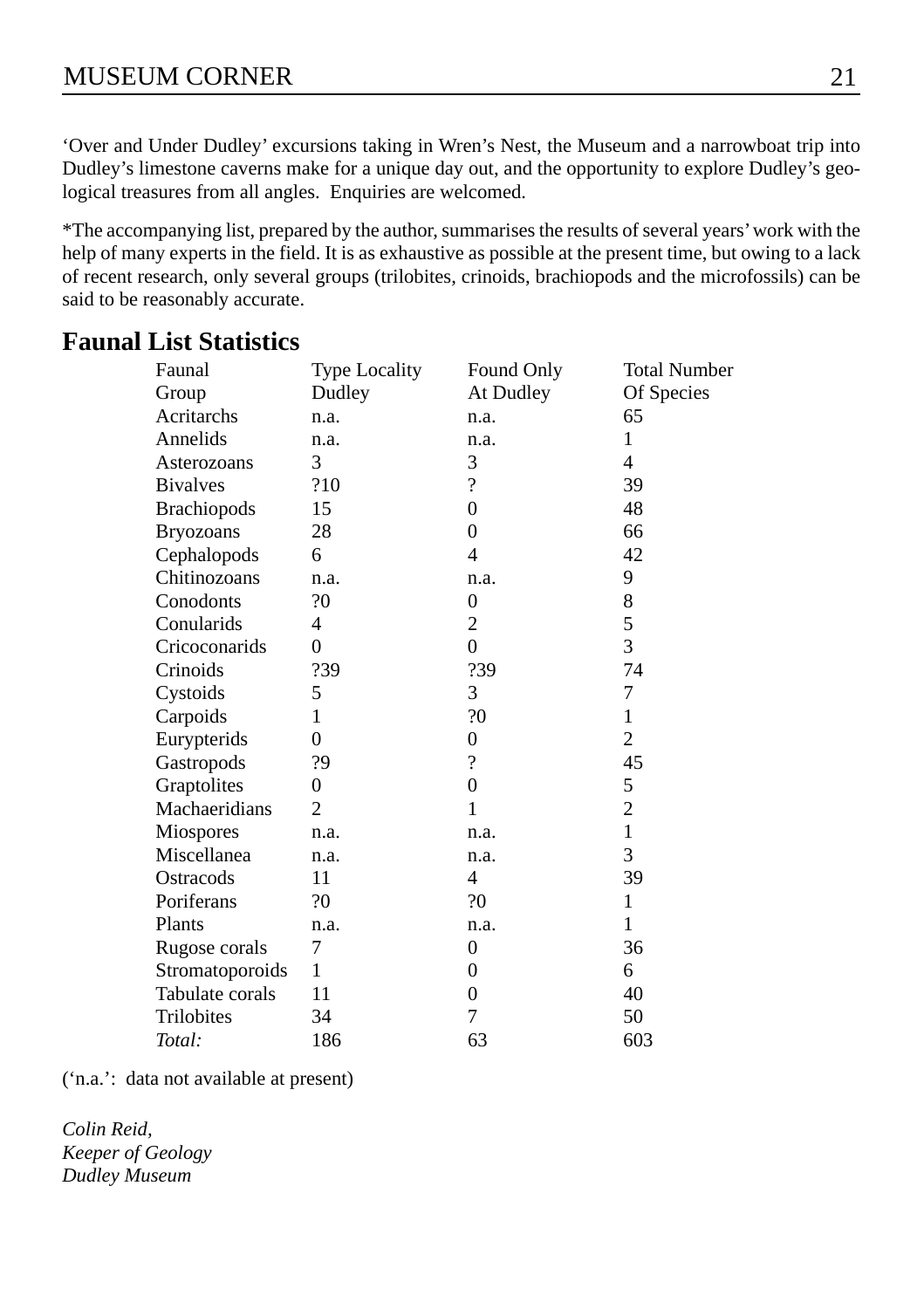# *Palaeo***-**Comment

As I approach retirement I welcome the opportunity offered me by Sue Rigby to cast my mind back over my career, especially because I have had the good fortune to experience times of dramatic scientific changes which have significantly altered the perception of how we view the world. The most notable event, of course, was the plate tectonics revolution in the late 1960s. Having had a longstanding sympathy towards continental drift I responded with alacrity to pursue the palaeobiogeographic implications, an interest which persists still, although the major excitement is now over. It is more appropriate, however, in this essay, to review some of the most important changes, as I see them, that have taken place strictly within palaeontology.

My undergraduate experience at Cambridge was of an intellectually dull subject taught in a drearily unimaginative way. It was epitomised by the so-called Students' Series, a collection of some 400 British fossils that we were required to learn, like so many French irregular verbs. The joke among us was that we could distinguish *Lingula* from *Lingulella* by the matrix, the latter being a piece of dark grey slate. One felt that we were being trained to be geologists of the type employed by the Geological Survey in the 19th century, who could presumably map geologically virgin territory and be able to distinguish Silurian from Jurassic. No wonder that one of my supervisors, a petrologist, contemptuously dismissed palaeontology as "counting the hairs on graptolites". As this remark suggests, the subject had a low status among other subdisciplines in the Earth sciences, and no wonder. While this may not have changed much in certain quarters, it is now more likely to be a matter of ignorance and narrow-mindedness than it used to be, because of the advances that have been made since the 1950s.

Initially, and throughout the 1960s and beyond, the most important advances were in the field of palaeoecology, and the clear demonstration of how valuable fossils could be as palaeoenvironmental indicators. Thus palaeontology could be something more than a mere "handmaiden of stratigraphy". There is an interesting parallel with the emergence of sedimentology as an independent subdiscipline, which took place at about the same time. In both fields, what were exciting original advances in the 1960s and early 1970s are now standard material for undergraduate textbooks, and interest has moved on to more comprehensive facies interpretation involving both sequence stratigraphy and geochemistry, for which palaeoecology and sedimentology are essentially little more than relevant tools. I sense that in recent years sedimentology has rather lost its way as an independent discipline, and am thankful that my primary interest is in the fossil record, where there is so much variety still to explore.

Palaeoecology is, however, like the extremely valuable albeit rather pedestrian subject of biostratigraphy, essentially a geological discipline, and what most excited me early in my career was the emergence of a more biological approach to fossils, epitomised by the rapid adoption of the term palaeobiology, coined by the late Tom Schopf for the eponymous journal that he founded. My initial interest in evolution was stimulated during my research student days at Cambridge by a study of *Gryphaea*, which had been the subject of a classic piece of research in the 1920s by A.E. Trueman. His claim that in the basal Lias of Glamorgan and elsewhere there was a gradual transition from flat *Liostrea* to highly incurved *Gryphaea arcuata* quickly became adopted in the textbooks as a prime example of orthogenesis. Although my research on the Blue Lias was primarily palaeoecological, I couldn't avoid both noticing and collecting numerous oysters, and it soon became apparent, even from casual inspection, that there was no evidence whatever of the sort of transition between *Liostrea* and *Gryphaea* that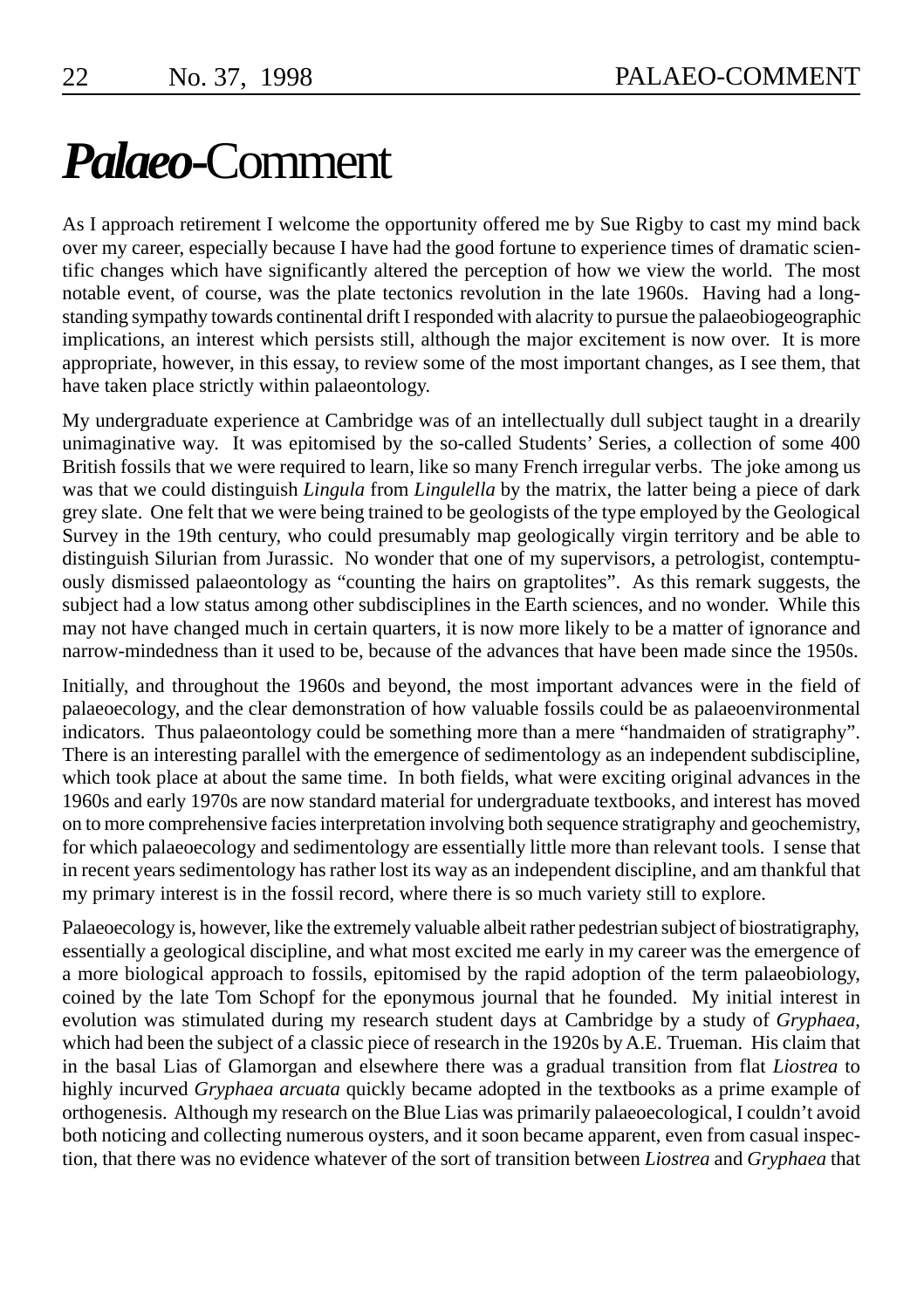Trueman had claimed. Moreover, the increased coiling of the left valve of *G. arcuata* up the Sinemurian succession was evidently a consequence of a combination of size increase and allometric growth.

Trueman was widely acknowledged as a pioneer in the statistical treatment of whole assemblages of fossils, and he emphasised in his classic paper that it was necessary to collect at least 50 specimens from each horizon. So where were all the specimens he claimed to have collected? I enquired at the Geology Department at Swansea, where he was the first Professor of Geology, and at Glasgow, where he went subsequently, at the National Museum in Cardiff and the British Museum (Natural History), as it was then known. The enquiries were in vain – there was no Trueman collection. When I put this to L.R. Cox, the distinguished bivalve and gastropod expert at the last named institution, he replied that he wasn't at all surprised because he believed that Trueman had concocted the whole story (and I swear these were his exact words). I had begun to suspect as much but would never have dared to say so in print. Instead I endeavoured to beat Trueman at his own game by using the newly fashionable bivariate statistics. The first published reaction to my paper in the *Geol. Mag.*, which provoked some murmuring in high places, was an intemperate attack by the aged Professor Swinnerton, who evidently still regarded Trueman as his star pupil. More significantly, a couple of people, who knew more about biostatistics than I did, entered the fray to argue both with me and each other, so that the wider public was left somewhat confused. In retrospect I regret that I did not put any pictures of the relevant fossils in my paper, because I could have made my point so much more effectively in that way. The whole exercise made me rather cynical about the use of statistics, about which it can be said with some truth that if a pattern of change is obvious on visual inspection you don't need statistics, but if it is not, no number of probability statistics will persuade the sceptic. Within a few years the controversy ceased, when specimens resembling a diminutive *Gryphaea arcuata* were reported from the Upper Triassic of the Arctic. The species had evidently migrated into the British area in the late Hettangian, as I had maintained.

Returning to the emergence of palaeobiology, it was an entirely American phenomenon, and I was privileged to be well acquainted with most of the leading protagonists. I still recall with great pleasure the considerable intellectual stimulus provided by the new debates involving such varied subjects as modes of speciation, heterochrony and the origin of phyla, followed somewhat later by analysis of variations of diversity and organic turnover with time and their relationship with radiation and extinction events. In the last few years the very interesting issue of disparity, as opposed to diversity, has emerged as a worthy subject of investigation, most notably for its bearing on the significance of the Cambrian radiation. Evolutionary biologists could no longer ignore the fossil record, as they had for most of this century. In John Maynard Smith's celebrated words, palaeontology had at last been admitted to the high table of evolutionary research. In my view the modern advances in palaeobiology have been dominated by the Americans and the British, but they have tended to be along somewhat different lines.

The prime American contribution, epitomised by many of the papers in *Paleobiology*, has laid emphasis on broad patterns and theoretical issues, whereas the British have followed a more empirical tradition stressing the importance of thorough, insightful morphological analysis of fossil specimens and well argued functional interpretations. This is well exemplified by the justly acknowledged breakthroughs in study of the Burgess Shale fauna and the nature of the conodont animal and earliest tetrapods. I consider that the two approaches are equally valuable, so long as there is a healthy interaction between the participants, and an emphasis laid on testing models, something that palaeontologists had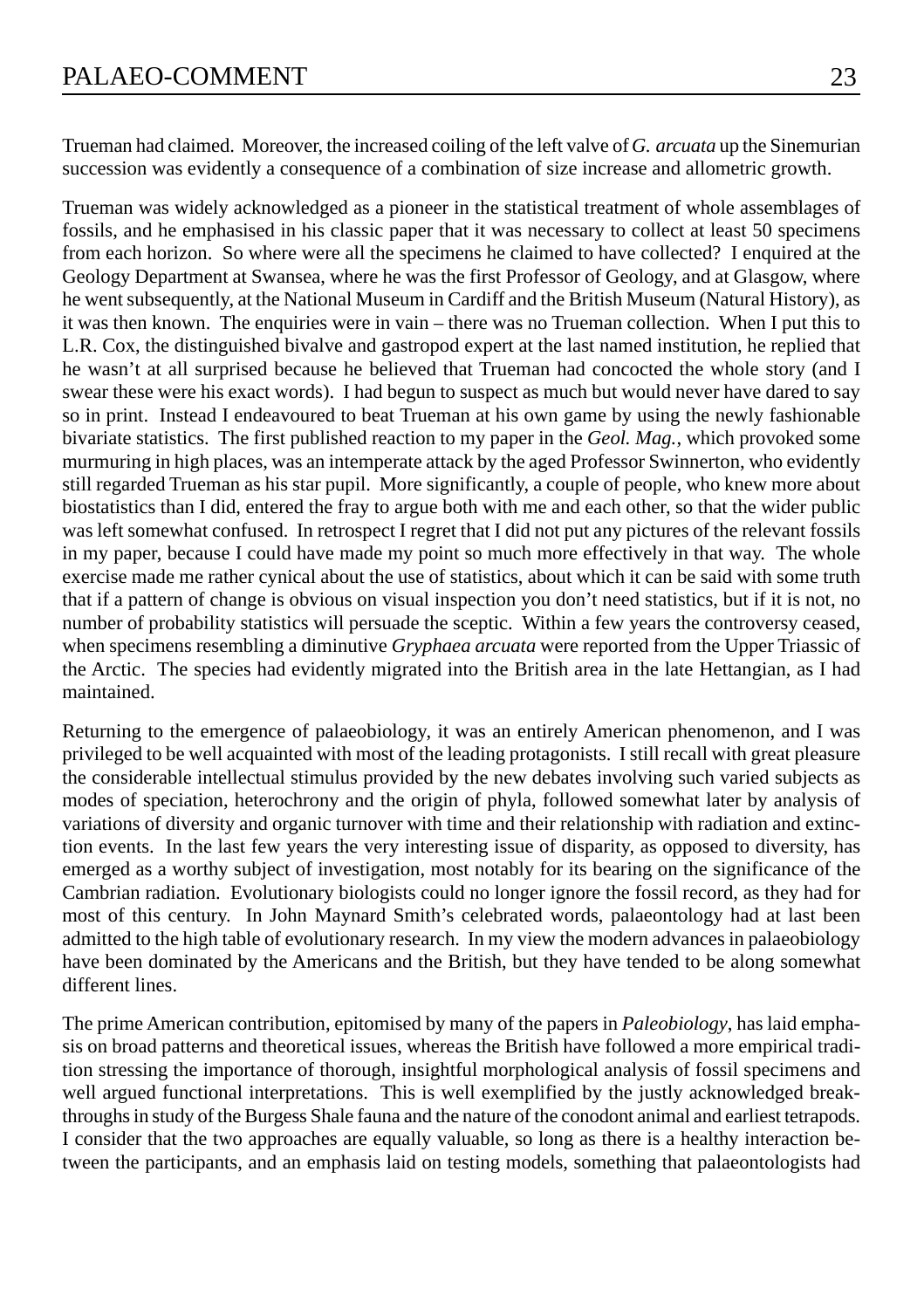tended to ignore in the past. I had this in mind during my spell as President of the Palaeontological Association by proposing that the annual meeting at Swansea be devoted to the subject of evolutionary case histories from the fossil record (published as *Special Papers* no. 33), in which British palaeontologists could test models on such subjects as phyletic gradualism versus punctuated equilibria, and species selection.

The other striking change during my career, in which I have merely been an intrigued bystander, has been in the field of taxonomy and systematics. The advent of high speed computers in the 1970s provoked a burgeoning interest in numerical taxonomy and phenetics, with the attempt to eliminate subjectivity by measuring as many characters as possible and declining to weight them. At about the same time the completely different approach of cladistics, where the emphasis is on derived as opposed to primitive characters, began to be adopted in some institutions, most notably the American Museum of Natural History in New York and the Natural History Museum in London. There followed lively and often acrimonious debates between pheneticists and cladists, and of both with the more traditionally minded systematists who preferred still to think in terms of evolutionary grades. Richard Fortey has written an engaging account of these conflicts in his recent book *Life: an unauthorised biography*, and I will only add here the astonished dismay I felt in the early 1980s at the emergence of an exceptionally zealous group calling themselves "transformed" or pattern cladists, who both denied the value of fossils and maintained provocatively that one could use cladistic methods without even believing in evolution. Since Hennig's method is based fundamentally on the Darwinian assumption of descent from a common ancestor, and makes no sense otherwise, I was provoked to write that the pattern cladists' stance was tantamount to climbing out on a branch of the tree of life and proceeding to cut it off!

More recently, thank goodness, common sense has prevailed, and the value of fossils in providing key information on both stratigraphic order and morphologies not present in the biosphere today is generally accepted. The less extreme version of cladistics has won the battle quite decisively, as possessing a logic and coherence lacking in any alternative taxonomic system. In the future we are likely to be concerned increasingly with molecular tests of phylogenetic schemes. The University of California at Berkeley is the first university where the palaeontologists have their own molecular biology laboratory, PCR and all. Younger members of the Palaeontological Association should take due note of this development and draw the appropriate conclusions.

*Tony Hallam, University of Birmingham*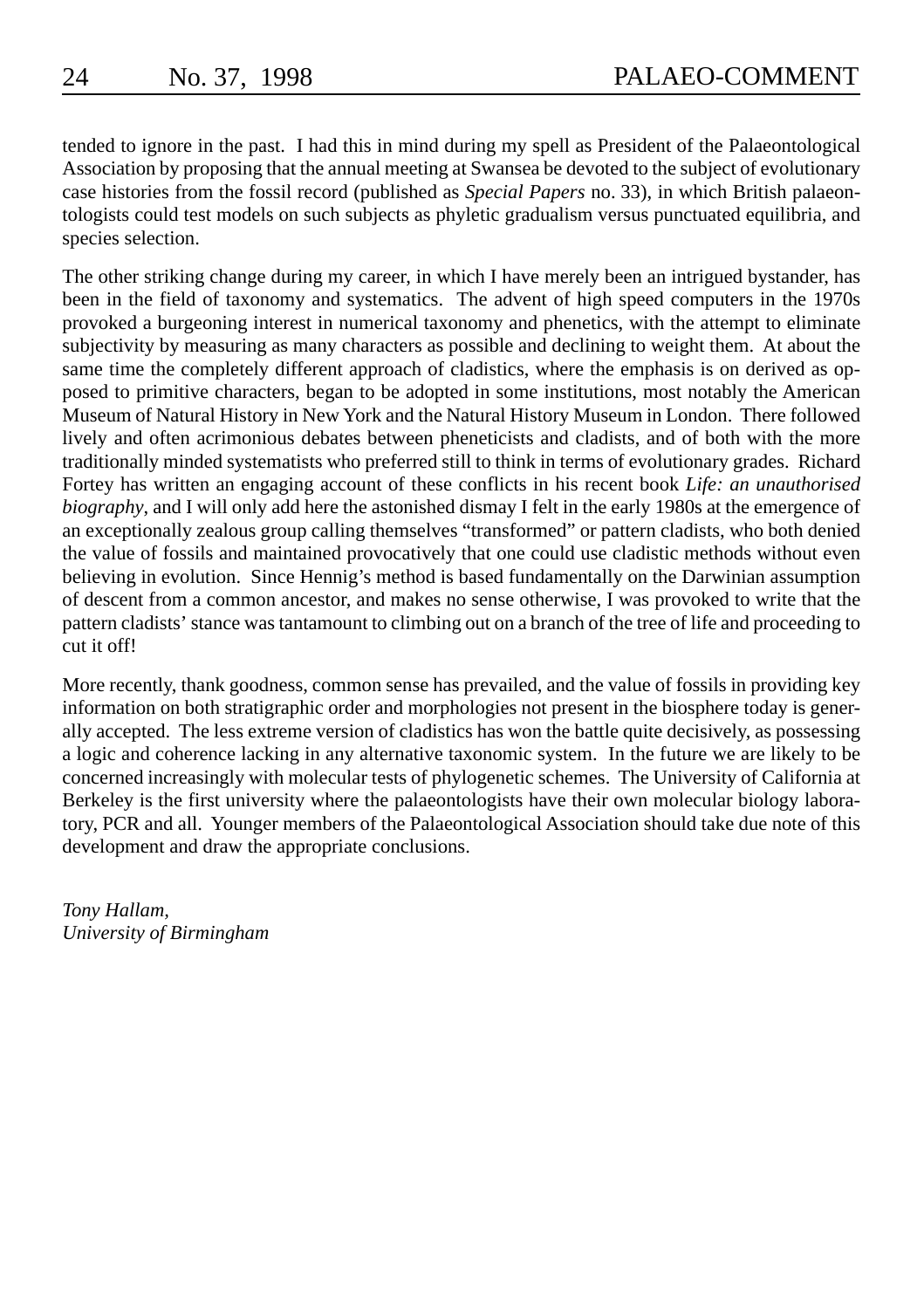# **Palaeo-**Reply XCVI

I wish to add my comments to the growing body of correspondence concerning "Specimens in private collections". I fully sympathise and support the views of Steve Etches (*Palaeo*-**Reply** II, *Newsletter* **33**:16). As an amateur with an interest in the Jurassic of Dorset I have, for thirty years, monitored, recorded sections and collected bed by bed from most of the famous, and almost all of the temporary exposures that have become available in the Inferior Oolite of the region; always with the full cooperation of the land owner and other bodies who may have introduced restrictions (English Nature in the case of SSSls). Does any museum or other institution have the time and resources available, or indeed the interest, for the undertaking of such a task? In reality, it is only the individual who is prepared and able to invest the time and effort – often at considerable personal and financial cost – to make a detailed and comprehensive collection and in the course of it acquire a specialised expertise second to none.

Visitors to my collection include an international selection of ammonite workers, often as interested in my views on the Dorset geology as in the specimens themselves. The collection therefore represents more scientific information than the sum of its parts, while it remains in my hands. It could easily be argued that collectors such as I are best disposed to care for the material. The point has been made "They are, in truth private collections which can be dumped or sold the day after the palaeontologist retires" (*Palaeo*-**Reply** IV, *Newsletter* **33**:21). This statement was in reference to university departmental 'research' collections, but clearly applies to a much broader range of collections. In private hands, under a binding agreement, such a sell off should never happen.

My collection, which includes a number of types and specimens of which figures have been published in reputable scientific journals, probably represents one of the best biostratigraphic collections of lower Middle Jurassic ammonites in Britain. I fully realise the importance of my material and have made a will ensuring that the collection in its entirety will be donated to the Sedgwick Museum, Cambridge. David Norman of that museum is in possession of a copy of that document. I think it is important to point out that I spent some time considering which institution to donate my collection to. In some museums the level of neglect is inexcusable. For example, a few years ago I visited the Whitby museum only to see some of Martin Simpson's specimens, some of which may be members of type series (Type Ammonites – S.S. Buckman, 1909-1930), rotting into piles of dust for all to see in public display cabinets. Who would claim that such an example of neglect is unique to Whitby?

It seems to me that each case must be judged individually. Would it not be possible to have a standardised form of legally binding contract which gives an institution unquestioned ownership in the event of a collector's death? I agree with Steve Tunnicliffe that some of the problems he describes are highly undesirable, but these could surely be eliminated by the introduction of a fair (to amateur and academic alike) procedure that all researchers interested in publication must follow regarding the eventual deposition of published material.

The apparent dismay experienced by Steve Tunnicliffe that "a knowledgeable private collector will clutch a unique specimen to his bosom knowing its scientific value" is hardly surprising. If for example I found a unique antiquity, my first thought would be to pass it into safe expert care. It may be scientifically valuable, but not important to *me*. Alternatively, if I find an ammonite far outside its normal range, of course I have no wish to part with it. Retaining it will enable me to compare it with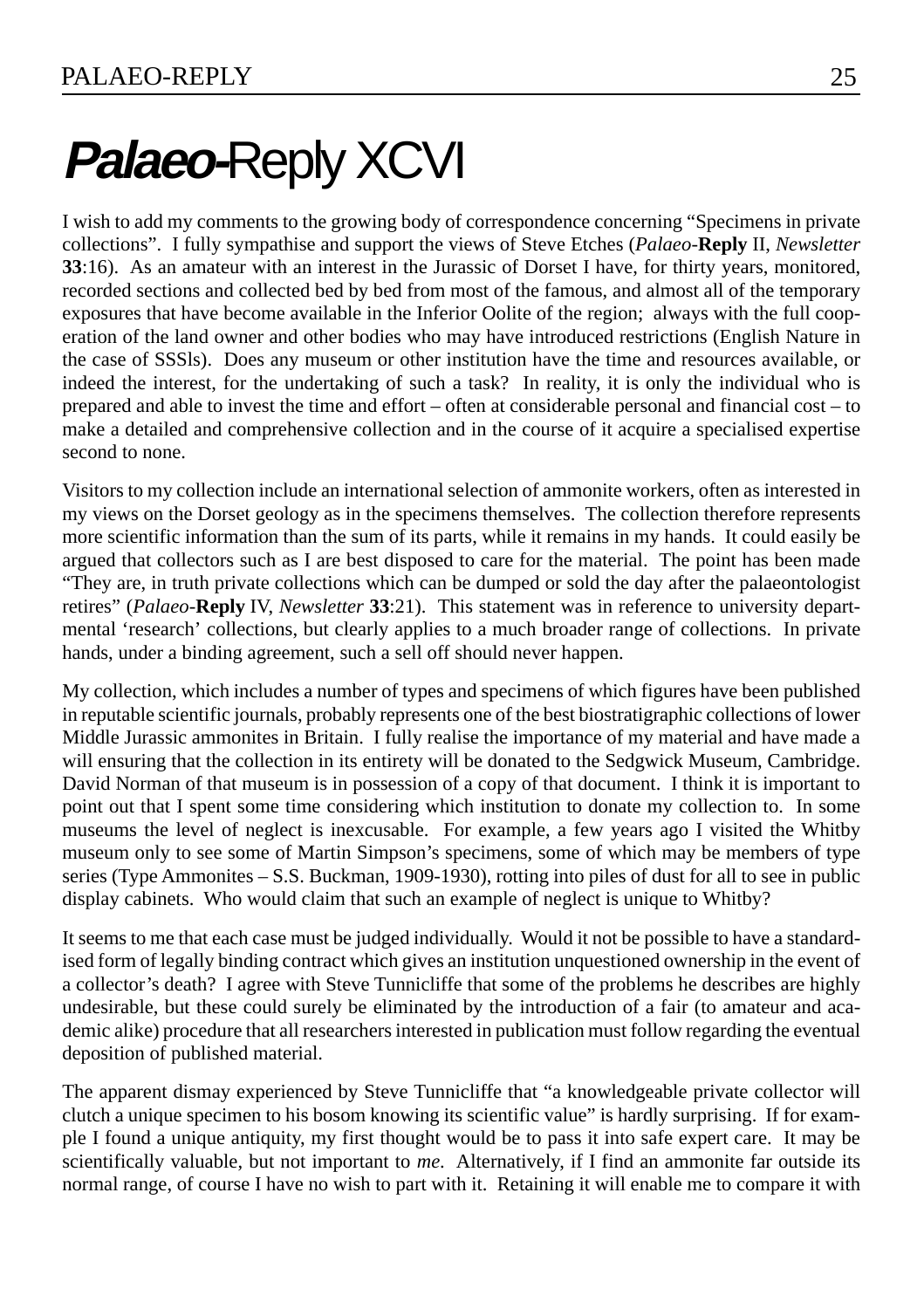other material including perhaps, some I have yet to discover. I may then eventually publish the results as part of a long term research project. In practical terms, I do not have the time or money to go miles to a museum (there are *very* few that I would be content to allow my collection to pass to) to view, by appointment, one or more of my own specimens.

The ownership of a possibly valuable private collection can do a lot to help one to understand the depth of feeling some amateurs can have for their material. The time, effort and expense of gathering such collections is enormous; cleaning, curation, storage and not least the cost of photography and publication – publication, in my case, urged, encouraged and aided by prominent academics in the discipline of ammonite biostratigraphy. I suggest that the person most knowledgeable regarding material in his or her own collection, is the collector. Once in a museum, a primary source of evidence is removed and the specimens inevitably have a reduced value.

Finally I wish to address the argument that material should be stockpiled in a *recognised* museum to await description and publication at some future time. What this advocates is that valuable but undescribed material should be stored and very often forgotten until one day, long in the future – if ever – someone will find and describe it, long after the main provider of information, the collector, is dead. Such material is unique but remains unimportant while undescribed. It is the responsibility of any respectable scientific agency to ensure the broad dissemination of information about new material at the earliest time. Restriction on publication dependent on source should never enter into any serious discussion on the future of Palaeontology, and what of the ever increasing mass of undescribed finds? Would they later be sold off when the museum was short of storage space or short of funds, and needing to avoid an academic redundancy? A similar situation to the aforementioned private collector who ends up strapped for cash or in a wheelchair?

The pages of our *Newsletter* and many other publications abound with testimony to the success private individuals have had, and their positive impact on our science. I am sure Angela Milner would agree that involvement in the exhumation and description of Bill Walker's *Baryonix* was something of a highlight. In this case Mr Walker's generous attitude resulted in a great attribute to science and the display gallery of the Natural History Museum. The actual specimen is no less valuable in scientific terms whoever owns it or describes it. What is important is that all parties, scientific and private, agree where it will end up and that it will be permanently secure and accessible. It should be possible by contract to secure its long term future. Why not work towards a compromise along those lines as a fall back position where a collector refuses to allow material to go to an 'acceptable' institution during his/ her lifetime?

To disregard privately held material amounts to burying ones head in the sand. The loss to science resulting from such an attitude should be weighed against the loss that *might* occur in the case of original described material which does not find its way to an acceptable institution. Fine quality duplication and photography can go a long way to neutralising the impact of the loss of important material from private collections. In the absence of the original, it would be reasonable to insist on duplicates and photographs to be deposited together with a formal written agreement to deposit the originals in certain circumstances, e.g. death of collector. This is the sort of route to pursue if our science is not to be artificially held back.

*Robert Chandler, Riddlesdown High School, Purley, Surrey, CR8 IEX.*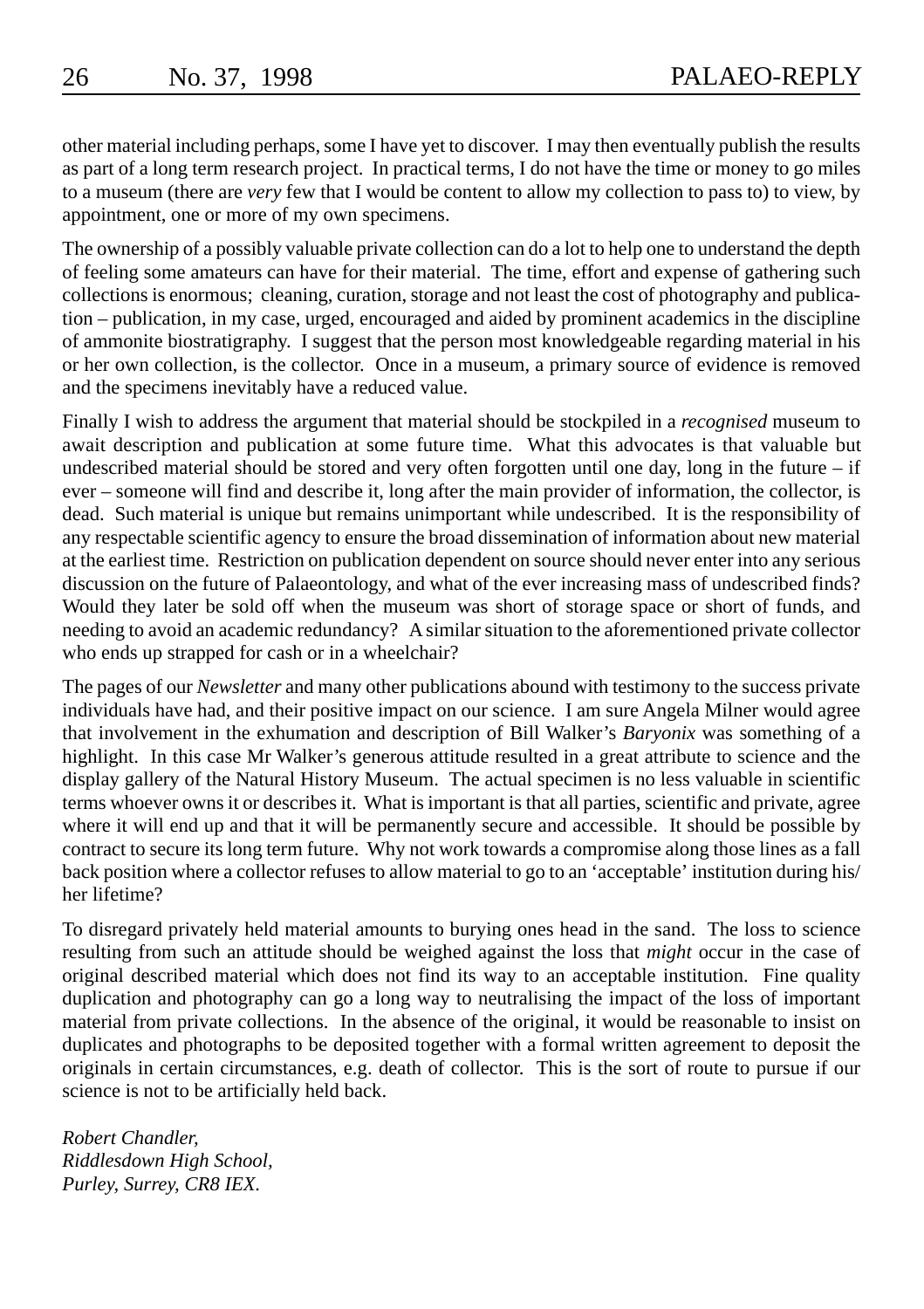**Cardiff** 

# **MEETING REPORTS**

**Palaeontological Association Annual Meeting**

*15-18 December 1997*

The Christmas meeting this year returned to a Celtic theme that has run strongly through the last few years (meetings in Glasgow, Galway and now Cardiff in the last four years). Now that talk of a Celtic Province has been scotched though, we may perhaps rest assured that the annual meeting is immune from any prospect of permanent residence in these distant parts. To add to the romantic image of remote wildness, the weather duly put on a display of seasonal snow, for the first time (if memory serves me correctly) since Liverpool at the end of the '80s. This was exactly the sort of thing I was coming from Sweden to escape, of course. The meeting was splendidly organised by Chris Berry and Dianne Edwards, with Mike Bassett also willingly offering help, especially with the events in the National Museum: everything seemed to run absolutely smoothly. Unlike many previous occasions where accommodation and talks were often far apart, this year both were on the same location, which was very welcome. Cautiously to make a very small moan though, the lecture theatre's design meant that projection of slides and overheads was onto a white brick wall. Whilst not overly-intrusive (although I once caught myself contemplating limestone outcrops for an instant) the effect was slightly bizarre.



*Figure 1: Euan Clarkson, next President of Pal. Ass., with Cecilia Taylor (right) and Liz Hide, curator of invertebrate fossils, National Museum of Scotland.*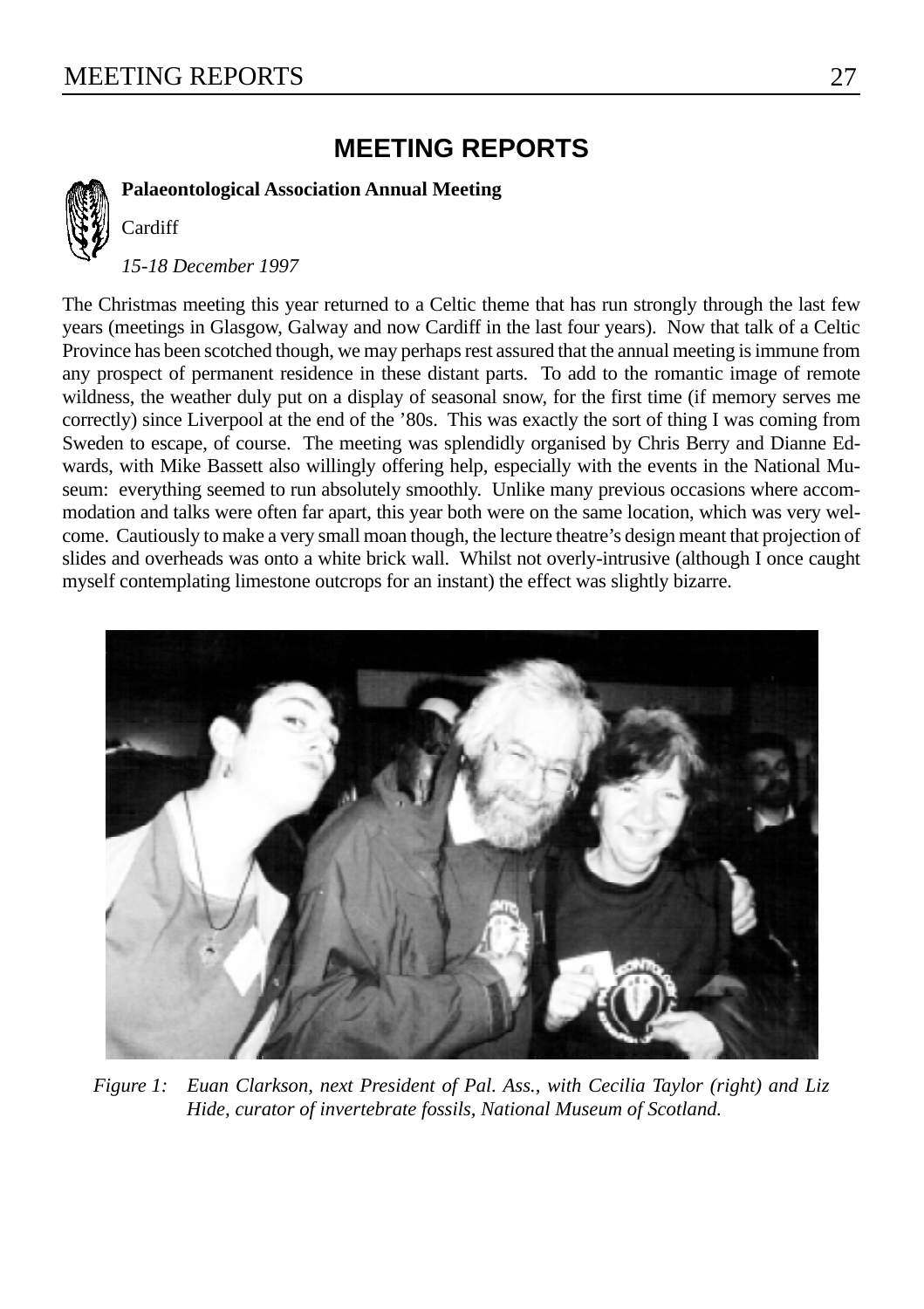After the Byzantine complexities of last year's enormous meeting in Birmingham, where the innovation of dual sessions was tried, this year saw a return to the more usual Full Monty approach: if you turned up, you saw everything. In order to cram in the still large numbers of talks into the time, an ageist device was employed (no doubt there is a European Directive against this sort of thing), whereby those deemed to be Established were given 15 minutes, as opposed to the whippersnappers who got the usual 20 minutes. The boundary between the two categories was of course a blurred one, and, as we shall see, some unfortunates fell on what they considered the wrong side, although it must be said that I didn't hear anyone complaining that their dignity demanded the shorter time period. This system worked much better than splitting the sessions, although given that I was one of those who benefited from being the right side of the cut-off, I am somewhat biased, perhaps.

After opening remarks by the Head of the Cardiff department, the sessions kicked off with the now traditional visit to the conodonts, punctuated by the even more traditional misbehaviour of the slide projector. Caroline Smith started with an analysis of deep sea palaeobiology as witnessed by conodont assemblages in transgressive sequences. As deepening continues, the deep-water fauna is effectively brought up onto the shelf, allowing a glimpse of these mysterious forms. Phil Donoghue then followed his President's Award performance last year with another fine effort, this time on the enigma of conodont growth. Given that conodonts seem to grow by external accretion, how do they at the same time function as teeth? This problem was tackled, although perhaps not solved, by the recognition that individual elements are ontogenetic composites, representing the fusing together of different units. We switched to further up the vertebrates with Ivan Sansom's discussion and reconstruction of the rare Ordovician fish *Astraspis*. Despite new material from the Harding Sandstone, the authors drew back from presenting a full cladistic analysis, pending further work, but clearly the possibility that these early fish diversified lower in the Ordovician or even Cambrian must now be entertained. Striding (or, in this case, flapping) up to higher vertebrates, the next two talks were a sort of double act between

Dave Unwin and Natasha Bakhurina on pterosaurs. Dave gave an entertaining if slightly unnerving personal demonstration of the sorts of locomotory habits grounded pterosaurs might have had (hint: whatever it was, they were pretty bad at it). I was for some reason strangely reminded of this talk whilst in the bar after the Annual Dinner. Natasha, in more sober vein, talked about exceptionally preserved tissue from the Kazakhstanian pterosaur *Sordes*.



*Figure 2: Mike Bassett and David Siveter, the evening before the morning after…*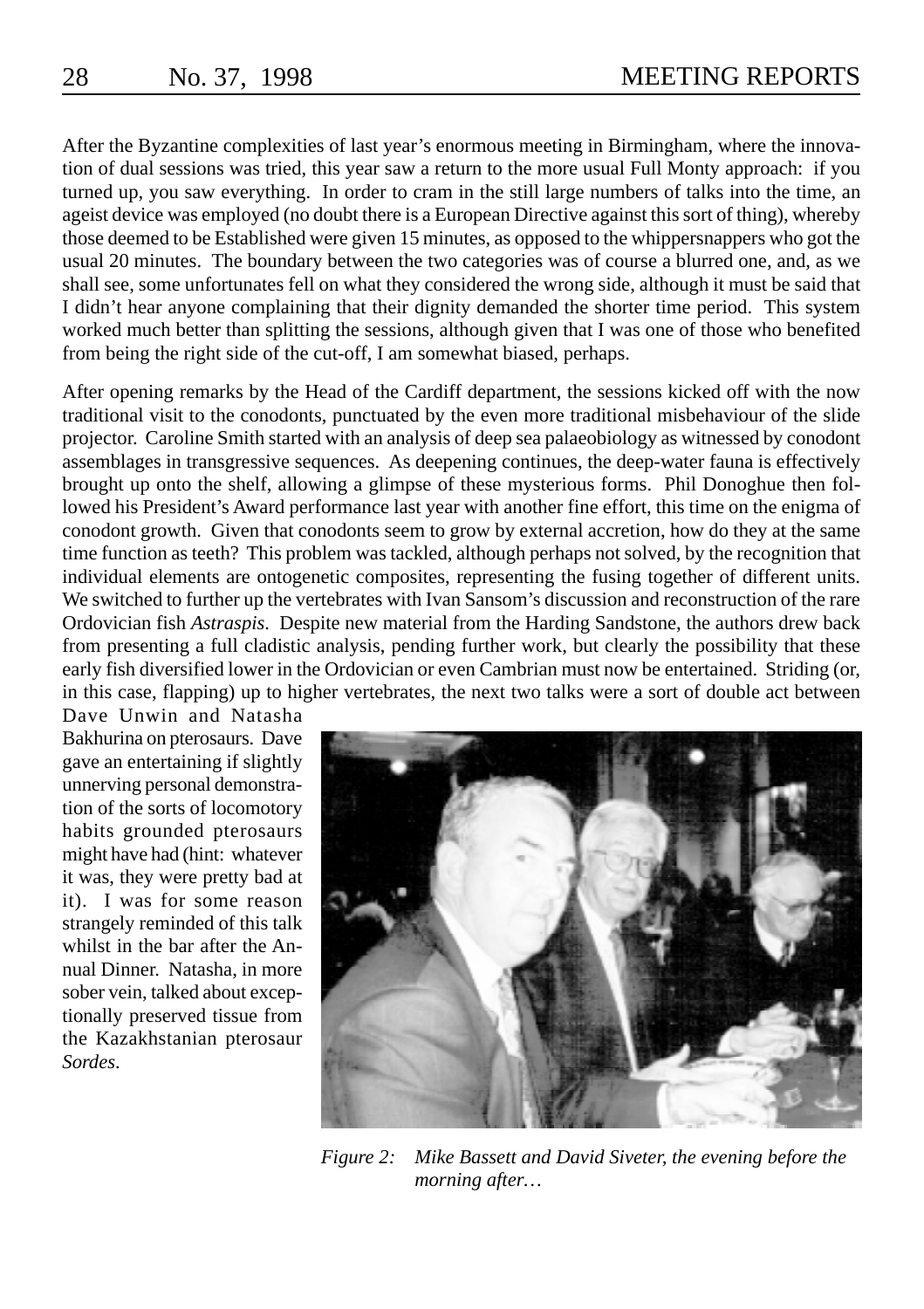To press on, Ian Jenkins talked about form and function, using finite element analysis, of a Permian sabre tooth, satisfyingly demonstrating how the ecology of the animal links with its constructional morphology; Mags Duncan showed how much palaeoenvironmental information can be squeezed out of apparently insignificant fragments of fish teeth, bones and scales, whilst Clive Trueman presented a taphonomic application of rare earth element analysis, long the preserve of hard rock geochemists. Switching to evolutionary patterns in microfossils, Taniel Danelian talked about radiolarians from the Jurassic, whilst in an engaging and enthusiastic talk, Helen Coxall talked of her hunt for hantkeninid ancestry in the Deep South.



*Figure 3: Paul Smith and Mike Barker caught discussing Council business.*

After lunch, a reefy session ensued with a talk on the diversification of calcified algae by Julio Aguirre, another elegant presentation by Ken Johnson on Miocene reef corals (talking about the problems of undersampling and patchiness in species distribution), and an intimate dissection of a Waulsortian mud mound by Jeff Lord, using careful taphonomic analysis to reveal initial mound conditions, essential if theories on the origins of these structures are to be tested. Graham Young then manfully tackled the daunting task of disentangling genetic and environmental factors in tabulate corals. This is certainly a task I would have assumed is impossible, but Graham showed quite nicely I think that with care a certain amount of distinction may be made. He was then a coauthor on the next presentation by Stephen Kershaw, which had a pleasingly iconoclastic feel about it. Remember those tales about how counting coral growth bands tells you how long the year was (or, how far the moon was away, who would win the next Grand National, and so on)? By actually looking at what growth bands are, they revealed complex stories in both stromatoporoids and tabulates, which – given what we know about coral and sponge growth rates today – leaves disturbingly large question marks over the actual significance of these phenomena. This was, perhaps, the one talk that suffered slightly from the brick wall effect of the projection surface…

In the final talks of the day, Richard Bettley gave a charming and considered discourse on the Ordovician of Wales – part of Richard Fortey's much to be applauded, if somewhat Quixotic "Save the British Ordovician" campaign. The myriad of historical, aesthetic and scientific reasons why one might wish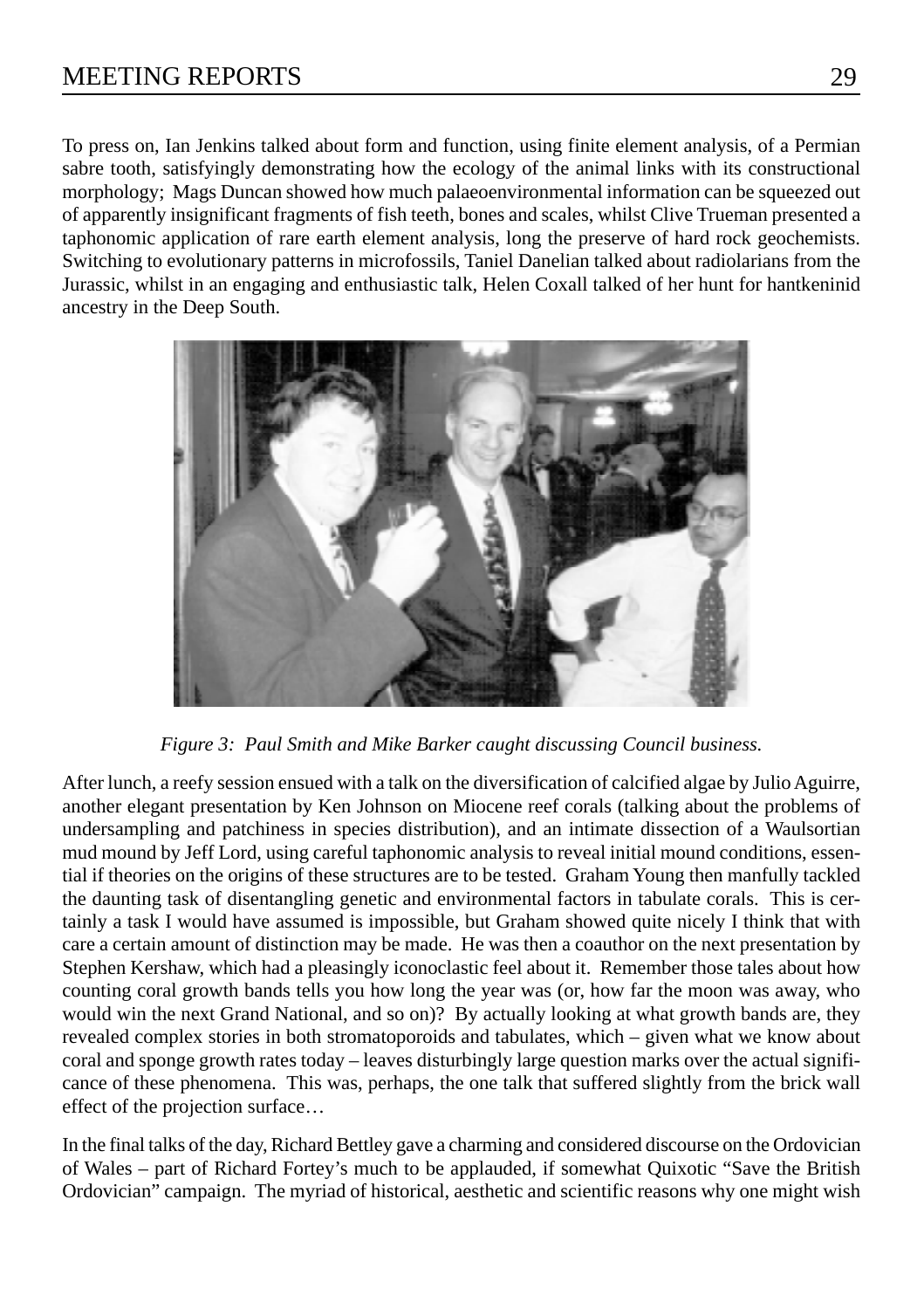to retain terms like Llanvirn sadly seem to be lost on certain of our colleagues across the Atlantic. As well as the stratigraphy, Bettley also pointed out some evolutionary patterns seen in Welsh trilobites. Kay Mannifield followed with a discussion of crinoid ossicles, somewhat similar to the previous presentation on ichthyoliths, with both talks attempting to show what information can be gleaned from disarticulated fragments of animals. The day ended with a very nice pair of talks on palaeotaxodont bivalves by Vivian Alexander Ratter and on *Dunbarella* by Chris Peel. The first of these was centred on the systematics and phylogeny of the group, and the second was an entertaining examination of the mode of life of paper pectens: the grave question of "where are all the baby *Dunbarella*?" remains unanswered though.

After a reception hosted by the Vice Chancellor, the Annual Dinner was this year held in the National Museum of Wales, and perhaps it is fair to say that the elegant surrounds made it a somewhat less riotous affair than usual. To celebrate forty years of the Association (although, confusingly, this was the forty-first meeting, and I am afraid I still haven't worked out how to reconcile the two), some of the founding fathers of the Association were invited to the meeting, and it was a considerable pleasure to see several of them present, including Harry Whittington and Stuart McKerrow. Whether or not the

notorious Friends of the Irish held their annual meeting after the dinner I am unable to say, but the next morning there seemed to be rather fewer sore heads than last year!

The opening collection was of the senior talks, with each given 15 minutes. Andrew Scott, then, filled the unluckiest slot in the programme with a study of how plant ecology in the fossil record may be skewed by site-based taphonomic bias. Henry Williams, following again the theme of small might be beautiful, showed how the tiny graptolite *prosicula* might be useful for taxonomy and biostratigraphy, followed by an amusing talk by David Loydell on Palaeozoic sea-level curves. It might be nice to report a steady



*Figure 4: Tim Palmer thinks hard*

refinement of the curves through time, but in fact his analysis was shockingly at odds with previous investigations. After Paul Wignall (does he really belong in the seniors? I suppose so) and Richard Twitchett on the Permo-Triassic extinction, and Malcolm Hart on Cretaceous forams, came a brace of bryozoan talks. In the first, Paul Taylor showed how patterns of competition have shifted through time, whilst in the second Mike Weedon (another surprise senior, especially to himself) demonstrated the disparity in skeletal architecture between cheilostomes and cyclostomes. Simon Kelly then talked (somewhat sheepishly) about a rather different interpretation of Greenland ammonite successions than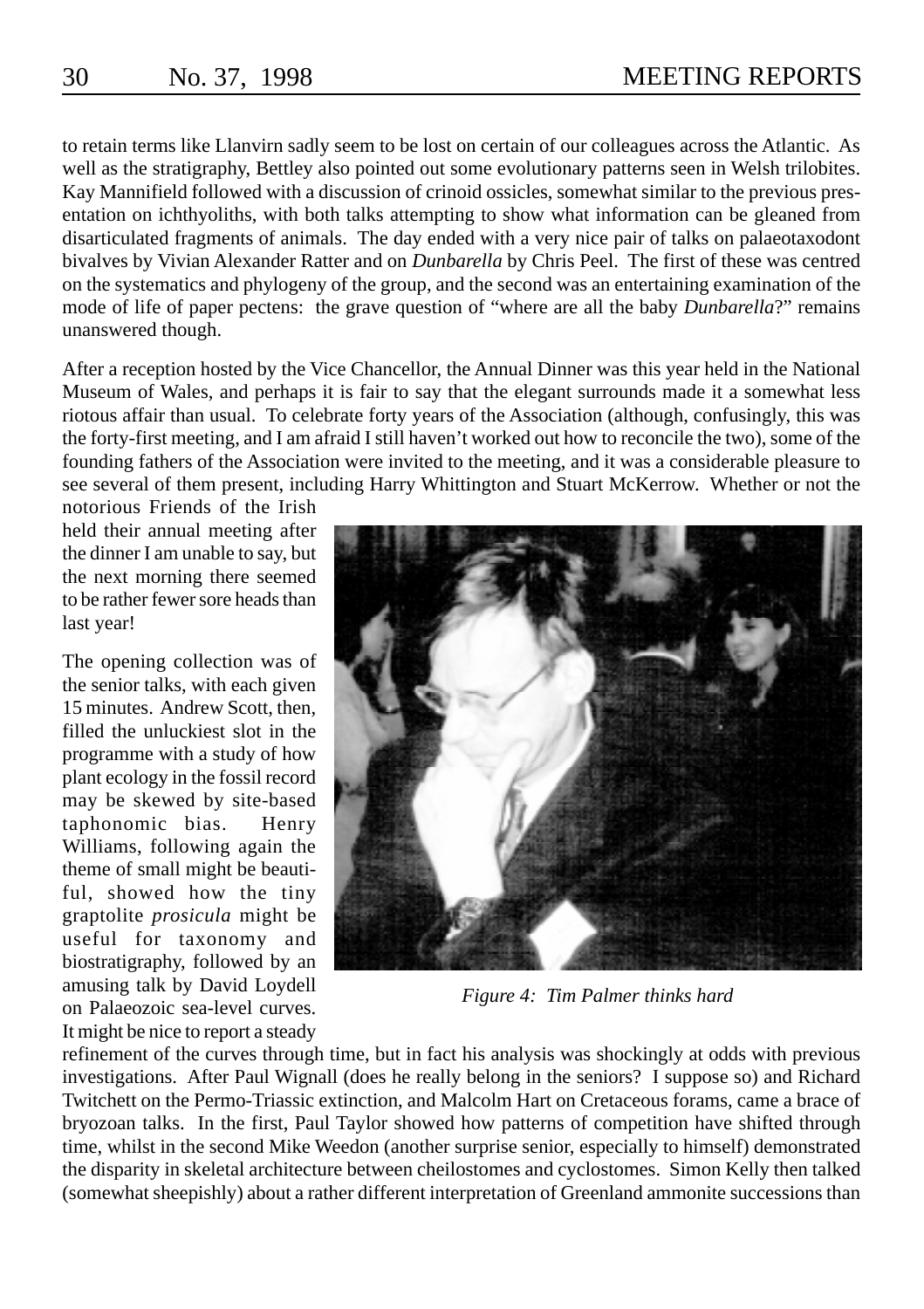what he had originally intended, based on the intervention of someone else's results (always inconvenient, of course). Following her splendid talk of two years ago when she discussed invertebrate traces found in conjunction with dinosaur traces, Joanna Wright now got onto the dinosaurs themselves, showing how their tracks had important and unsuspected implications for their gait. Simon Braddy then gave a splendid talk on how LocBug, his computer simulation of track-making arthropods, can be used for assessing the morphology of track-making arthropods, which looked really promising. John Marshall described a bizarre (and faintly suggestive) new Devonian plant reproductive structure, whilst (perhaps appropriately enough) just before lunch Kate Hapgood discussed the implications for food webs of early terrestrial coprolite content.

The usual arthropod afternoon followed, with a cladistic and phenetic analysis of crustacean evolution by Matthew Wills, who showed how their horrifying diversity and disparity can be battered into some kind of order. Then followed an unusual and innovative examination of the fundamental components of skeletal organization in the Burgess Shale by Roger Thomas and Rebecca Shearman. Graham Budd nervously ventured out into the minefields of arthropod head segmentation, whilst Sarah Gabbott described a terrifyingly odd new fossil from the Ashgill Soom Shale of South Africa (I simply do not have a clue). Finally, an interloper in the form of Juliette Dean gave an excellent talk on ophiuroid diversity and disparity that was rightly rewarded with the President's Award. In the final session, David Siveter talked about the various Cambrian bivalved arthropods that always used to be shovelled into the ostracods (but now we're not so sure), and Leonid Popov and his student Tatiana Tolmacheva talked respectively on the earliest calcareous brachiopods the *obellatids*, and Kazakhstanian conodont clusters. Last of all, David Evans finished with a Celtic (or even Pictish, perhaps) flourish on the cephalopod fauna of the Durness Limestone.

Your intrepid reporter is sadly not in a position to comment on the field trips, having had to rush off at this point, but some reflections on the talks themselves might be in order. First, it was somewhat noticeable how much the focus of palaeontological research seems to have shifted in the last ten years. At the end of the 1980s, there seemed to be a great emphasis on cladistic methodology and results, allied with an interest in the large sweep of phylogenetic and evolutionary patterns. With some key exceptions (the winner of the President's Award being one of them) this whole topic seems to be rather out of favour, especially amongst graduate students, and hardly a cladogram was seen in the whole of the meeting – although reports of last year's Progressive Palaeontology, are, to be fair, completely at odds with this impression! However, there does seem to be something of a concentration of efforts on palaeoecological and environmental studies; whether this is for good or bad is hard to say.

Finally, it would be completely amiss not to mention the posters this year, which seem to be increasing in importance. In recognition of this trend, the first President's Poster award was given to Aaron O'Dea for his poster on ecophenotypic variation in bryozoan colonies as an indicator of palaeoseasonality.

For next year? Keeping the single session must be a priority, and also perhaps the few extra days before Christmas we had this year were very welcome: for visitors from abroad especially, travelling at this time can be very taxing. So, many thanks to Chris and Dianne, and I look forward to this year's meeting!

*Graham Budd University of Uppsala*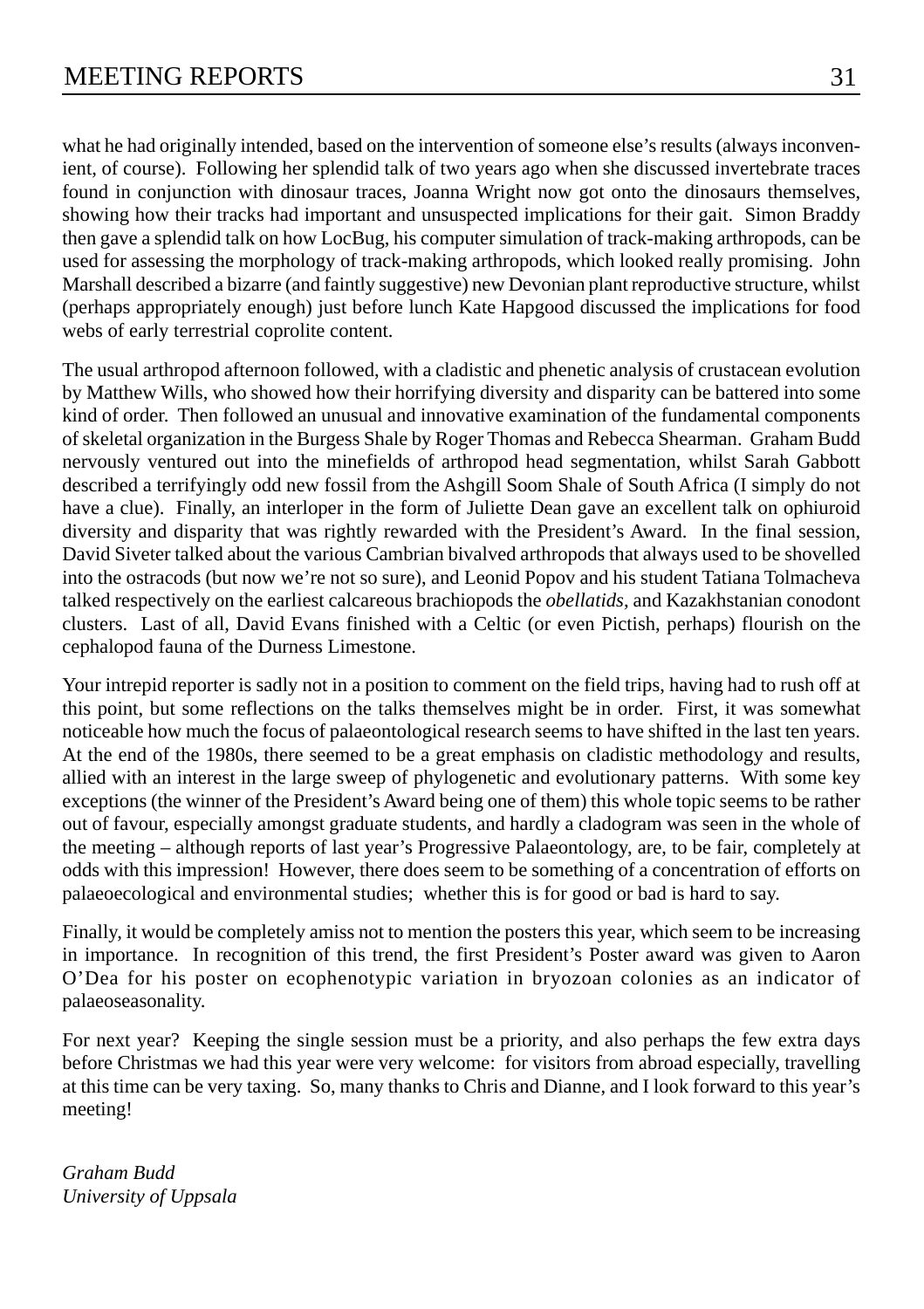

**Palaeontological Association Review Seminar – 'Fins, fangs and phylogeny': The origin and early evolution of vertebrates.**

Birmingham University

*5th November 1997*

Early arrivals were welcomed with coffee and biscuits in the splendid setting of the Lapworth Museum and there were no problems in parking!! Professor Hallam welcomed a larger than average audience to the Seminar, the majority of whom were third year undergraduates. Four half-hour reviews were delivered in the morning, followed by four after lunch and two after tea. It was a packed programme involving colleagues from biology, genetics and palaeontology.

The aim of a Review Seminar is to present an overview of current research. A straw poll at lunch time, of around twenty-five students, revealed that Paul Smith's 'Cambrian origins' and Phil Donoghue's conodont palaeobiology talks were hitting their targets. During the afternoon, the star quality of Becky Hitchin's talk on ray finned fishes shone through, even though it was delivered towards the end of the day. Mark Purnell's eloquently succinct talk, concerning the functional morphology of conodonts and their role in understanding agnathan feeding strategies, was also noteworthy. Ivan Sansom's takeaway message of Ordovician "Explosion" was also well received and, I'm sure, will now form part of the audience's understanding of early vertebrate evolution.

Other talks were cutting edge research lectures, which were well appreciated by the small number of senior researchers in the audience. From the neontologist's point of view, Helmut Wicht's tightly argued presentation, cautioning the over use of modern animals, 'in projecting recent animals into fossil reconstructions', was a particularly dazzling example of modern research.

Most undergraduates I questioned enjoyed the day as a whole and there is value for current and future research students to glimpse the complexities of emergent science. However I did feel that the majority of talks were aimed at a research audience. Review seminars should be about empowering students and not leaving them shell-shocked. This was borne out by the fact that there wasn't a single question from the undergraduates, who represented at least 80% of the audience. Surely an opportunity missed?

The multi-disciplinary approach however must be pursued in future, bearing in mind that most geology students take palaeontology as an eighth part of their degree. An overview handout could be provided to introduce unfamiliar areas of subject matter, which a student could digest at a later stage. Talks should last no more than twenty-five minutes, leaving students time to take part in short discussions led by the chairperson.

Lessons aside, the lasting impressions will be ones that recall the cautionary lessons of most talks, from the revisionist talks of Mark Purnell and Ivan Sansom who painted new scenes from the Silurian and Ordovician, to the iconoclastic one of Moya Smith who dispensed with gill arches as precursors for jaws.

I'm sure everyone who attended will want me to thank the organisers at Birmingham University for their hospitality, in addition to putting together a real multi-disciplinary approach to vertebrate evolution.

*Alan Perkins, University of Leicester*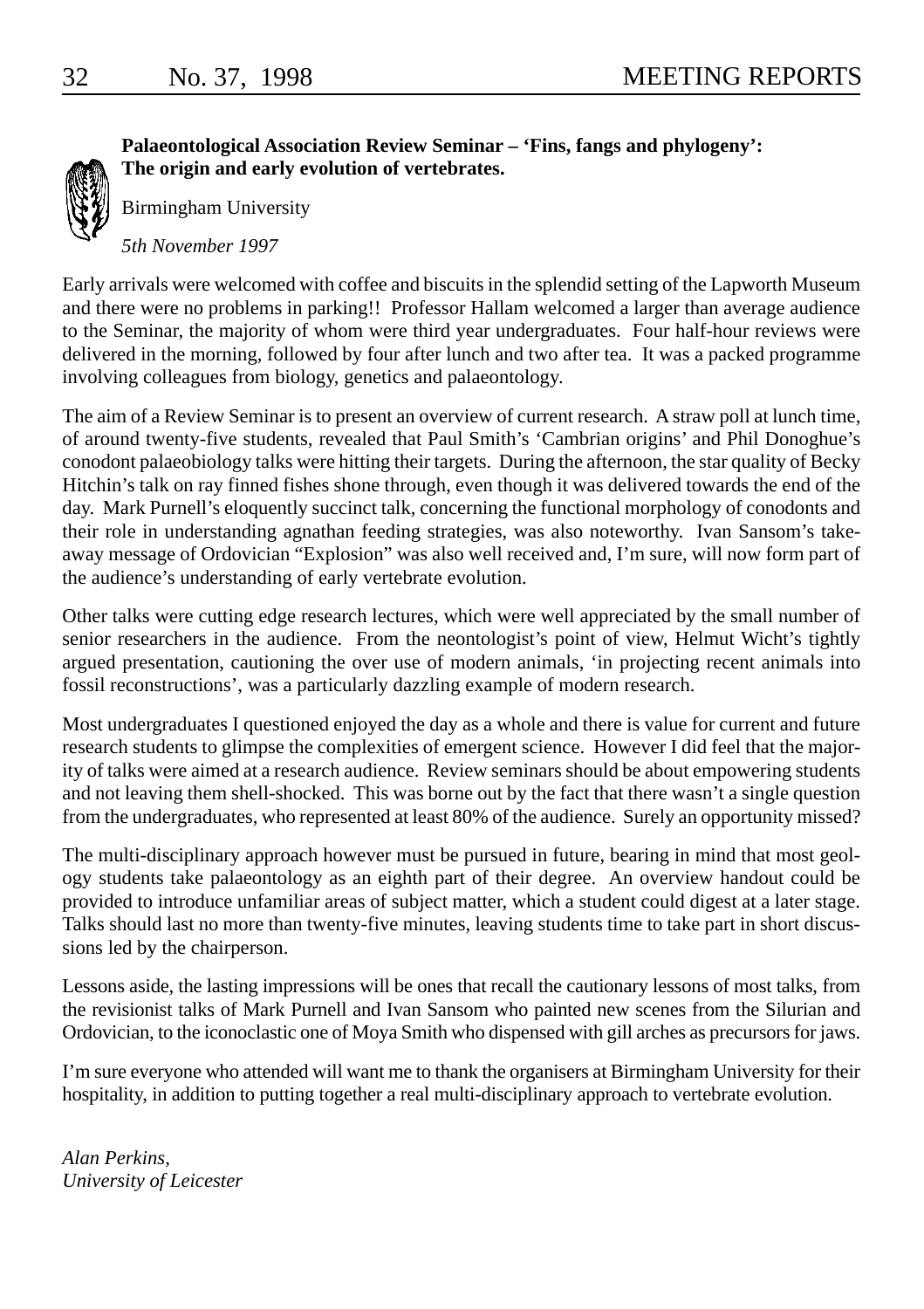# FUTURE MEETIN[GS](mailto:as48@Leicester.ac.uk) 33

# **FUTURE MEETINGS OF OTHER BODIES**

# **Fabulous Fossils: examples of exceptional preservation**

Vaughan College, Leicester, England *7th March [1998](mailto:gayet@univ-lyon1.fr)*

This one-day meeting, from 9.30am to 5pm, is promoted by the Leicester Literary and Philosophical Society and University of Leicester Department of Adult Education. Eight distinguished palaeontologists from academia will deliver talks on aspects of this fascinating topic. Everyone welcome. For further details, programme and booking form see the Web page at:

http://parrot.le.ac.uk/geology/misc/gl\_lap1.html

or make bookings directly through the Secretary, Vaughan College, St Nicholas Circle, Leicester LE1 4LB. (tel 0116 251 7368, fax 0116 251 1128).

Convenor: Andrew Swift, Department of Geology, University of Leicest[er, Leicester LE1 7RH](mailto:psmith@eos.ubc.ca) (tel 0116 252 3646, e-mail [as48@Leicester.ac.uk](http://www.eos.ubc.ca/jurassic/announce.htm)).

#### **International Symposium: Palaeodiversifications, land and sea compared**

Lyon, France *6 – 8 July 1998*

The Conference is held under the auspices of the UMR 5565 of the CNRS and is organised by Mireille Gayet, UFR des Sciences de la Terre, Université Claude Bernard, Lyon I, 27-43 bd du 11 novembre 1918, 69622 Villeurbanne cedex, France (tel +33 (0)4 72 44 83 98, fax +33 (0)4 72 44 84 36, e-mail gayet@univ-lyon1.fr or [lysiane.thevenod@univ-](mailto:jane@geoden.demon.co.uk)lyon1.fr).

#### **5th International Symposium on the Jurassic System**

Vancouver, B.C., Canada *17 – 20 August 1998*

Organised by the IUGS Jurassic Subcommission. There will be pre- and post-meeting field trips to the Canadian Rockies, the Coast Mountains, the Queen Charlotte Islands and Nevada. Contact Paul L. Smith, Earth and Ocean Sciences, University of British Columbia, 6339 Stores Rd., Vancouver, B.C. V6T 1Z4, Canada (tel (604) 822-6456, fax (604) 822-6088, e-mail psmith@eos.ubc.ca).

Symposium Website: http://www.eos.ubc.ca/jurassic/announce.htm

#### **46th Symposium of Vertebrate Palaeontology and Comparative Anatomy**

Bournemouth, UK

*9 – 12 September 1998*

The Symposium will be preceded by the **7th Symposium of Palaeontological Preparators and Conservators**, from *7th to 9th September 1998*, both meetings at the University of Bournemouth.

Contact: Jane Clarke, 65 Oakmount Road, Chandler's Ford, Hants SO53 2LJ UK (tel +44 (0)1703 252309, fax +44 (0)1703 904364, e-mail jane@geoden.demon.co.uk).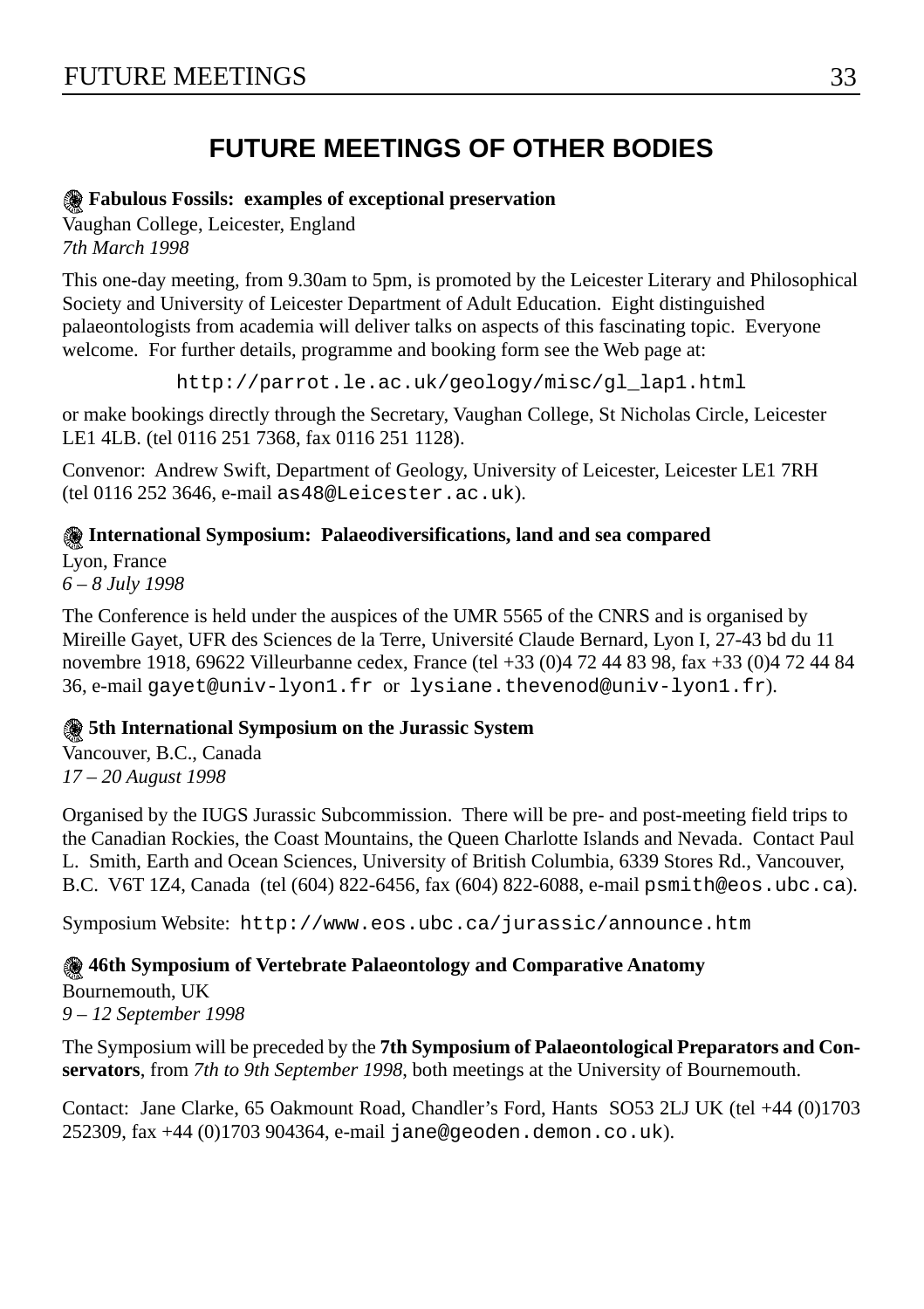# 34 No. 37, 1998 FUTURE MEETINGS

# **VII Congreso Argentino de Paleontología y Bioestratigrafía**

Bahía Blanca *4 – 9 October 1998*

Under the auspices of A.P.A., organized by the Departamento de Geologia, Universidad Nacional del Sur. Further information: Dra. Mirta E. Quattrocchio, Laboratorio de Palinología, Depto. [Geología, U.N.S., Alem 1253](mailto:emh21@cus.cam.ac.uk) (8000) Bahía Blanca, Argentina (fax (54-91) 556756).

#### **The biology and evolution of b[ivalves](mailto:J.Taylor@nhm.ac.uk)**

[University of](mailto:JACR@pcmail.nerc-bas.ac.uk) Cambridge, UK *14 – 17 September 1999*

Organised on behalf of The Malacological Society of London by E.M. Harper, J.D. Taylor and J.A. Crame.

An international meeting to focus solely on the Bivalvia. The organisers welcome papers and posters on all aspects of the biology and palaeontology of bivalves, in particular studies of the ecology, phylogeny and palaeobiology of the class. The Society hopes that the proceedings of the meeting will be published as series of refereed papers.

The meeting is to be held over three days in the historic and picturesque city of Cambridge (UK) within the ancient university. This is the first call for offers of papers and posters. It will be possible to organise workshops and themed sessions to accommodate those with similar interests.

## Registration Fee: to be announced.

For offers of contributions and to request further details please contact: E.M. Harper, Dept. of Earth Sciences, Downing St, Cambridge, CB2 3EQ, UK (tel 01223 332846, fax 01223 333450, e-mail emh21@cus.cam.ac.uk), or J.D. Taylor, Dept. of Zoology, The Natural History Museum, Cromwell Rd, London, UK (e-mail J.Taylor@nhm.ac.uk), or J.A. Crame, The British Antarctic Survey, High Cross, Madingley Rd, Cambridge, UK (e-mail JACR@pcmail.nercbas.ac.uk).

### **VII International Symposium on Mesozoic Terrestrial Ecosystems**

Buenos Aires, Argentina *26 September – 2 October 1999*

A wide-ranging scientific programme and several field trips are planned; further information from the Secretary to the Symposium at Museo Argentino de Clencias Naturales "B. Rivadavia", Avda. Angle Gallardo 470, 1405 Buenos Aires, Argentina (tel/fax 54-1 983 4151).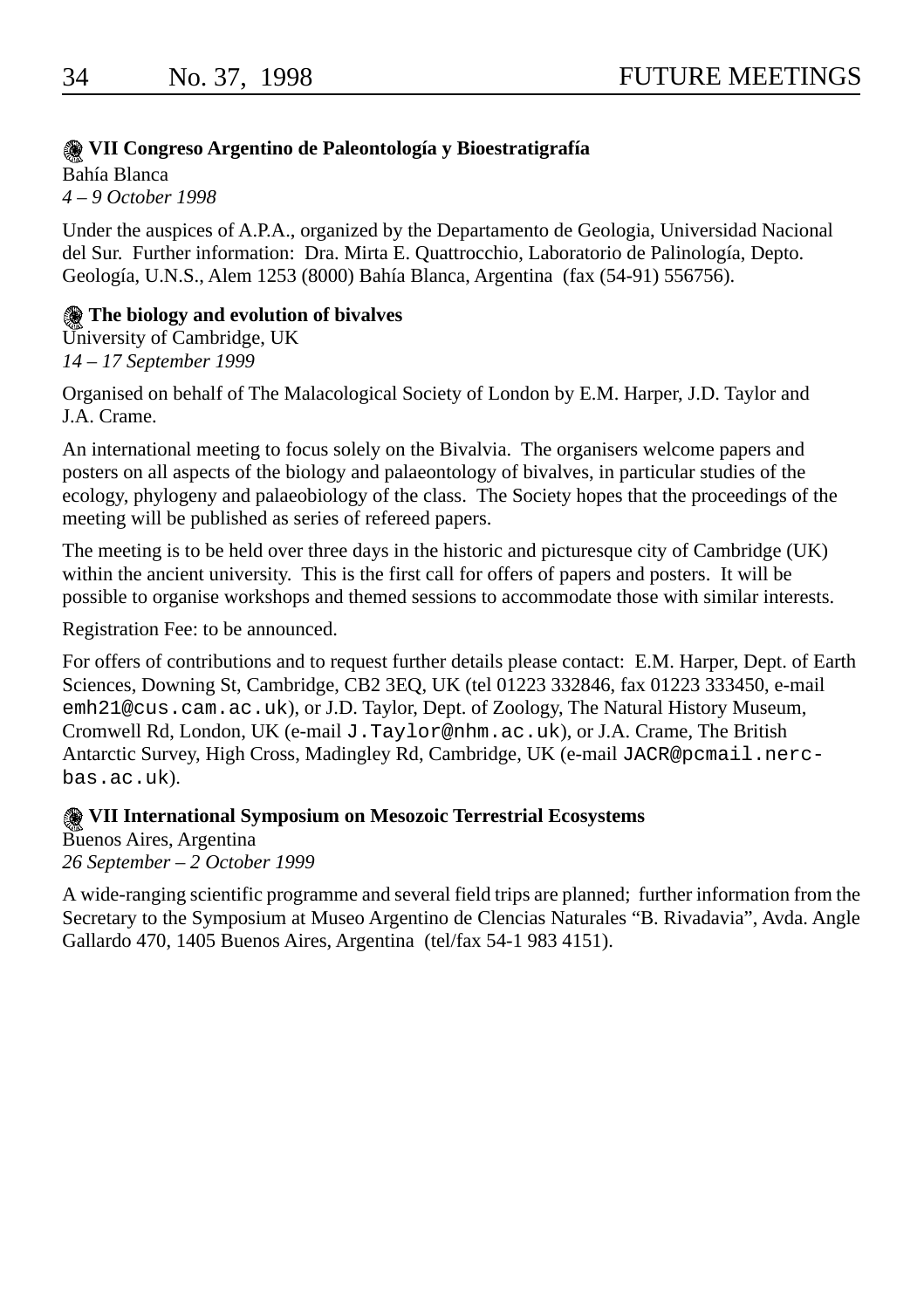# **BOOK REVIEWS**

*Arthropods of the Lower Cambrian Chengjiang fauna, southwest China* Hou Xianguang & Jan Bergström (1997). Fossils and Strata no. 45. Scandinavian University Press 116 pp. ISBN 82-00-37693-1. US\$ 33.00.

I objurgate the centipede, wrote Ogden Nash, a bug we do not really need. However one views the calamity of living in a world brazenly dominated by the arthropods though, it would be less than charitable to begrudge them their salad days in the Cambrian. And what a green youth it was! Nearly a century of Cambrian arthropod description has accumulated since Walcott's first essays at the Burgess Shale, and it is now clear just how rich and marvellous the faunas were. Indeed, although we are tempted to think of our own time as the Age of the Arthropods, our own terrestrial habits mislead us somewhat. In terms of dominance in the marine realm, a fair case can be made for the importance of arthropods having decreased through time, with their ecological roles being taken on by polychaetes and holothurians. Nowhere is this seen more clearly than in the great Lagerstätten of the Cambrian, the Burgess Shale, and the two Lower Cambrian faunas, the Sirius Passet fauna from Greenland and the Chengjiang fauna from China. It is the latter of these that Hou and Bergström concern themselves with, in an extended treatment of the arthropods of Chengjiang.

Hou and Bergström is the latest in that distinguished series *Fossils and Strata* which, especially with the volumes by Walossek and Müller on the Upper Cambrian Orsten fauna of Sweden, has done so much to increase our basic knowledge of these early arthropod faunas. Quite apart from its shocking pink cover (the editor claims that the aesthetics of the whole series on the shelf are more important than the appearance of individual volumes, but one wonders), this is indeed a striking work. Some eighteen Chengjiang arthropod species (five of them new) are described in detail and profusely illustrated with photographs, crisp camera lucida drawings, and splendid reconstructions by Javier Herbozo. Despite the high quality of the photographs, one is, though, perhaps inevitably left with a sense of some disappointment. Monochrome simply fails to capture the magic of these fossils, which are livid against an almost chrome yellow background. Despite being nearly (but not entirely) flattened, the fossils thus leap out at you as if still living. It is a pity that palaeontology, with its heavy reliance on visual data, has so far not been able to move over to colour where appropriate, in the same way that many developmental subjects have.

Nevertheless, much exquisite detail is illustrated in the material. In particular, the morphology of the limbs, so important in understanding arthropods, is in general more clearly expressed than in the Burgess Shale, together with information about their three-dimensional arrangement. It has proved possible in many cases to dissect the limbs back to their point of insertion into the body, so that the morphology of the junction between the two branches of the biramous limb is seen with great clarity.

This unprecedented detail leads on directly to novel conclusions about arthropod relationships. First, it is worth stressing that despite the new forms described, it would be wrong to be bamboozled by the diversity of Cambrian arthropods. The older view of Cambrian arthropods (especially as popularized by Gould's *Wonderful Life*) representing a storm of disparity, unmatched phylogenetically and morphologically since, is giving way to the pressure of patient and persistent inquiry. This is no Gordian knot to be slashed away by some arthropodan Alexander, but a complex scientific tangle that will eventually yield to the nimblest teasing out of its threads. The pioneers in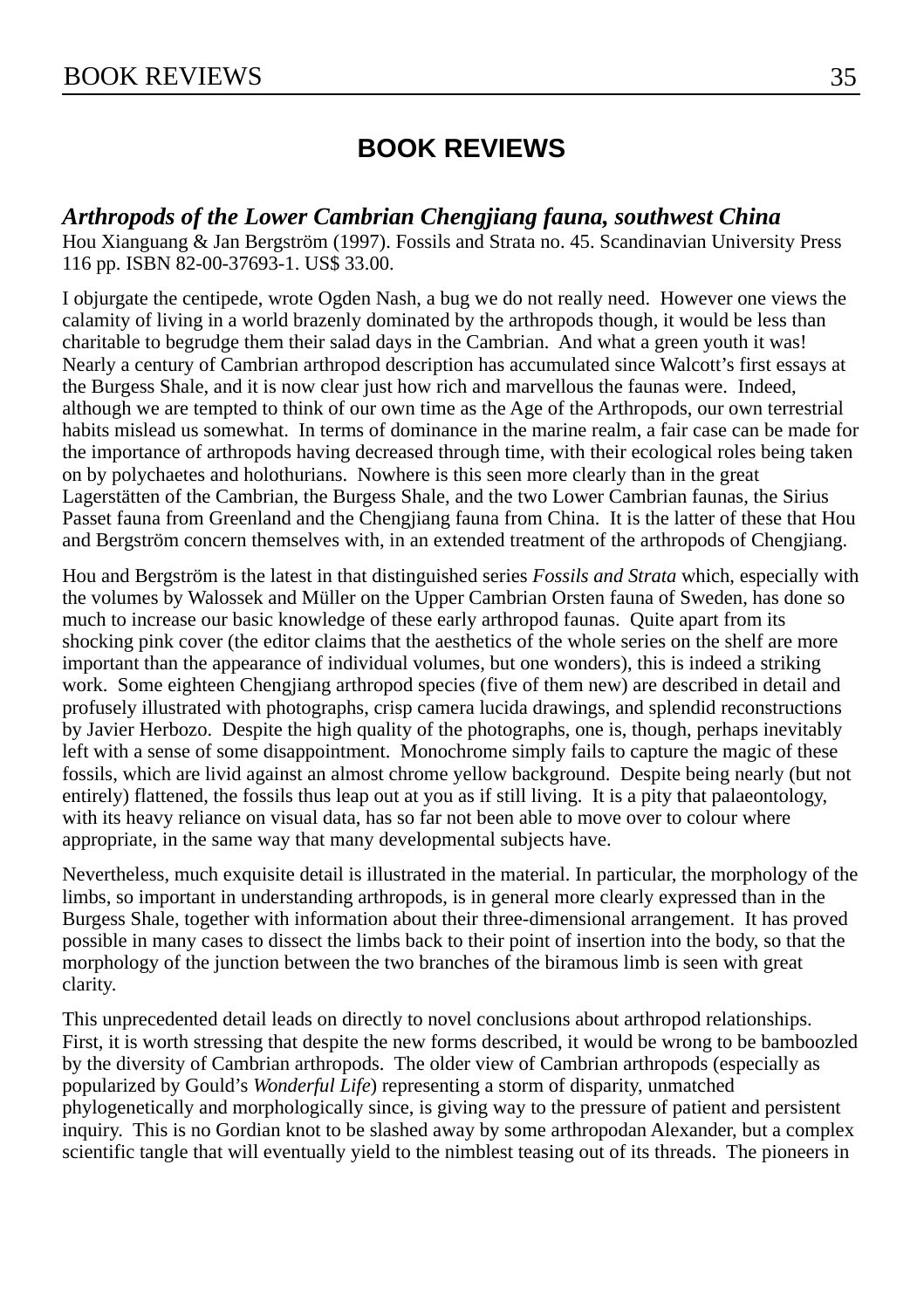this field have been Briggs, Fortey and Wills, who have shown that despite the colourful splash of morphology, Cambrian arthropods do really show patterns of relationships.

The next stage, then, is to examine particular groups and particular morphologies closely for a deeper understanding of evolutionary relationships, to be tied into the extant fauna. After all, logically, the Cambrian arthropods are likely to fall into either the stem-group of the chelicerates or of the crustaceans, with perhaps some stem-group euarthropods scattered amongst them. This sense is reinforced by the iconoclastic attack launched on some taxonomic favourites of the Burgess Shale, *Canadaspis* and *Sanctacaris*. The authors have trenchant comments about both these animals, and I think quite correctly exclude them from the crustaceans and chelicerates respectively. This, along with recent assaults on so-called Cambrian ostracodes, leaves the Lower and Middle Cambrian pretty much bare of convincing members of crown-group arthropod classes, and we are thus entitled to look for their ancestry in these early forms. Rather than all types of arthropods instantaneously appearing at the base of the Cambrian, as in Gould's world view, there is now emerging a sense that these early forms really are more basal than the extant fauna, and indeed develop into them. As pointed out by Hou and Bergström, this is reflected in, among other factors, the general lack of complex tagmosis in Cambrian arthropods, as compared to, say, the rococo splendours of a lobster.

Hou and Bergström thus present a fairly complete analysis of Cambrian arthropod relationships that differs in many respects from previous, more rigorously cladistic attempts: which analysis one prefers will, I suppose, depend partly on how far one thinks the search for homology should be left to parsimony. Nevertheless, a common problem for both approaches is that of character rooting, which is critical in this case. With the anomalocaridids excluded from the stem-group of the arthropods by the authors, there are no taxa that could conceivably be used to determine character polarity. Actually, the grounds for their unceremonious dumping of the anomalocaridids, that they show some aschelminth features, may be less a problem than they appear. With recent molecular and some morphological work now suggesting several aschelminths and the arthropods are sister groups (Aguinaldo et al. 1997), one might expect to see features common to both being retained in the arthropod stem-group. No matter; the difficult task of tree rooting is attempted by more general considerations such as the assumption of proceeding from conditions such as low tagmosis, poor tergite/segment correlation and unspecialized limbs to the more complex arrangements of extant arthropods. This is a dangerous game to play, partly because it cloaks the challenge of the fossils to established dogma about how evolution is meant to proceed.

Hou and Bergström overall, then, present a beautiful and solid account of the Chengjiang arthropods, a considerable achievement that is not without its ironies: it has emerged from the often chaotic and perhaps even underhand maneouverings that have dogged so much Chengjiang research (a sorry tale indeed). As amply demonstrated by Hou and Bergström, the arthropods so easily lend themselves to furious argument precisely because of their complexity and detail, and the relative ease with which they are preserved in faunas such as the Chengjiang. As such they are the quintessential phylum for arguments about the nature of the Cambrian explosion. There are thus certain aspects to arthropod taphonomy that even the most delicate of arachnophobes should gratefully celebrate (you always wallop where he's not/ or, if he is, he makes a spot, as Nash ruefully put it).

Finally, a worrying end-note. *Fossils and Strata* itself, the vehicle of so much excellence in editorial quality and scholarship, is now threatened. With the Swedish Research Council bizarrely withdrawing support from the journal, on what appear to be the curious grounds that it is not a money-spinner, its numbers will be henceforth severely limited. In fifty years' time, with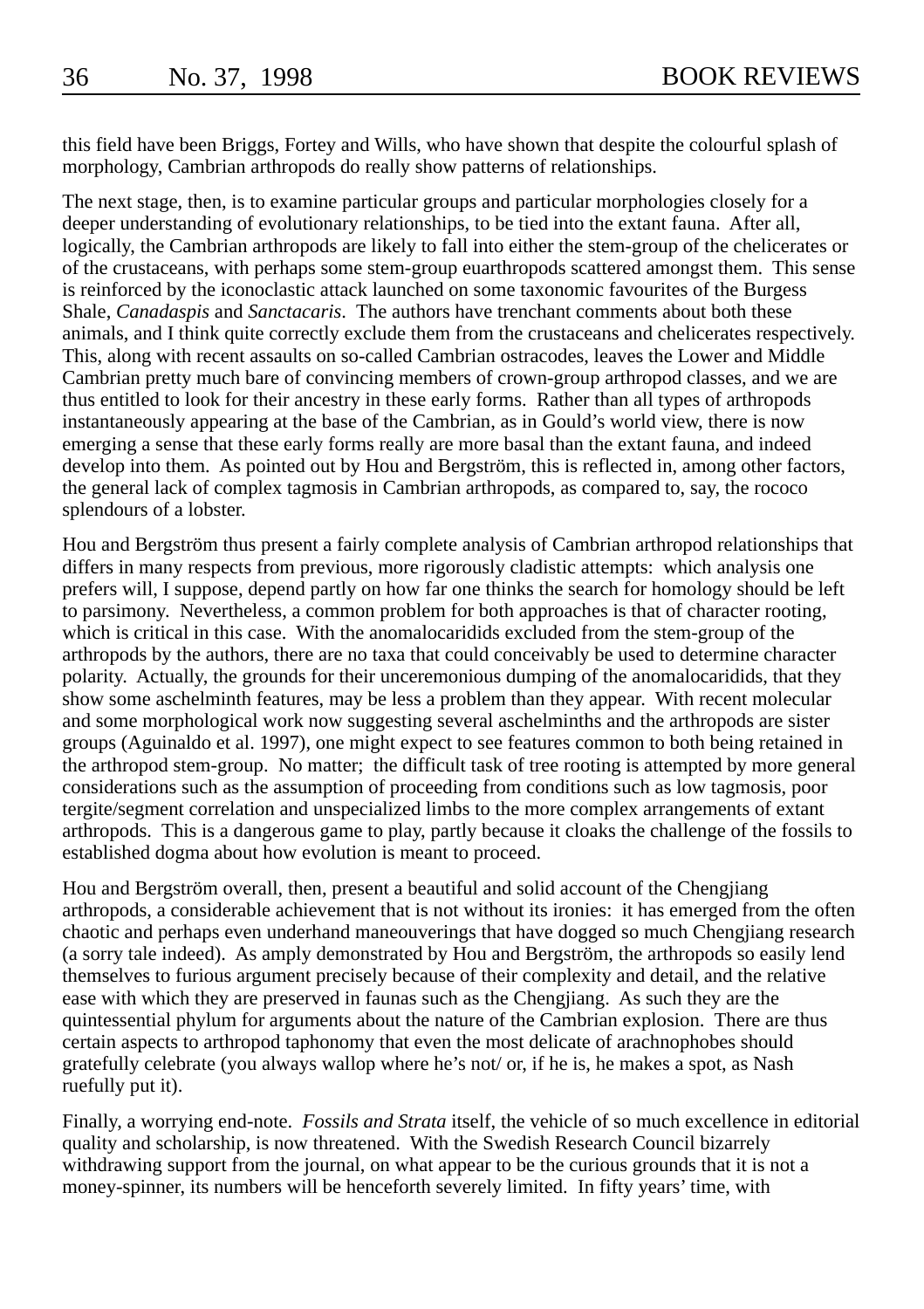mouldering heaps of *Nature* and *Science* so much waste paper, these monographs will surely remain as important and relevant as ever: what price then commercial success?

*Graham Budd University of Uppsala*

Reference

Aguinaldo, A.M.A., Turbeville, J.M., Linford, L.S., Rivera, M.C., Garey, J.R., Raff, R.A. & Lake, J.A. 1997. *Evidence for a clade of nematodes, arthropods and other moulting animals*. Nature 387, 489-493.

# *Miniature Vertebrates: the implications of small body size*

(1996). Zoological Society of London Symposia No. 69. Edited by P.J. Miller. Oxford Science Publications (Oxford University Press). ISBN: 019-857787-7. 328 pages. £75.

This book is the proceedings of a symposium held on 11th and 12th November 1994. The 328 page volume, the 69th symposium of the Zoological Society of London, takes a most unorthodox view of vertebrates. With the statement in the preface… "with *Homo sapiens* essentially a strolling omnivorous primate gathering small food items, perhaps it is not surprising that most of the vertebrates regarded as small for the present academic survey also fall into the category of having a girth less than the diameter of the average human mouth" …the volume gives the best ever definition of a small vertebrate. No linear parameters here, but a supremely intuitive understanding of what – to humans – constitutes a *small* vertebrate. It is the first book devoted specifically to the biology of small size across the entire vertebrate spectrum. The volume is split into two parts: function and ecology.

In chapter 1, McNeill Alexander reviews biophysical problems of small size in vertebrates. He provides an excellent synthesis, explaining that as cells are the same size, smaller vertebrates have room for fewer cells in their brains. This explains why shrews are so "thick". Muscles contain fewer fibres so cannot be so precisely controlled. Problems depending on the wavelength of light make small eyes less acute than large ones can be, because there are fewer cells in each whole retina. Intersurface areas in small fish are approached by Ian Harrison in the following chapter. He demonstrates how large body surface area:mass ratios and corresponding drag forces in small fish might account for 'transient' modes of swimming. Rieppel in chapter 3 demonstrates the effect of paedomorphosis in the skulls of miniature tetrapods. This chapter has some good clear diagrams of the skulls in question, but given its content, note should have been made – even a passing mention – of bauplane miniaturisation at the cynodont-mammal transition. Adequate brain and labyrinth size impose limits to the extent of skull miniaturisation.

The following three chapters discuss metabolic rates in small terrestrial mammals, biomechanical constraints in avian flight along with the effects of echolocation in bats. Call rate rather than frequency is suggested to limit bat body size.

The ecology section begins with a suitably academic offering from Purvis and Harvey who find variation in life-history to be independent of body size. The volume editor supplies the next chapter. This readable account covers the ecological opportunities and consequences of miniaturisation in teleost fish, with particular note made of the role of superfoetation. A summary concludes with the suggestion that very small fish are unlikely to go the way of the bluefin tuna and cod. Could it be that in 30 years' time the only dietary intake of 'wild' fish in the western world comes from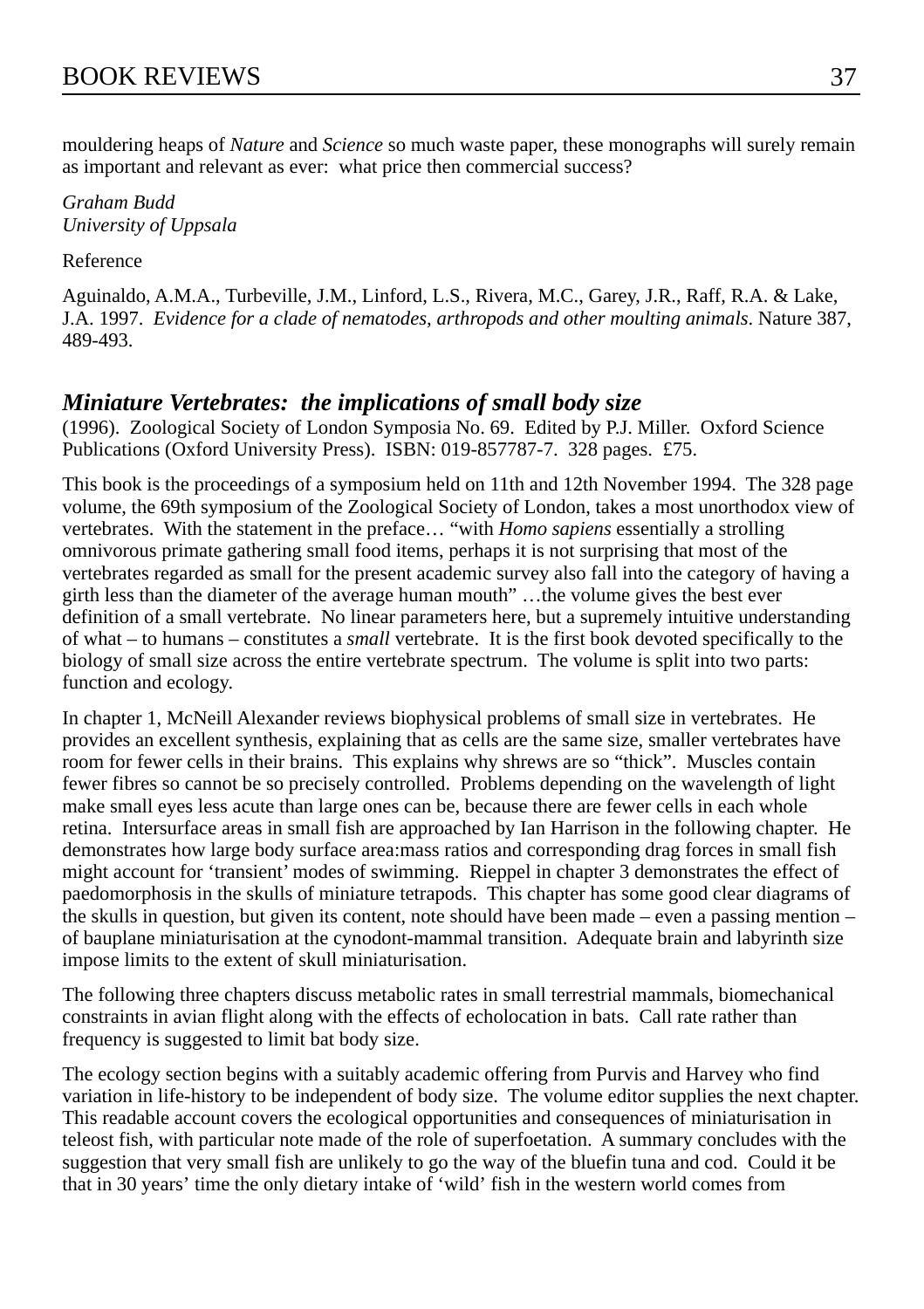anchovies on pizza? Chapters on small amphibians, reptile-grade sauropsids and hummingbird territory dynamics follow. The amphibian study is of particular interest and importance as it includes ecological discussions in the scenario of lissamphibian evolutionary origins. Sara Churchfield provides an interesting account of very small mammal ecology, but does not extend the discussion into possibilities for expanding and refining the palaeobiological interpretation of the cynodont-mammal transition. Adrian Lister in the penultimate chapter does focus on fossil evidence, in this case size reduction in island mammals. The last chapter deviates greatly from the general theme of the book. An anthrozoologist looks at the psychology of human-small vertebrate interactions. It is a curious study and adds to the overall diversity of studies in the book.

By the very nature of its subject, this book may find a small readership. Its potential to vertebrate palaeontologists may remain unexplored. Too much of the book paid too little attention to an evolutionary aspect, notable exceptions being the chapters by Rieppel, Clarke and Lister. There is nevertheless much 'pure biology' here for the vertebrate palaeontologist to use in reconstructing evolutionary scenarios: origin of teleosts, mammals and lissamphibians. In this respect, the chapter by Clarke on small amphibians is probably the most useful. Peter Miller is to be congratulated on a tight editorial. The book is a lavish OUP production, but is typically expensive at £75. Zoology libraries should invest in a copy of this unusual and important book.

*Ian Jenkins, Dept of Earth Sciences, University of Cambridge.*

# *Bibliography of European Palaeobotany and Palynology 1994-1995*

Barry Thomas, Christopher Cleal, Heather Pardoe and Helen Fraser, 1996. Department of Botany, National Museums and Galleries of Wales, 161pp. ISBN 0-7200-0441-1.

This A5 book constitutes a highly useful 'way in' to palaeobotany or palynology for the new student or convert. For the cognoscenti, it must be a valuable directory resource. In it the authors list all published work in the field, in Europe, in 1994-5. Although it is noted that some eastern countries are not included or did not have correspondents, the coverage seems to be pretty comprehensive.

The information is separated into palaeobotany and palynology for each of the Palaeozoic, Mesozoic and Tertiary. A rather short Precambrian section, and a lengthy Quaternary chapter, are supplemented by two chapters on general references in palaeobotany and palynology. There are also listings of Ph.D. Theses, papers in press and current research, plus a round up of various research visits, grants and fieldwork of a good number of workers, presumably those most active, who contributed the information. Thirty five pages of addresses and phone/fax/e-mail details make it a useful tool to workers in the field.

I was previously unfamiliar with this, and although it may be standard issue to workers in either palaeobotany or palynology, there must be non-specialists who would find it a useful source of contact. To me it fills a similar role to 'Ordovician News' or 'Silurian Times', but has a longer period, and is more a book than a newsletter. It would sit comfortably on the shelf alongside other reference directories.

*Matthew Parkes, Geoscapes, 3 Fontenoy St., Dublin 7*

*Patrick N. Wyse Jackson, Curator and Librarian, Department of Geology, Trinity College, Dublin 2, Ireland.*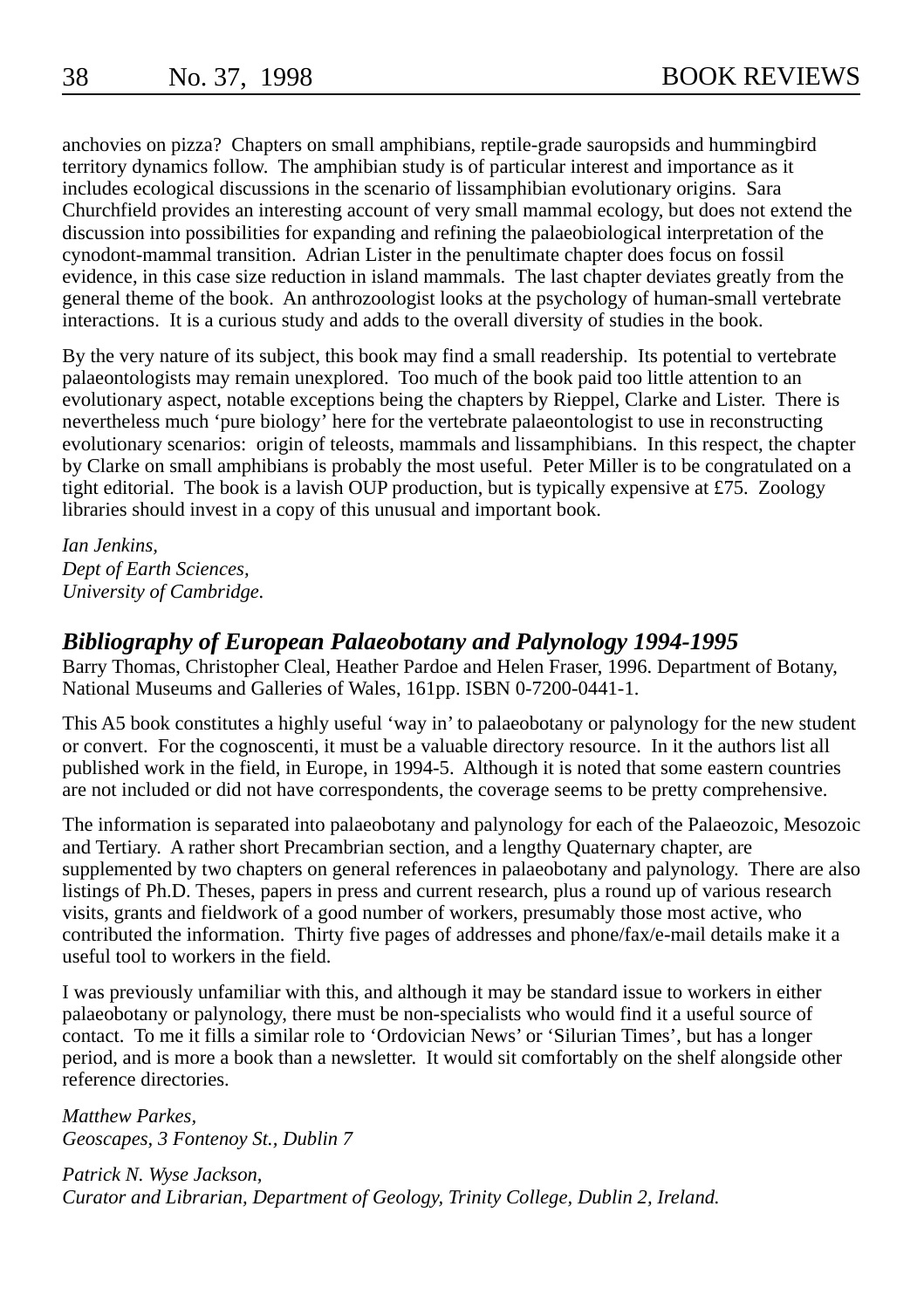# *Basic palaeontology*

Michael J. Benton and David A.T. Harper, 1997, Longman, ISBN 0-582-22857-3.

Who amongst us would not benefit from an undergraduate textbook covering all applied aspects of palaeontology and the major fossil groups including vertebrates, microfossils and plant and trace fossils? This thoroughly modern textbook reflects the shifting association of palaeontology with taxonomy to evolutionary biology without neglecting the S*tigmarias* of the subject.

The book starts with a review of the growth of the science, emphasising the increasingly interdisciplinary nature of the subject, and an introduction to the process of fossilisation. The first of many quantitative case studies is given in this chapter and the importance and application of palaeobiostatistics is stressed throughout the text. The examples given are extremely versatile and could be used in conjunction with the book in practical classes and tutorials.

Biostratigraphy, palaeoecology and palaeobiogeography are included in the chapter 'fossils in time and space'. Reconstruction of palaeocommunities and analysis using statistical techniques is discussed and unusually the use of fossils in the determination of the origin and age of tectonic events is outlined. Phylogeny, cladistics and speciation are covered in the chapter 'macroevolution' and the reality of Jurassic Park is explored. An extremely clear classification of the prokaryotes is given in the chapter on the origin of life and the chapter on early metazoans is beautifully illustrated; the diagram showing the significance of worm-like animals at the Precambrian-Cambrian boundary is truly a work of art!

Chapters on the main fossil groups follow. A classification is given at a suitable level for each group, including a crinoid columnal classification. Functional interpretations of the morphology are proposed and controversies highlighted where appropriate. These chapters are extremely well illustrated with photographs, photomicrographs and line drawings. The final chapter deals with diversification and extinction. Progressiveness in evolutionary history and patterns, periodicity and selectivity of mass extinction are discussed. The chapter concludes with a summary of the major adaptations in the history of life in ten major steps.

For me the presentation and layout of the book really set it apart from other undergraduate texts. All diagrams and photographs are extremely clear and the use of boxed material and bullet points enables the maximum information to be included without apparent overload. Key points at the start of each chapter and the suggested further reading at the end are very useful. Even the size of the book seems right. It is has the feeling of a modern, efficient and concise text not lacking in detail and in-depth analysis.

My only concern is the title 'Basic Palaeontology' (remedial?); however if this is the portent of a further, advanced or applied palaeontological text then I am much in approval!

*Clare Milsom Liverpool John Moores University*

# *S269 Earth and Life: Evolving Life and the Earth*

Peter Skelton, Bob Spicer, Allister Rees, 1997, The Open University. Price: ? £23.00 *(sorry, Peter: you told me at the Pal. Ass. Christmas meeting, but I have forgotten… Ed.)*

I admit to having a slight dependency on Open University course materials and this new series on Earth and Life will definitely support my habit! *Evolving Earth and Life* is a much more transferable book than previous OU texts and could be used by any student studying Earth or Environmental Sciences.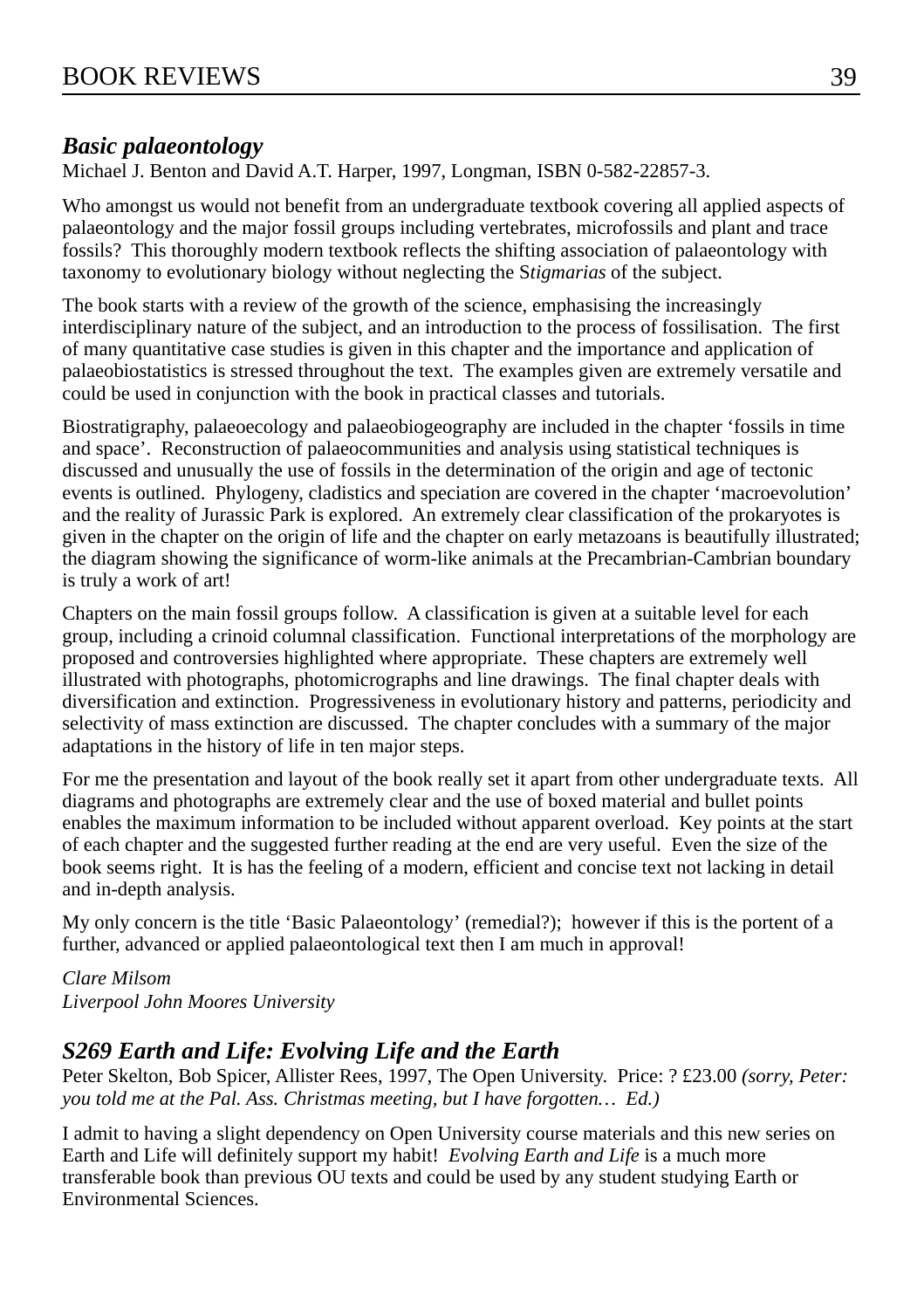The book focuses on the evolution of life and the Earth with an emphasis on the function and diversification of eukaryotes. Chapter 1 explores the origins of the eukaryotes and the evolutionary driving forces that operated in the early Earth which gave rise to the 'Carnival of Animals' led by the Ediacaran fauna. The trigger for the faunal 'Big Bang' is discussed in the second chapter. There then follows an exploration of life in the Phanerozoic. Radiations and extinctions are discussed in the context of environmental opportunity *versus* crisis. Three evolutionary faunas are identified: Cambrian, Palaeozoic and Modern; the Mesozoic Marine Revolution is given as the cause of the rise of plankton.

Chapter 4 investigates the development of terrestrial ecosystems and the environmental consequences of the dramatic evolutionary step. This leads into the closer look at the palaeogeographical relationship. Contrasting climates are discussed in chapters 6 and 7, the icehouse of the period from the late Carboniferous to the Permian and the Mesozoic greenhouse. The book concludes with an examination of the fundamental question raised at the start of the book: what is the relationship between evolving life and the Earth? The options are reviewed and the partnership is either considered as benign or a chaotic system.

As with all OU texts, questions are posed throughout the text and detailed analyses given in boxes. The diagrams and photographs have wonderful clarity and the use of colour makes it an extremely attractive book. The exploration of the relationship of Earth and life, the holistic approach to the Earth system, and the investigation of climatic change through Earth's history make it an excellent text for all students concerned with the history of life and environmental change.

*Clare Milsom Liverpool John Moores University*

# *The Cretaceous-Tertiary event and other catastrophes in earth history*

Eds G. Ryder, D. Fastovsky, and S. Gartner, Special Paper of the Geological Society of North America, 307, 1-569 (1996).

This is the third large multi-author volume on mass extinctions to have been published by the Geological Society of America. Previous volumes came in 1982 (Special Paper 190) and 1990 (Special Paper 247), based on the first and second Snowbird meetings (so-called because they were held at Snowbird, Utah). A third Snowbird meeting was held in 1994, and this book is a compilation of 39 papers given there.

The book is a curious amalgam, which contains the core of a useful contribution within it. As in the previous volumes, the subjects included are ostensibly anything to do with large impacts on the earth and mass extinctions, but the majority of papers focus on the KT event, as might be expected. About half the contributions concern new work on the Chicxulub crater and its ejecta, and it is good to have all these papers in a single volume. There is little that is new – most of the authors have published their initial announcements elsewhere already (*Nature*, *Science*, *Geology*) – but the *Special Paper* format allows a little more space and some more illustrations.

I cannot refer to all the Chicxulub chapters, but mention only some highlights. Virgil Sharpton and colleagues offer a detailed model of the crater, including some colour versions of geophysical images and petrological samples. Adriana Ocampo and colleagues describe a proximal ejecta deposit from Belize. Walter Alvarez muses on the trajectories of ballistic ejecta from the impact site. The disturbed shoreline beds at the KT boundary in Mexico are described in great detail by several authors. Jan Smit and colleagues, and Bruce Bohor, argue strongly that these units are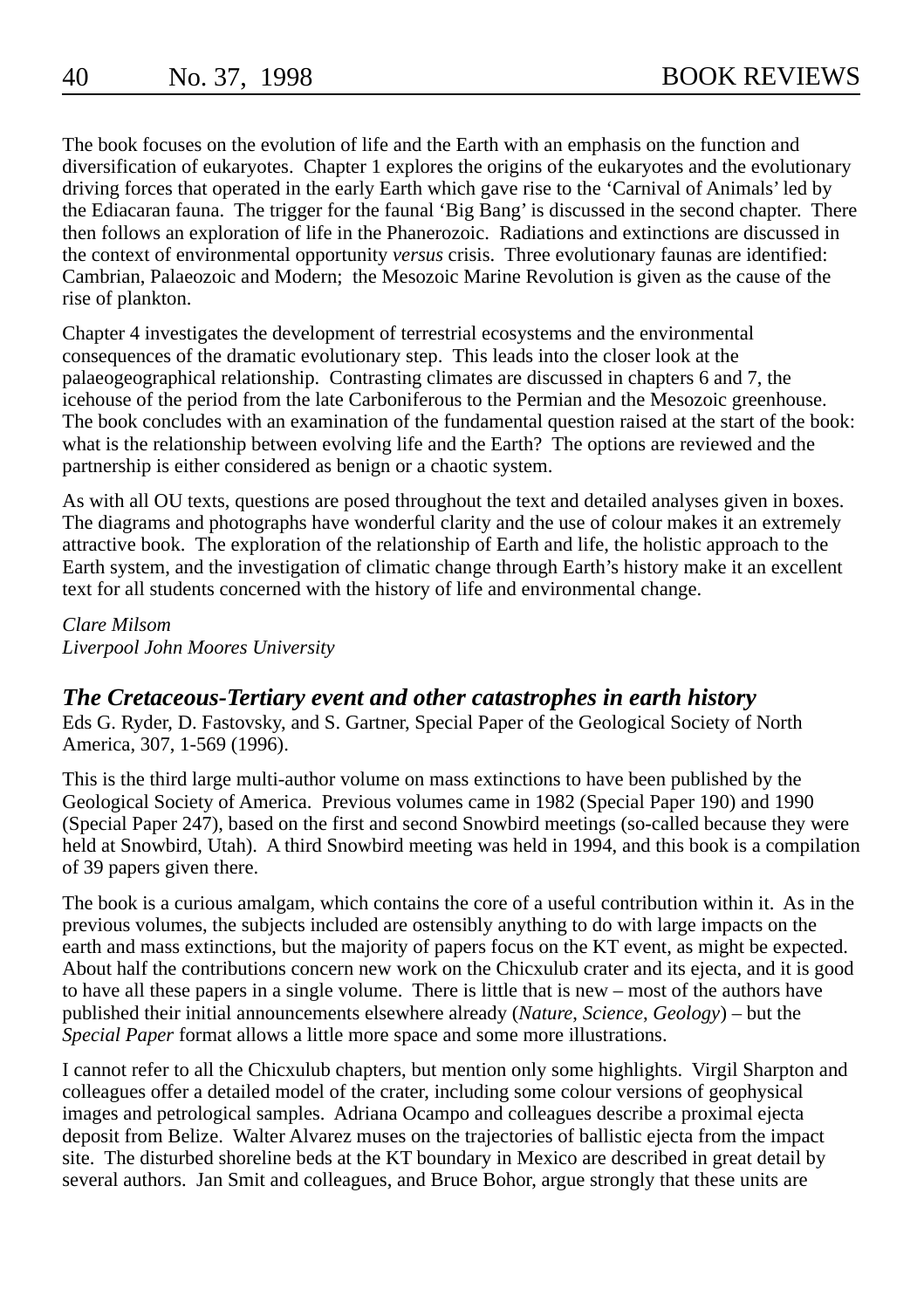coarse breccias produced by the arrival of tsunamis after the impact, while Wolfgang Stinnesbeck and Gerta Keller, and Thierry Adatte, argue that the units accumulated by normal sedimentary processes over thousands of years. J. G. Lopez-Oliva and Gerta Keller elaborate the anti-tsunami case further, arguing that the so-called tsunamites accumulated in the last 170-200,000 years of the Maastrichtian, and the spherule layer, in Mexico at least, accumulated before the KT boundary. These assertions concerning dating are countered roundly by other authors.

Palaeontological contributions focus on the KT microfossil record. Norman MacLeod argues that apparently gradualistic patterns of planktonic foraminiferal extinctions may be real, and not the result of backward smearing (Signor-Lipps Effect) or forward smearing (reworking upwards). Steven D'Hondt and colleagues argue essentially the opposite case, that extinctions of planktonic foraminifera were sudden and probably caused by a single major impact event. Brian Huber takes a similar line, presenting evidence for extensive reworking upwards of many Late Cretaceous taxa into Palaeocene sediments. James Popsichal presents evidence for sudden extinction of calcareous nannoplankton, while Kenneth MacLeod and colleagues describe the mid-Maastrichtian extinction of inoceramids, and Alan Cutler and Anna Behrensmeyer, and Dale Russell, comment on aspects of the extinction of vertebrates.

The remaining chapters include single contributions on the Late Ordovician extinctions (Peter Sheehan and colleagues), the Late Devonian (P. Claeys and colleagues), and the Early Jurassic (Cris Little). Some general overview chapters are also informative. David Jablonski gives a useful summary of key palaeobiological questions about mass extinctions, concerning the quality of the data, correlations with actual killing mechanisms, selectivity, and recoveries. Michael Rampino and Bruce Haggerty offer an unapologetic case for impacts as the driving force of mass extinctions. They analyse a new compilation of data on 24 extinction events during the whole Phanerozoic, and find a periodic signal of extinction every 27.3 Myr. They argue that there is clear evidence of impacts (iridium anomalies) for 15 of the 24 extinction events. Much of their evidence would now be disputed head-on, and most of the strong proponents of periodicity and repeated impact-induced extinctions have quietly dropped their strongly-expressed views of the early 1980s. It is refreshing to read a powerful case for an unpopular theory. William Glen takes an historian's view of the KT debate, and presents an interesting summary of his recent book (*The mass extinction debates*, Stanford University Press, Stanford, California, 1994). Vincent Courtillot and colleagues provide a useful re-evaluation of their formerly-expressed view that mass extinctions were caused by environmental crises induced by flood basalt vulcanism. They make the case strongly for the end-Permian event (Siberian traps), and ally the Deccan traps eruptions with the Chicxulub crater in a double whammy at the end of the Cretaceous.

This book is a good representation of the views of a mixed community of scholars in 1994. There are probably more anti-impactors in the Snowbird 3 volume than in either of its predecessors, and the breadth of presentation is laudable. The weakness of the book is that it does not present a complete view of any particular aspect of mass extinctions. It is not a comprehensive view of current work on mass extinctions in general (this has now been done in Tony Hallam and Paul Wignall's excellent new book, *Mass extinctions and their aftermath*, Oxford University Press, 1997). Nor is it a full account of the latest on impact thinking, since there is very little on craters other than Chicxulub. A good book about Chicxulub, or about the KT boundary in general, could have been constructed with some firmer editorial direction, the rejection of one or two of the weaker chapters, and the addition of some more scene-setting material.

#### *Michael J. Benton*

*Department of Geology, University of Bristol, Bristol, BS8 1RJ.*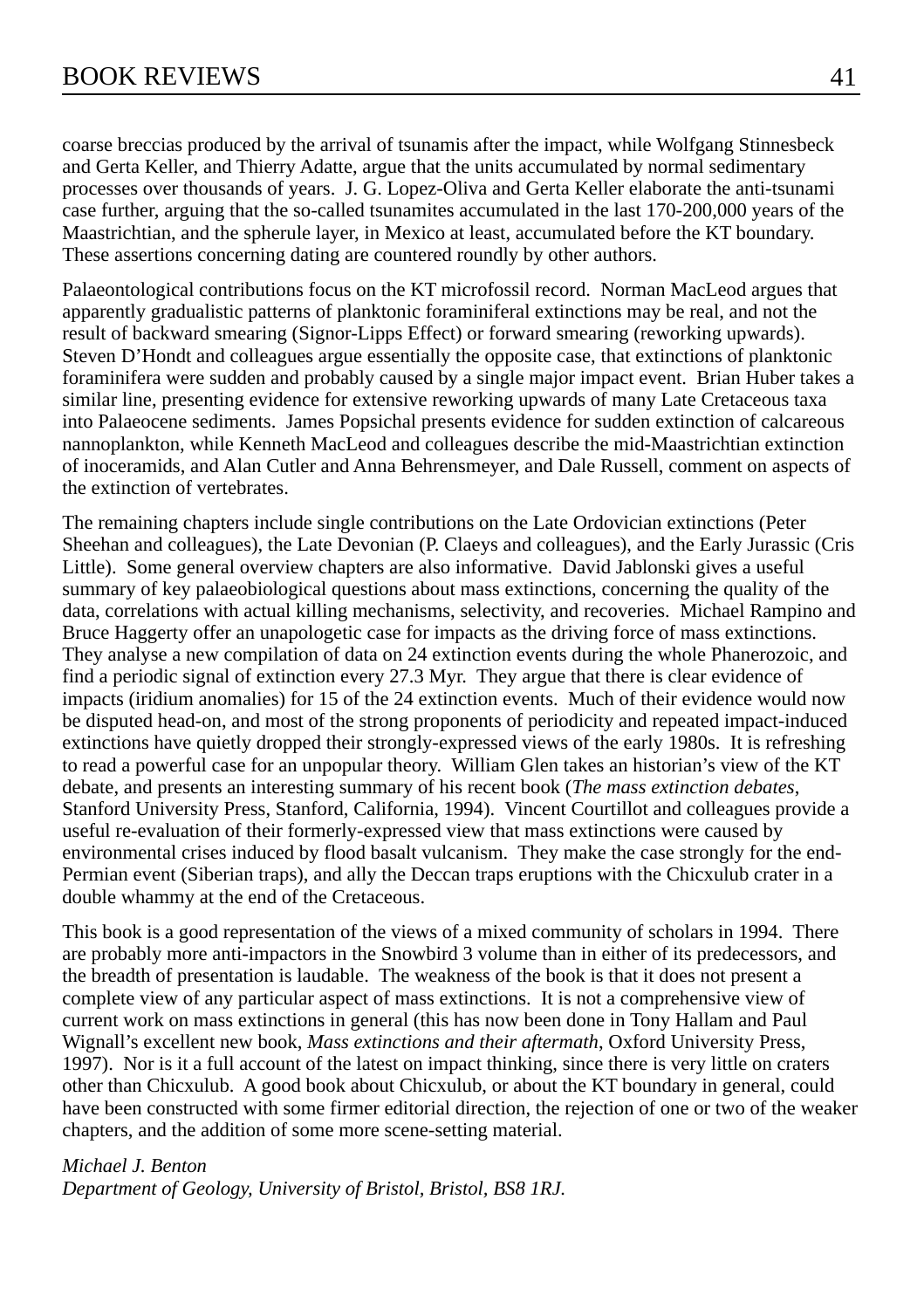# *Silurian encrinurine trilobites from the central Canadian Arctic*

Adrain, Jonathan M. & Edgecombe, Gregory D. 1997. *Palaeontographica Canadiana* 14. 109pp (inl. 35 pls.) ISSN 0821-7556, ISBN 0-920230-63-7.

The fourteenth issue of *Palaeontographica Canadiana* is the sixth in the series on trilobites, and judging by the authors' comments that the Wenlock faunas of the Canadian Arctic are the most complete and diverse anywhere in the world, we can look forward to many more splendid publications such as this.

Encrinurines are not an easy group to deal with taxonomically; to the neophyte they all look remarkably similar, and species are not easily distinguished. This new major work, cladistically based, is a substantial contribution to their understanding. Following an introductory section with maps, stratigraphical sections, notes on occurrence etc, there is a short account of successive faunas and an interesting comment on biogeographical affinities. There is then an exhaustive and very clear section on phylogenetic analysis, with all the characters used illustrated, and several cladograms presented. Finally there is the main taxonomic part, a description of 28 species of encrinurines, preserved as isolated, silicified tagmata in carbonate debris flows; these are interleaved with graptolitic shales, allowing a singular biostratigraphical precision for all the species described. The genera represented are *Struszia*, *Frammia*, *Avalanchurus*, and *Mackenziurus*.

The illustrations are lavish, with excellent text-figures of particular species, and 35 faultless, and beautifully made up plates; the standard of presentation is wholly admirable. Altogether this is a very fine monograph, and a welcome contribution to Silurian trilobite taxonomy.

I have only two criticisms. The first is purely a mark of antiquity – being of the generation I am, I still believe that species should generally be named according to characters they display or after other scientists. The choice of *petebesti*, *garfunkeli*, *onoae* etc. as specific names, while reflecting the musical tastes of the authors, seems to me to be faintly trivial. But there is another point. Numerical taxonomy is out of fashion these days, sidelined by phylogenetic systematics. Yet some exceptionally fine numerical work on the encrinurines was undertaken by John Temple in the early 1980s and it showed how particular species of this very close-knit group come out in clusters. Such work seems to be ignored or forgotten these days, and yet it has its role. These points apart, my basic comment is clear. This is an exceptionally fine work. We look forward to more such on the magnificent faunas of the Canadian Arctic.

*Euan Clarkson, Edinburgh*

# *The Carboniferous of the world. III. The former USSR, Mongolia, Middle Eastern Platform, Afghanistan, & Iran.*

R.H. Wagner, C.F. Winkler Prins and L.F. Granados (eds). Institute Tecnològico GeoMinero de España, Madrid, and Nationaal Natuurhistorisch Museum, Leiden, 526 pp. (IUGS Publication No. 33). 10,000 Pesetas/Dfl. 135. ISBN 84-7840-256-X.

Much of the early interest in Carboniferous geology stemmed from its importance as a source of fossil fuels. However, there is now the added awareness that especially the later part of the period provides many analogies with conditions today, with extensive polar ice, large areas of tropical forest, and a marked climate-gradient between high and low latitudes. The Carboniferous is now seen as the best pre-Quaternary model for testing ideas such as the effect of deforestation on climate change. To fulfil this role, it is essential that the Carboniferous is viewed in a global context. For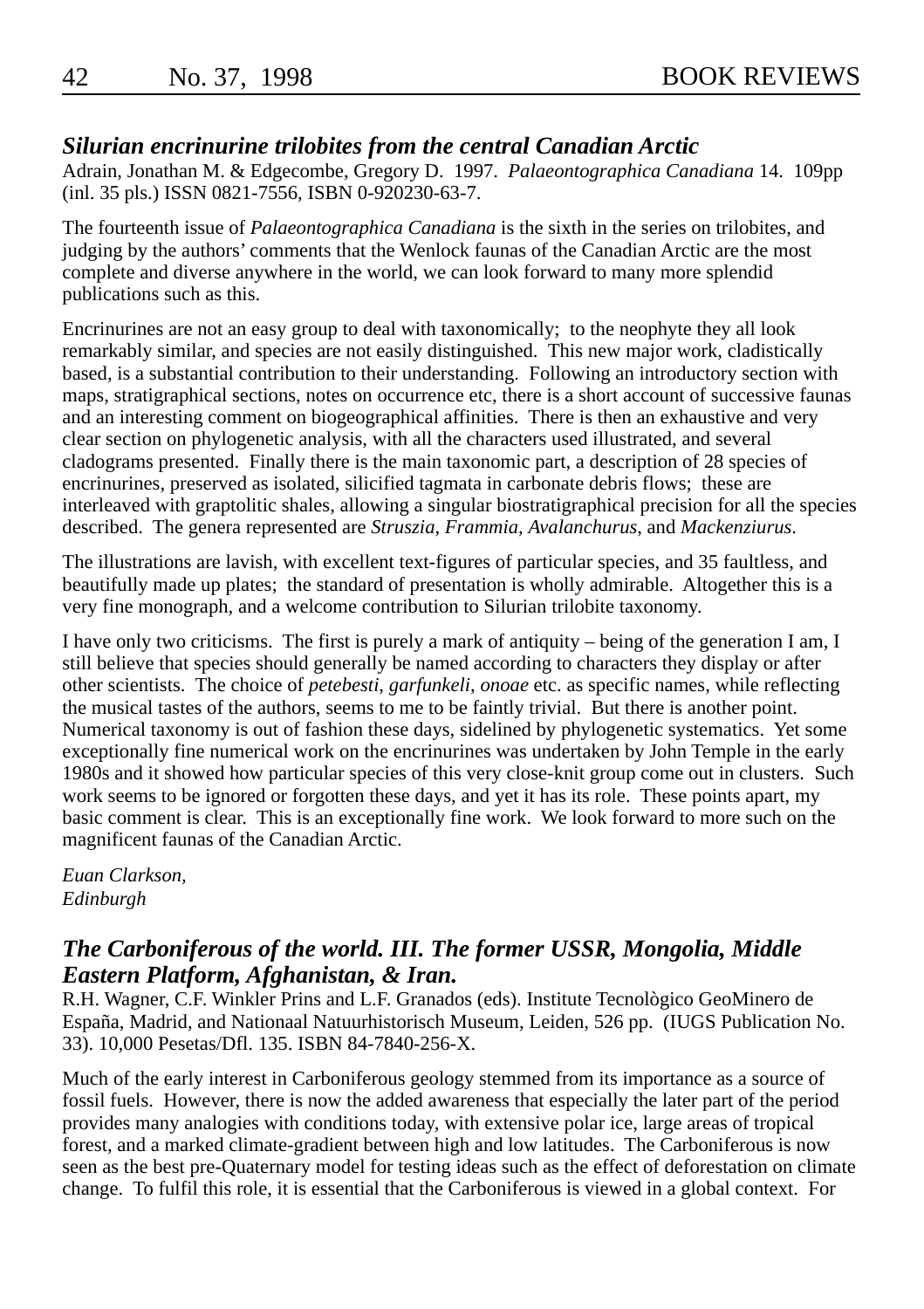many western geologists, this can be a problem as much of the crucial evidence is embedded in literature that is difficult to obtain and/or written in languages such as Chinese or Russian. Unless one has access to a vast library and an army of translators, trying to place local observations in a global perspective can be nigh-on impossible.

To overcome this problem, members of the IUGS Subcommission on Carboniferous Stratigraphy are producing a series of volumes entitled *Carboniferous of the World*, summarizing current knowledge of Carboniferous stratigraphy and palaeogeography in a global context. Written by local experts, their accounts have (where necessary) been translated into English, and then carefully edited by Bob Wagner, Cor Winkler Prins and Luis Granados. The first volume dealt with China and adjacent areas, the second with Gondwana. We now have published the third volume, covering the former USSR, Mongolia, Afghanistan and the Middle East. The areas included relate to modern political rather than natural, geological boundaries and thus cover high- and middle-northern (Angara and Kazakhstania), equatorial (European Russia) and middle-southern (Gondwana) Carboniferous palaeolatitudes. However, the bulk of the content deals with northern palaeolatitudes and is what makes the book of such interest to those in the West who are interested in the Carboniferous.

As in the previous volumes, there is a wealth of lithostratigraphical and biostratigraphical information, including summary sections, fossil range charts and numerous species lists. There are also illustrations of some of the key plant and animal fossils, which provide some indication of the type of material that can be found in these areas. Nowhere else can you find much of this information in such a readily accessible form and it is what makes the volume an unequivocal necessity for anyone interested in the Carboniferous. There is also some synthesis of the data into palaeogeographical models, allowing sedimentation and fossil distribution patterns to be seen in a wider context. The syntheses are on the whole brief, which may seem surprising in a volume such as this. On the other hand, such synthetic models often have only a relatively short shelf-life, whereas the raw data which form the bulk of the volume should have a much longer-lasting value.

The volume is clearly printed on glossy paper and has a robust hard cover. The paper is rather thin, presumably to keep down the price (which is very reasonable), and whether it will withstand the heavy use that my copy will be receiving will have to be seen. I have only one significant criticism: the absence of an index or detailed, paginated contents, which makes trying to navigate around the volume rather a nightmare. This is not helped by there being at least six levels of subheading, without any sort of hierarchical numbering system. This type of review volume must inevitably have an intricate structure but it is a pity that the authors and/or editors have not made it a little more user-friendly.

The book has taken ten years to appear, apparently due largely to problems in translating the Russian scripts, and a number of the contributors have died in the interim, including Olgerd Einor and Sergei Meyen. For the rest of us, however, the wait has been worthwhile and this important contribution to Carboniferous studies will be required reading for anyone interested in Upper Palaeozoic stratigraphy and palaeontology.

*Christopher J. Cleal National Museums and Galleries of Wales Cardiff*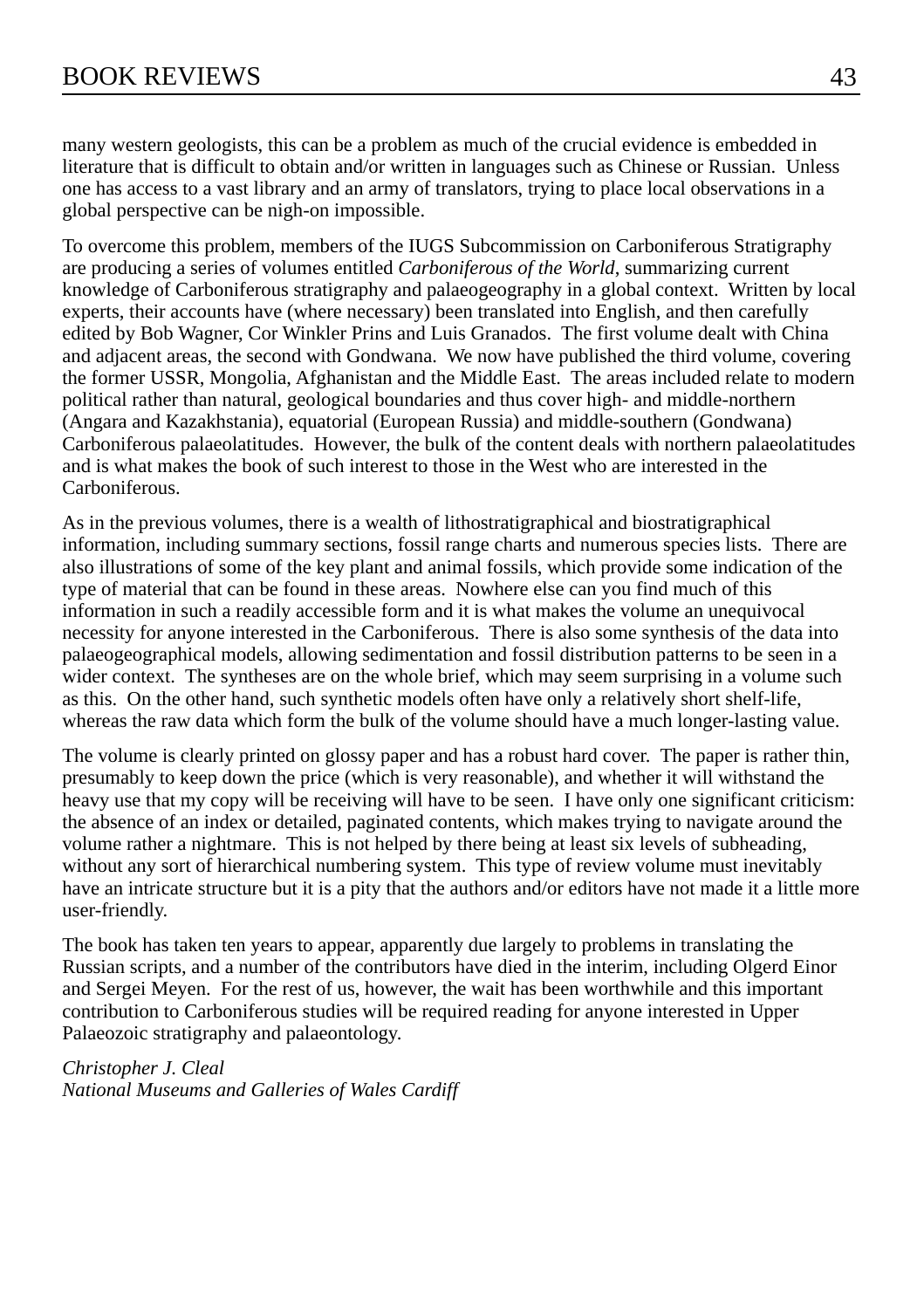# *Environmental stress, adaptation and evolution*

Bijlsma, R. & Loeschcke, V. (1997) XVII + 344 S.; Basel (Birkhäuser), ISBN 3-7643-5695-2; SFR 148.-

According to its title, this volume should not be missing in any geosciences library as the blurb promises an "evolutionary perspective (of the) impact of stress on biological systems". The book is divided into five chapters, only the first of which (three articles) is based on studies of organisms experiencing extreme chemical and thermal stress in their natural environment. Four articles make up the second chapter concerned with genetic variation and its consequences for the resistance to various extreme expressions of ecofactors; the third part (three articles) deals with high temperatures exclusively. In the fourth chapter, four articles treat the population level of adaptation to stress; two of them with reference to sexuality, two others by the presentation of mathematical models. The final part probably appeals most to palaeontologists. This is not just because the single representative of our profession (Peter Sheldon) is explaining his thoughts, but also because the level of single-species and single-factor studies is left.

Most other articles, however, deal with a narrow spectrum of target organisms. Arthropods rank highest, due to *Drosophila* as the study object in six cases, and vascular plants and bacteria occur twice. Biological interactions are barely considered, let alone ecosystemary approaches. All in all, only three contributions discuss several ecofactors simultaneously; three others are pleasantly general in this respect.

At first sight, the book may appear disappointing for the palaeontologist, due to the poor representation of most animal groups and the seemingly irrelevant (for palaeontology!) choice of study species. The unnatural restriction to single ecofactors in most articles further contributes to this impression. Having left out "evolution" from the title of the book, its contents would be rendered more appropriately. The conclusions about evolutionary impulses from extreme biotopes drawn under various aspects, however, make this volume highly interesting. Up to now, palaeontology could only speculate about cause-and-effect relationships, but from this book existing "paradigms" may be verified and substantiated in a very concrete way. Most contributions are of the review type, and thus provide a lead-in to this special matter, further facilitated by extensive lists of references. Under these circumstances it is of little importance that only the last articles offer those perspectives one would have expected judging by the title.

The presentation of this book is characterized by best paper quality, as well as a solid and appealing hard cover. These features probably bear some responsibility for the high price of the volume; nonetheless it is to be recommended to every scientist engaged in evolutionary biology.

*Markus Bertling, Münster*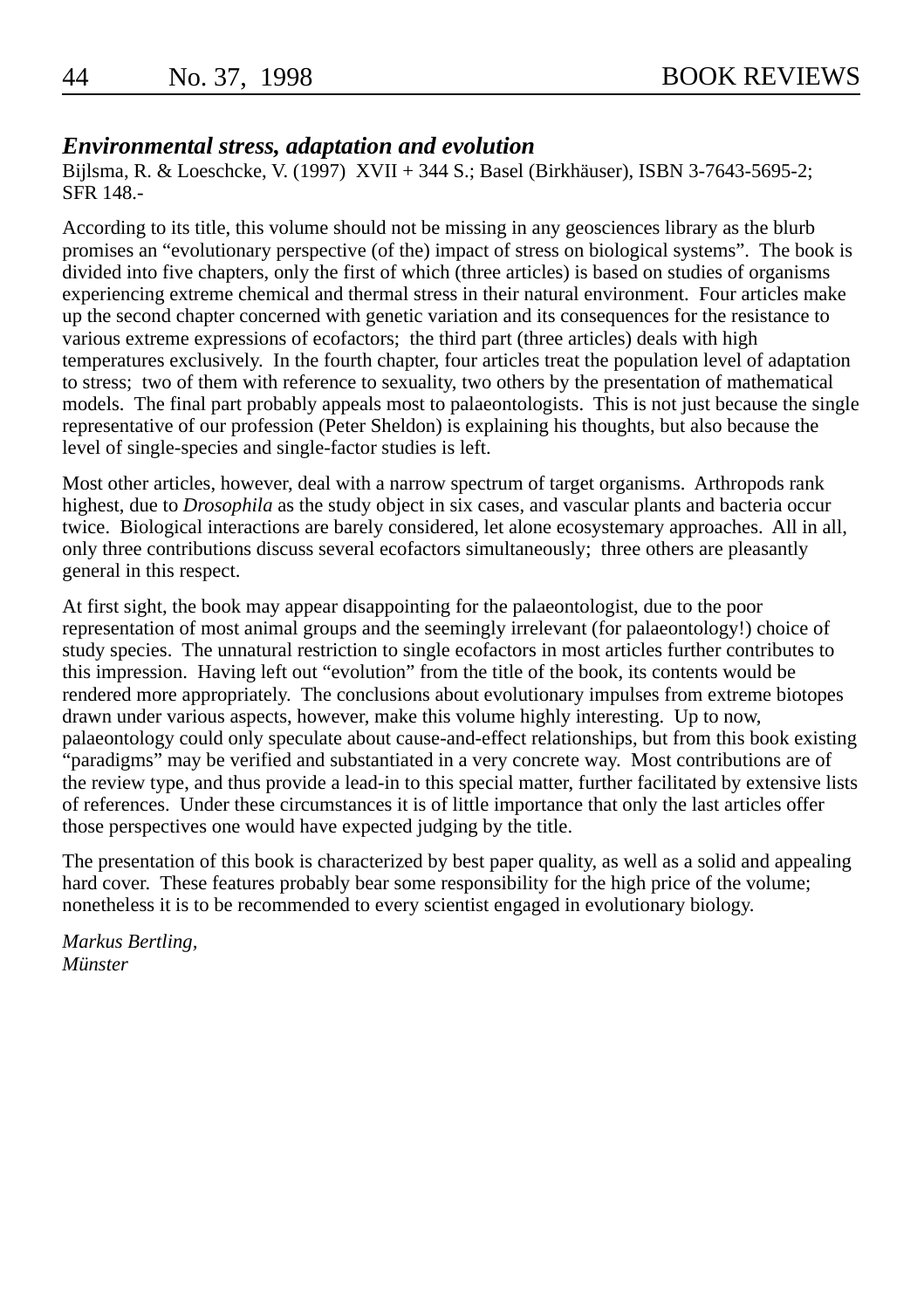# *Morphometric Tools for Landmark Data*

Fred L. Bookstein, Cambridge University Press, ISBN: 0-521-58598-8, 1997. 435pp. £55 Hardback, £24.95 paperback.

Morphometrics is the statistical study of biological shape change. This change may be due to ontogenetic, phylogenetic or pathological causes. The most important data for morphometrics are landmarks: easily identified and consistent points such as "the bridge of the nose", labdoidal fissure, or external auditory meatus. As geometric locations which have biological names, landmarks lend themselves to many statistical analyses. This book, by the eminent – and combative – morphometrist Fred L. Bookstein, is an in-depth survey of such mathematical techniques which are currently available to biologists.

The book begins with an outline of morphometrics as the study of covariances of biological form. The four basic principles of landmark data-based morphometrics are discussed, and a short prospectus concludes the section. A short modern history of morphometrics finds its way in; and is a welcome and interesting addition. A critical survey of multivariate morphometrics – as the use of interlandmark distances as separate variables – is covered fully. Size-independent coordinates are introduced before a full exposition of their multivariate statistical applications are explored in depth.

The second half of the book is a detailed survey of the most general and powerful recent methods for describing the results gained from many different types of analysis. The book is thoroughly illustrated using examples from evolutionary biology, craniofacial growth, (in medicine and surgery), neuroanatomy, and micropalaeontology. The diagrams are closely integrated with the text; although some cases are misplaced from the textual content. Geometric features are interrelated with the text very well. This book is not so much a 'how-to' volume, but rather a "this-is-what'savailable" book. As such it would be a useful addition to a zoological or palaeontological library, if there are enough 'go-ahead' palaeontologists ready to attempt the application of some of the techniques in the book.

*Ian Jenkins Dept of Earth Sciences, University of Cambridge*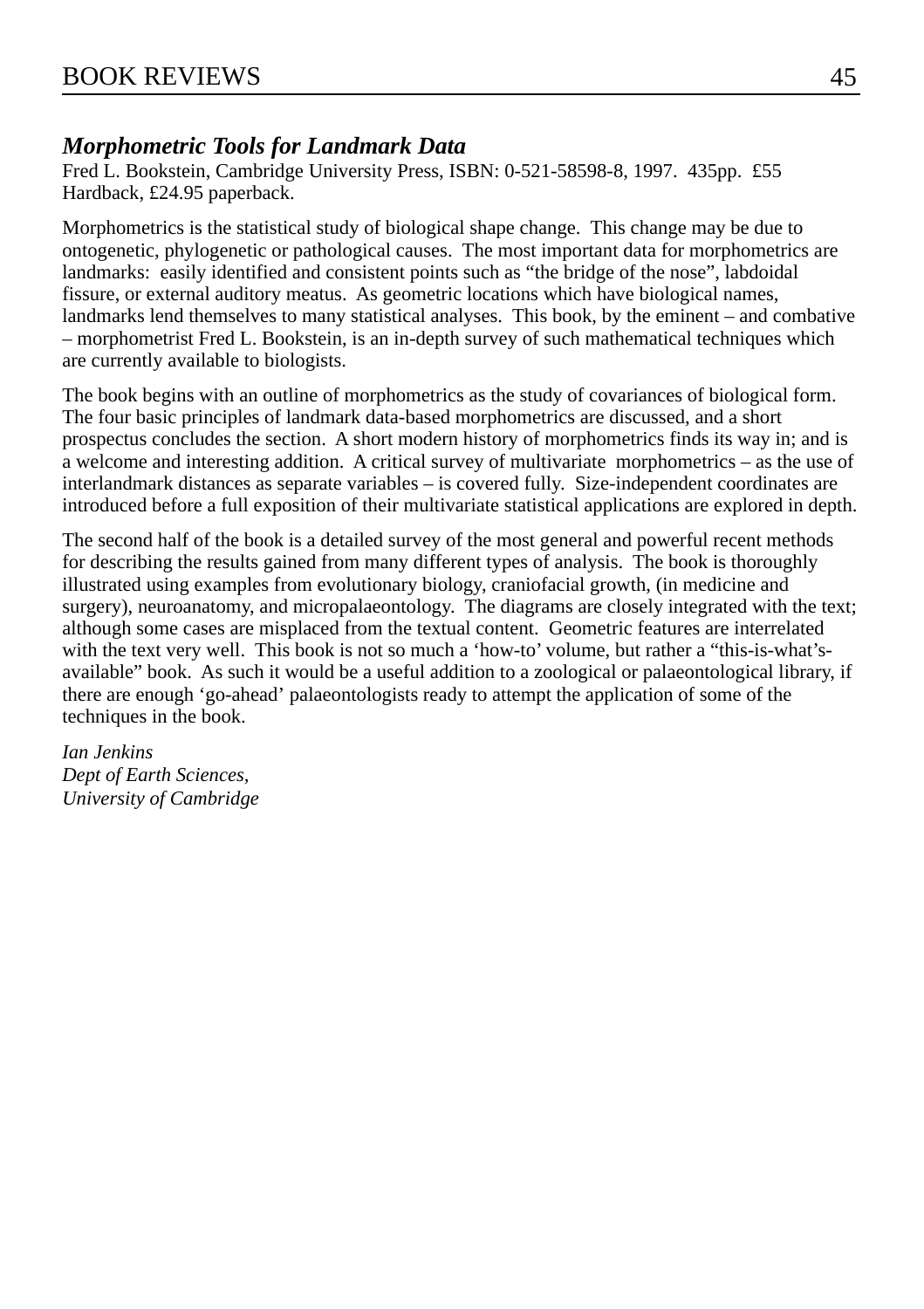# **Palaeontology**

VOLUME 41 • PART 1

| CONTENTS |
|----------|
|----------|

| $\mathbf{1}$ |
|--------------|
| 23           |
| 35           |
| 57           |
| 103          |
| 125          |
| 147          |
| 157          |
| 173          |
| 183          |
|              |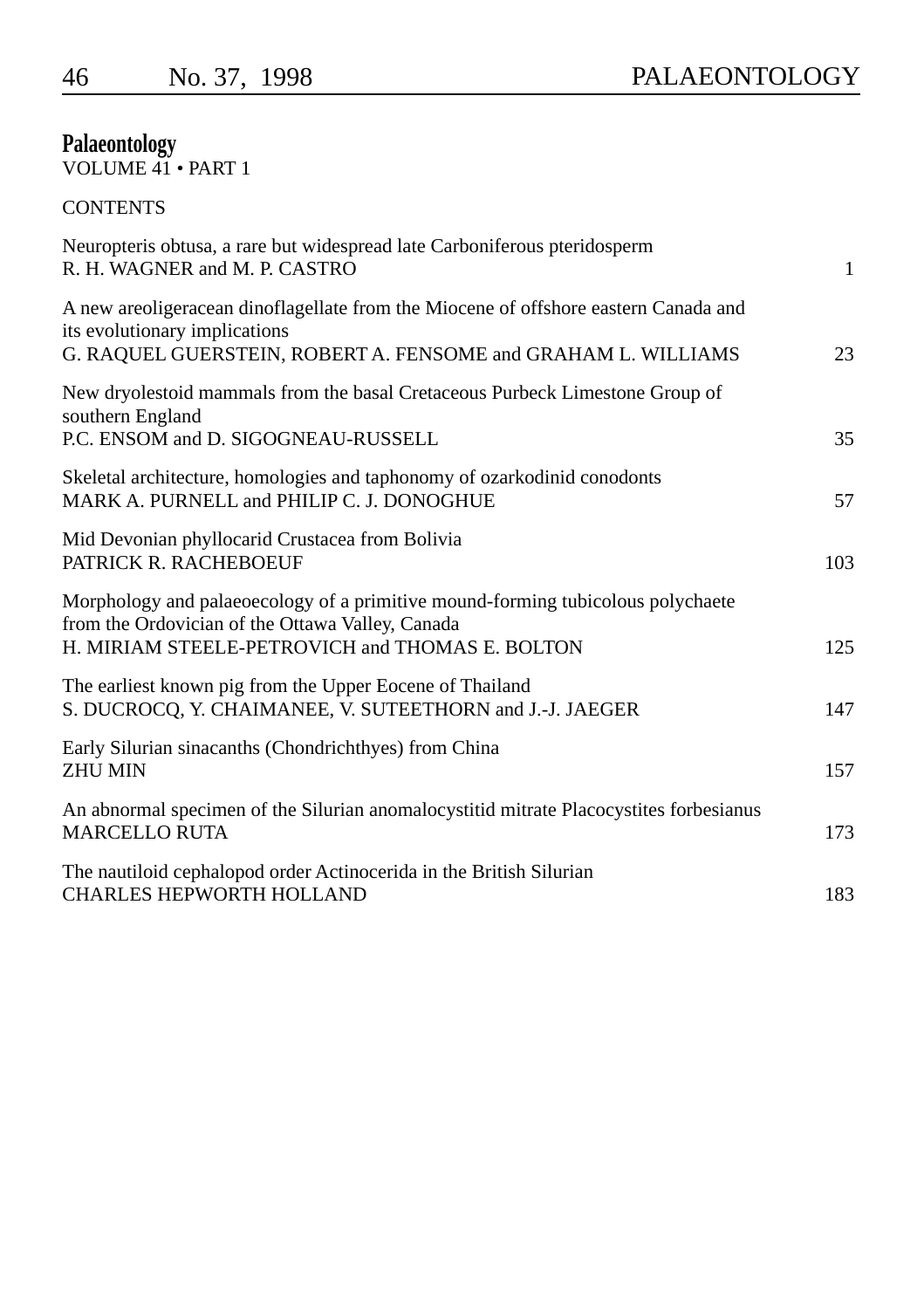# **Palaeontology**

VOLUME 41 • PART 2

**CONTENTS** 

| The phylogenetic position of Echmatocrinus brachiatus, a probable octocoral from<br>the Burgess Shale                                |     |
|--------------------------------------------------------------------------------------------------------------------------------------|-----|
| WILLIAM I. AUSICH and LOREN E. BABCOCK                                                                                               | 193 |
| Constructional morphology and palaeoecological significance of three Late Jurassic<br>regular echinoids                              |     |
| JOACHIM G. BAUMEISTER and REINHOLD R. LEINFELDER                                                                                     | 203 |
| The diversity and phylogeny of the paterinate brachiopods<br>ALWYN WILLIAMS, LEONID E. POPOV, LARS E. HOLMER and MAGGIE CUSACK       | 221 |
| Morphology and phylogeny of some early Silurian 'diplograptid' genera from<br>Cornwallis Island, Arctic Canada<br>MICHAEL J. MELCHIN | 263 |
| Terebellid polychaete burrows from the Lower Palaeozoic<br>A.T. THOMAS and M.P. SMITH                                                | 317 |
| A review of the cyclostomic eration autiloids, including new taxa from the lower<br>Ordovician of OEland, Sweden<br>ANDREW H. KING   | 335 |
| Ginkgo foliage from the Jurassic of the Carpathian Basin<br><b>ZOLTAN CZIER</b>                                                      | 349 |

# **TAXONOMIC/NOMENCLATURAL DISCLAIMER**

*This publication is not deemed valid for taxonomic/nomenclatural purposes [see article 8b in the International Code of Zoological Nomenclature 3rd Edition (1985) edited by W.D. Ride et al.]*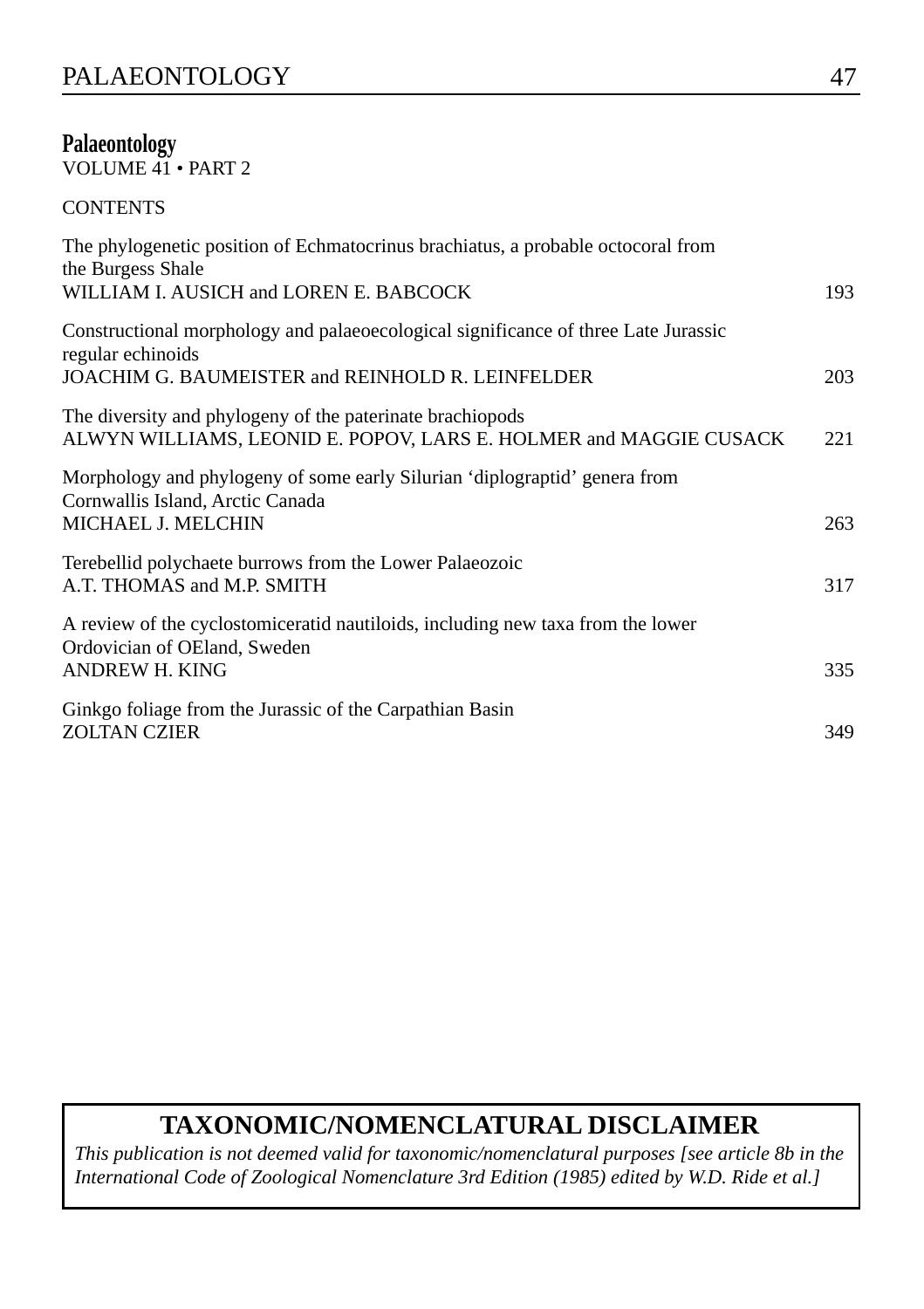# **OUT OF THE ARCHIVES: SNAPS FROM THE PAST**

The Pal. Ass. archive is held at the Lapworth Museum in Birmingham and offers a rare insight into the great and good of previous generations of palaeontologists.



*Prof. W.W. Watts (centre) and Lapworth (right) in Comley Quarry, 1915.*



*A field party in Chapel End railway cutting, Nuneaton. Cutting is probably through the Upper Cambrian Outwoods Shales. The photograph is by the celebrated late Victorian landscape photographer W. Jerome Harrison.*

Photographs from the Archive Collection of the Lapworth Museum, University of Birmingham.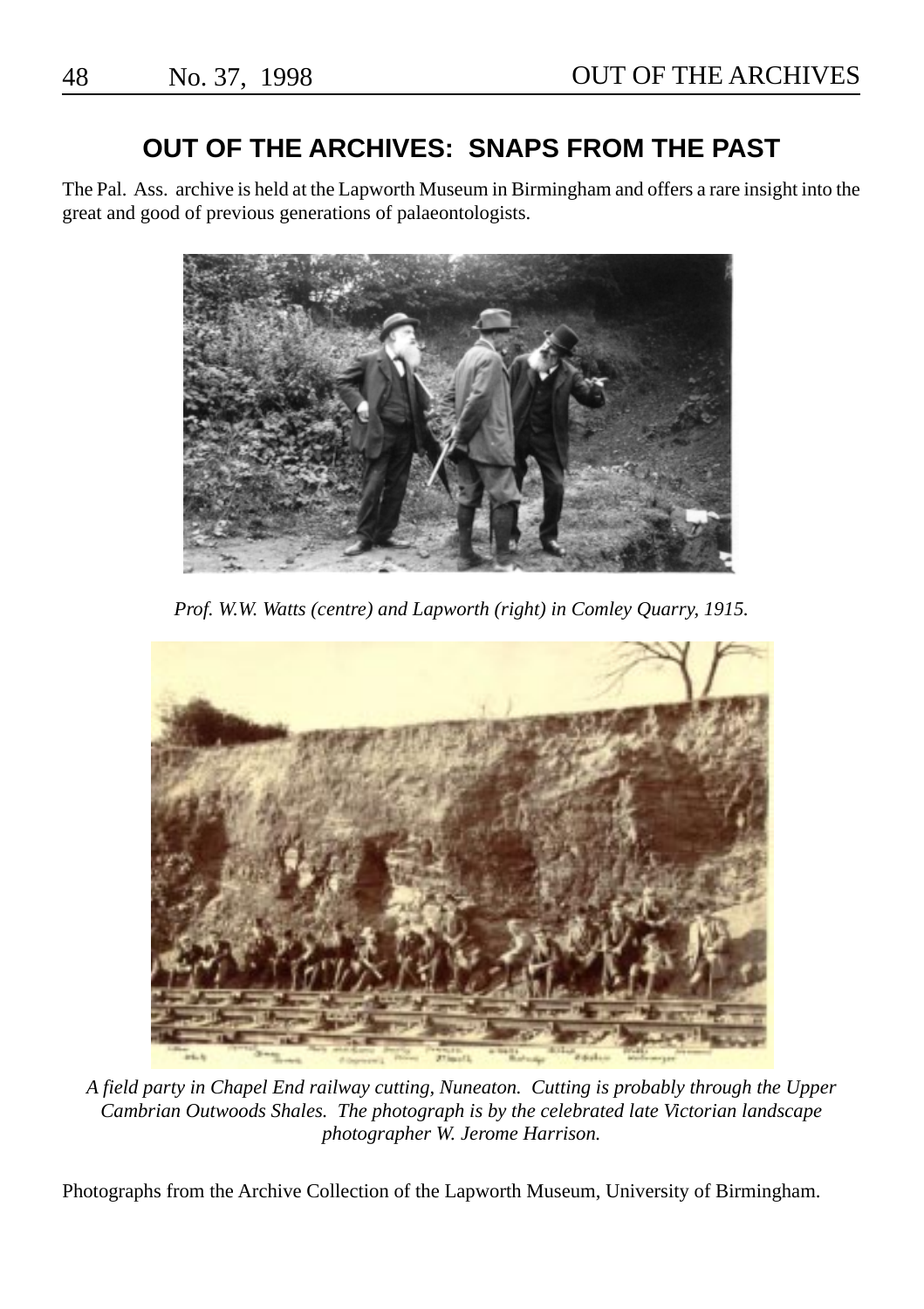# **Membership**

Membership is open to individuals and institutions on payment of the appropriate annual subscription. Rates for 1998 are:

| Institutional membership | £90.00 (U.S. \$175) |
|--------------------------|---------------------|
| Ordinary membership      | £28.00 (U.S. \$50)  |
| Student membership       | £10.00 (U.S. \$18)  |
| Retired membership       | £14.00 (U.S. \$25)  |

There is no admission fee. Correspondence concerned with Institutional Membership should be addressed to Dr J.E. Francis, Dept of Earth Sciences, The University, Leeds LS2 9JJ. Student members are persons receiving full-time instruction at educational institutions recognised by the Council. On first applying for membership, an application form should be obtained from the Membership Treasurer, Dr M.J. Barker, Dept of Geology, University of Portsmouth, Barnaby Road, Portsmouth PO1 3QL. Subscriptions cover one calendar year and are due each January; they should be sent to the Membership Treasurer. All members who join for 1997 will receive Palaeontology, Volume 40, Parts 1-4. Enquiries concerning back numbers hould be directed to the Marketing Manager.

Non-members may subscribe, and also obtain back issues up to three years old, at cover price through Basil Blackwell Ltd, Journal Subscription Department, Marston Book Services, P.O. Box 87, Oxford OX2 0DT, England. For older issues contact the Marketing Manager.

# **Overseas Representatives**

*Argentina:* DR M.O. MANCEÑIDO, Division Paleozoologia invertebrados, Facultad de Ciencias Naturales y Museo, Paseo del Bosque, 1900 La Plata. *Australia:* DR K.J. MCNAMARA, Western Australian Museum, Francis Street, Perth, Western Australia 6000. *Canada:* PROFESSOR S.H. WILLIAMS, Department of Earth Sciences, Memorial University, St John's, Newfoundland A1B 3X5. *China:* DR CHANG MEE-MANN, Institute of Vertebrate Palaeontology and Paleoanthropology, Academia Sinica, P.O. Box 643, Beijing. DR RONG JIA-YU, Nanjing Institute of Geology and Palaeontology, Chi-Ming-Ssu, Nanjing. *France:* DR J.-L. HENRY, Institut de Géologie, Université de Rennes, Campus de Beaulieu, Avenue de Général Leclerc, 35042 Rennes Cédex. *Germany:* PROFESSOR F.T. FÜRSICH, Institut für Paläontologie, Universität, D8700 Würzburg, Pliecherwall 1. *Iberia:* PROFESSOR F. ALVAREZ, Departmento de Geologia, Universidad de Oviedo, C/Jésus Arias de Velasco, s/n. 33005 Oviedo, Spain. *Japan:* DR I. HAYAMI, University Museum, University of Tokyo, Hongo 7-3-1, Tokyo. *New Zealand:* DR R.A. COOPER, New Zealand Geological Survey, P.O. 30368, Lower Hutt. *Scandinavia:* DR R. BROMLEY, Fredskovvej 4, 2480 Holte, Denmark. *USA:* PROFESSOR A.J. ROWELL, Department of Geology, University of Kansas, Lawrence, Kansas 66044. PROFESSOR N.M. SAVAGE, Department of Geology, University of Oregon, Eugene, Oregon 97403. PROFESSOR M.A. WILSON, Department of Geology, College of Wooster, Wooster, Ohio 44961.

# **Notes for Authors**

The journal Palaeontology is devoted to the publication of papers on *all aspects* of palaeontology. Review articles are particularly welcome, and short papers can often be published rapidly. A high standard of illustration is a feature of the journal. Six parts are published each year and are sent free to all members of the Association. *Typescripts* should conform in style to those already published in the journal, and should be sent to Dr R.M. Owens, Department of Geology, National Museum of Wales, Cardiff CF1 3NP, UK, who will supply detailed instructions for authors on request (these are published in *Palaeontology* 1990, **33**, pp. 993-1000).

*Special Papers in Palaentology* is a series of substantial separate works conforming to the style of *Palaeontology*.

# **Special Papers in Palaeontology**

In addition to publishing *Palaeontology* the Association also publishes *Special Papers in Palaeontology*. **Members** may subscribe to this by writing to the Membership Treasurer. The subscription rate for 1997 is £55.00 (U.S. \$120) for Institutional Members, and £20.00 (U.S. \$36) for Ordinary and Student Members. A single copy of each Special Paper is available on a non-subscription basis to Ordinary and Student Members only, for their personal use, at a discount of 25% below the listed prices: contact the Marketing Manager. **Non-members** may obtain Nos 35-46 (at cover price) from Basil Blackwell Ltd, Journal Subscription Department, Marston Book Services, P.O. Box 87, Oxford OX2 0DT, England, and older issues from the Marketing Manager. For all orders of *Special Papers* through the Marketing Manager, please add £1.50 (U.S. \$3) per item for postage and packing.